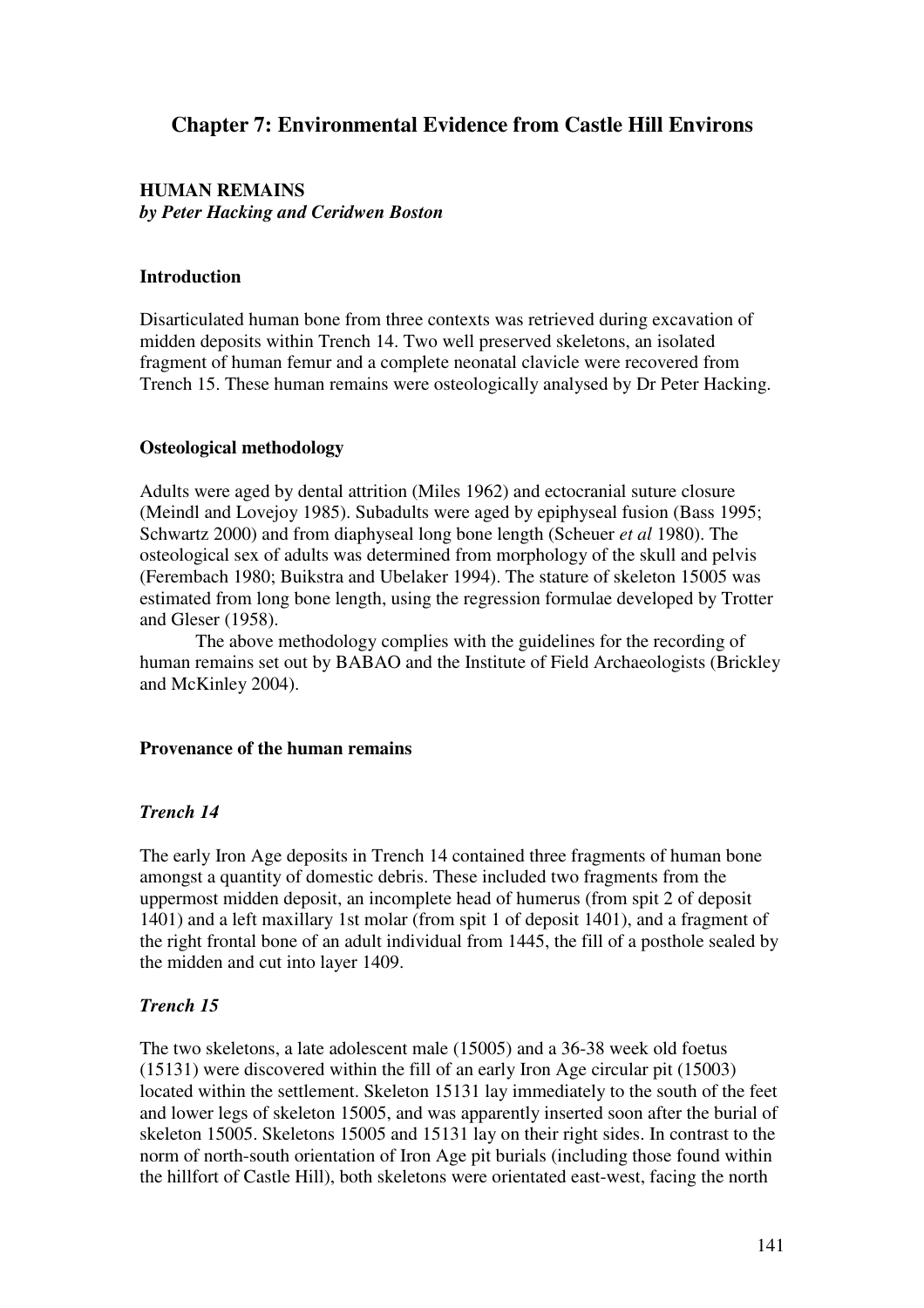(Whimster 1991). Skeleton 15003 was loosely flexed, whilst the foetus (15131) was crouched in a foetal position.

An isolated fragment of femoral shaft (15272) was recovered from the fill of a middle Iron Age ditch (15341), and a complete left clavicle of neonatal age was recovered from an unstratified context within the trench.

# **Preservation and completeness**

# *Trench 14*

The three fragments of human bone recovered from midden deposits (1401 and 1445) were in fair condition, but all bones were incomplete having suffered postdepositional damage. They comprised the incomplete head of a humerus (spit 2, context 1401), the left maxillary 1st molar with broken roots (spit 1, context 1401) and a well preserved supraorbital portion of an adult frontal bone (context 1445).

# *Trench 15*

The left side of the skull and both feet of skeleton 15005 had been truncated by ploughing and/or mechanical stripping of the site, but most other elements were well represented. The pelvis and long bones, except for the left pubis and distal ends of the tibiae, were in fair to good condition, as were the hand bones. The mandible, maxillae and most of the teeth were present. The 3rd molars were not visible, due either to delayed eruption or to developmentally absence (a non-metric genetic variation). Many vertebrae were missing. The preservation of extant vertebrae and ribs was poor.

Foetal skeleton 15131 was represented by numerous small skull fragments, the mandible (lacking the teeth), the vertebrae, ribs, pelvis and most of the long bones of the limbs. Preservation of the skeleton was fair.

A single isolated fragment of human femoral shaft (15272) measuring 73 x 22 mm, was in fair condition. The diaphysis of the neonatal clavicle found within spoil from trench 15 was complete and in good condition.

# **Assemblage distribution**

# *Trench 14*

The three fragments of human remains within midden deposits 1401 and 1445 represent the remains of three individuals. The incomplete head of humerus (SF 2240) found within deposit 1401 was unfused, indicating an adolescent younger than 16-20 years. The dental attrition of the left maxillary 1st molar from deposit 1401 suggested a younger adult, probably aged 22-28 years. The supraorbital fragment of a right frontal bone was adult in size, but was sexually indeterminate.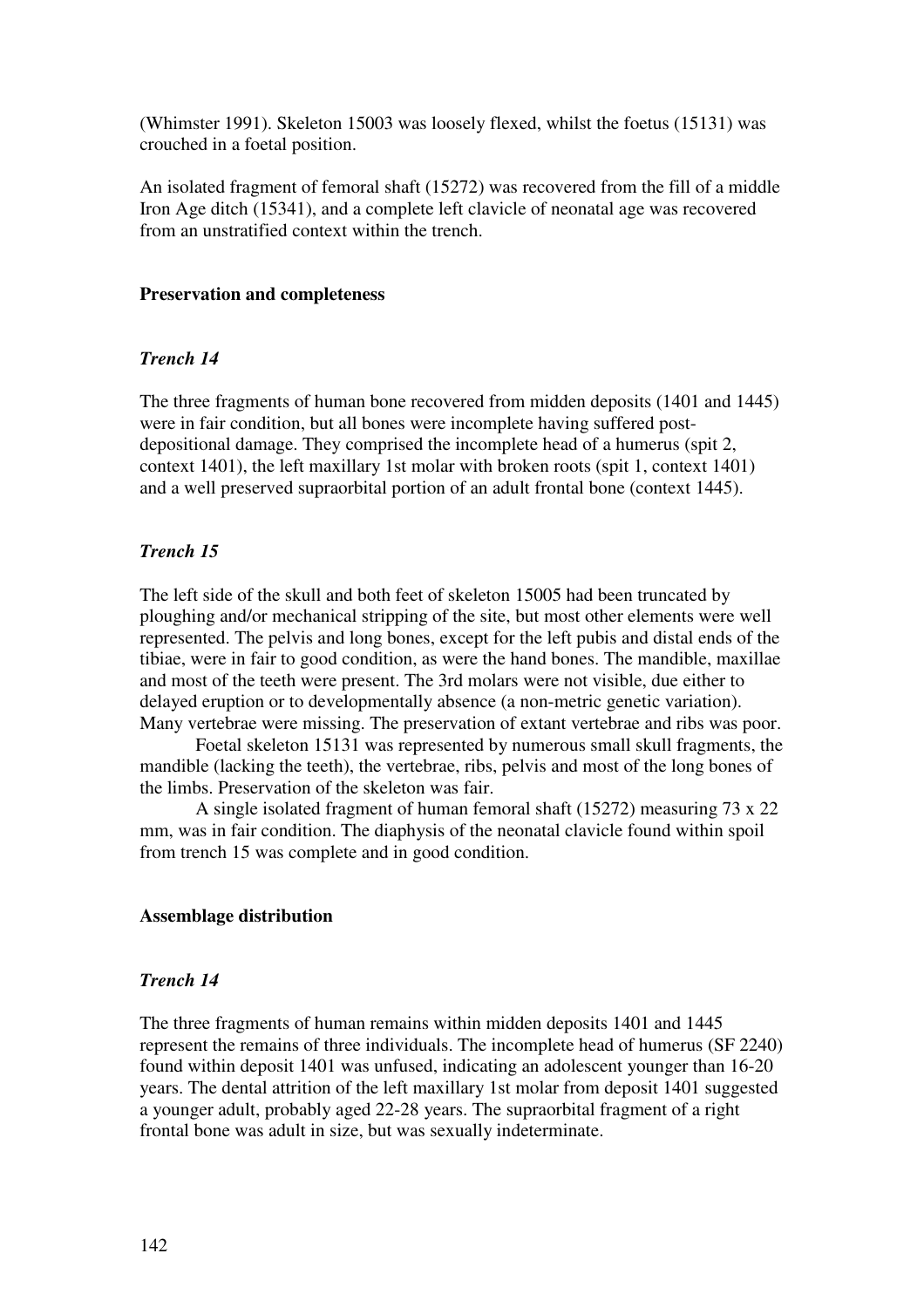# *Trench 15*

The pelvic features of skeleton 15005 indicated a male individual. He was aged 18-20 years, on the basis of epiphyseal fusion and dental attrition. All the measurable diaphyseal lengths of skeleton 15131 correspond to those of a 36-37 week foetus.

The isolated fragment of femur (15272) appeared to be adult. Bone dimensions were not indicative of the sex of the individual. An isolated complete clavicle from an unstratified context in Trench 15 (measuring 44 mm in length) was late foetal to neonatal in age.

# **Stature**

Skeleton 15005 was the only skeleton to have complete long bones with which to estimate stature. The stature of this individual was estimated at  $1.69 \pm 0.02$  m or  $5^{\circ}$ . This is approximately 1 cm taller than the average male stature for the British Iron Age, calculated by Roberts and Cox (2003, 396).

# **Skeletal pathology**

# *Osteochondritis dissecans*

Active *osteochrondritis dissecans* was observed on the articular surface of the left medial femoral condyle of skeleton 15005. The lesion was ovoid in shape, measuring 21 mm x 16 mm. A plaque of cortical bone had become displaced, revealing the underlying trabecular bone. A smaller, well healed lesion was also present on the medial right femoral condyle, measuring 15 mm x 75 mm. Here the bony plaque had healed onto the joint surface, leaving an ovoid indentation in the surface. *Osteochondritis dissecans* is a fairly common osteological disorder found on the joint surfaces of the major long bones, commonly on the femoral condyle of the knee joint. Physically active young males (such as athletes) are most often affected in the first two decades of life. This disease is due to a significant localised obliteration of the blood supply, causing necrosis of small areas of joint tissue (Roberts and Manchester 1995, 87; Aufderheide and Rodriguez-Martin 1998). Repeated, low-grade, chronic trauma or micro-trauma is thought to play a role in this injury to the blood vessels. The necrotic bone plaque breaks off from the joint surface and may remain loose in the joint, causing chronic pain and often precipitating osteoarthritic changes. The lesion on the left condyle of skeleton 15005 had broken off, but no secondary joint disease had developed. In the left knee, the fragment had not completely dislodged, and had re-attached in its original position. Healing was considerable, and it is unlikely that he had suffered further symptoms. The presence of these lesions indicates that this young male led a physically strenuous existence.

# *Intervertebral osteochondrosis*

The superior and inferior bodies of T10 - L5 showed slight to moderate irregular and crescentic depressions. Lesions were more marked in the thoracic and upper lumbar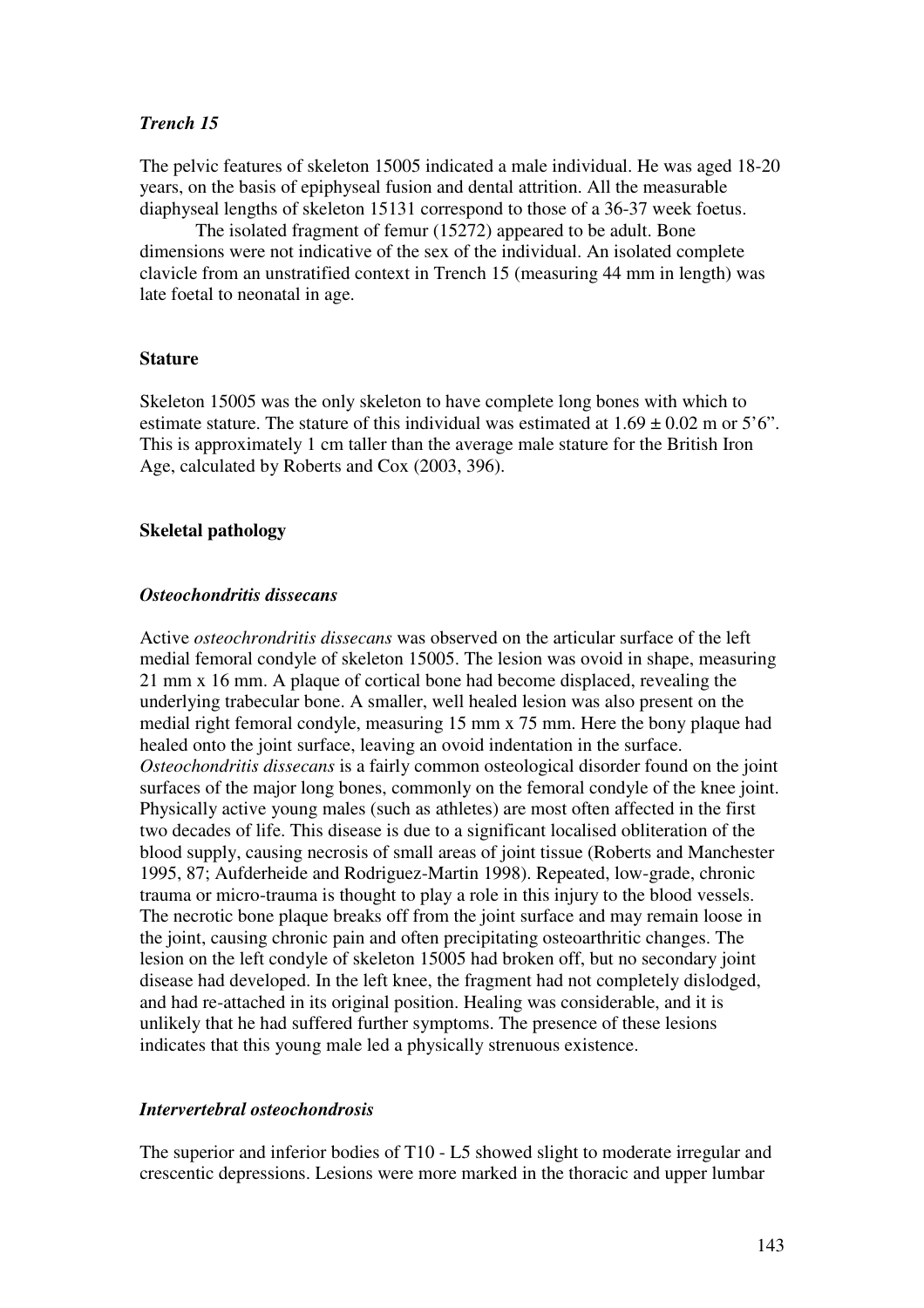vertebrae becoming progressively less severe inferiorly. The lesions ranged in depth from 2 mm to 5 mm, the base being irregular or rugose in appearance. A slight compression of the body of T11 and slight osteophytosis of the body margins was present.

The location of the lesions in the centre or posterior aspect of the bodies is suggestive of Schmorl's nodes. However, the irregular rugose appearance of the lesions is more characteristic of intervertebral osteochondrosis (Kelley 1982, 272). The latter disorder most commonly affects the spine of individuals in the second and third decade of life, and occurs in response to severe and/or everyday stress. The condition is more common in males than females, particularly males of greater stature. Skeleton 15005 is typical of the age and sex distribution of this disease. The presence of bilateral lesions of osteochonditis dissecans on the femoral condyles supports the interpretation that this individual lived a short but physically strenuous existence.

# *Cribra orbitalia*

The right orbit of the fragment of adult skull within early Iron Age context 1445 showed evidence of cribra orbitalia Grade 2 (Stuart-Macadam 1991, 109). Cribra orbitalia is widely thought to occur in response to a deficiency of iron during childhood, most commonly as a result of inadequate dietary intake of iron, and/or as a result of severe intestinal parasite infestation (*ibid*). Red bone marrow produces red blood cells, which require iron for the transportation of oxygen in the blood. To compensate for low serum iron levels, the bones of the skeleton containing red marrow hypertrophy. In children, the diplöe of the cranial vault is one of the most significantly affected bones. Osteologically, this manifests as thickened porous areas in the orbital sockets and on the cranial vault. Although some remodelling of bone does occur throughout life, porosity of the bone may persist into adulthood but remains a generic indicator of physical stress in childhood, as appears to have been the case in this individual.

## **Dental pathology**

Dental pathology was present in skeleton 15005 as moderate dental enamel hypoplasia (DEH) and calculus on the dentition of skeleton 15005.

## *Dental enamel hypoplasia*

The 16 dental crowns of skeleton 15005 displayed dental enamel hypoplasia (DEH), a prevalence of 16/23 or 69.6%. DEH is the interruption or slowing of normal enamel formation during tooth crown development in the first six or seven years of life causing permanent thinning of the enamel (Goodman and Rose 1990). DEH manifests on the buccal surface of the crowns of teeth as pits, horizontal lines or lines of pits. Each line forms as a result of a prolonged episode of illness or malnutrition during childhood, lasting several weeks. Unlike bone, enamel does not remodel throughout life and so DEH acts as a permanent indicator of such a stress episode in the early years of life. The clear lines on the dentition of skeleton 15005 indicate exposure to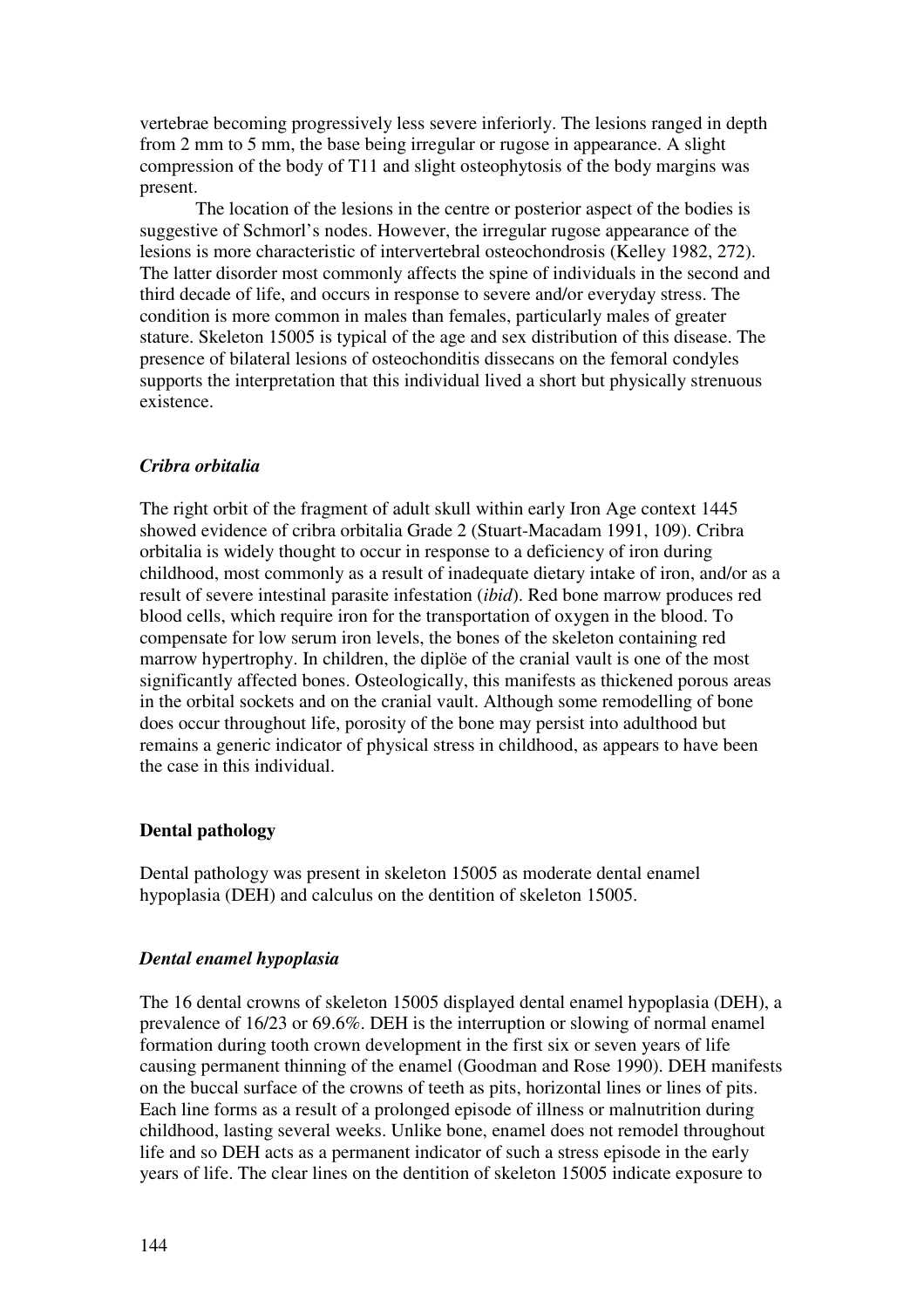moderate stress episodes, such as childhood infections and/or seasonal food shortages. Teeth displayed between 1-3 lines, indicating multiple episodes in the first 8 years of life.

# *Dental decay*

No caries were present in the dentition of skeleton 15005 but slight calculus was noted on 22 of 24 tooth crowns (91.7%). Calculus consists of mineralised plaque. Micro-organisms that accumulate in the mouth after eating become imbedded in a matrix composed of proteins and the saliva and the organisms themselves. Processed sugar in the diet accelerates this process (Hillson 1996, 254-55). These plaques may mineralise to form calculus (colloquially known as tartar). There are two types of calculus: supra-gingival calculus situated above the gum line, and sub-gingival calculus that is found below the gum line on exposed roots. The former was noted on the dentition of skeleton 15005. The deposits are commonly seen on the teeth nearest to the saliva glands (Roberts and Manchester 1995, 55). Regular brushing of the teeth removes most plaque deposits, thus preventing the formation of calculus. The calculus rate was recorded per tooth present, and the size and position on the crown was noted, using recording criteria set out by Brothwell (1981). However, such a detailed presentation of this data is beyond the scope of this report.

Compared to later historical periods, the prevalence of dental disease in prehistory is generally low. An average of 2.9% is cited as the prevalence (TPR) of caries in Iron Age Britain (Roberts and Cox 2003, 101). This probably reflects the relatively low intake of carbohydrates, particularly in the form of refined sugar, and the fairly young overall age of the population. In many later post-medieval and modern populations, ingestion of refined foodstuffs results in minimal wear of the occlusal surfaces of the teeth. The folds of enamel trap food residues, and in the absence of stringent oral hygiene, result in caries formation. This was not the case in prehistory, where the coarseness of the diet and grit introduced during food processing wore flat these folds within the first two decades of life. The dearth of dental decay in skeleton 15005 is probably the result of all the above factors.

#### **Discussion**

The insertion of complete articulated individuals, articulated but incomplete body parts, and isolated, presumably skeletonised human bones into ditches, grain-storage pits and postholes is a well recognised range in the treatment of the dead in Iron Age England (Whimster 1981; Wilson 1981; Wait 1985), and has been found widely in southern England, the Midlands (Whimster 1981) and as far north as West Yorkshire (Boston forthcoming). The variation in the treatment of human remains suggests a range of concurrent burial practices, which appear to include the careful placement of the complete corpse within empty or partially features soon after death; dismemberment of fleshed cadavers and the selection of body parts for interment in the above features and/or possible curation elsewhere amongst the living, and the deliberate and/or accidental incorporation of skeletonised bones within settlement features and occupation layers, possibly as a burial rite secondary to excarnation (Carr and Knusel 1997), although this last has not been tested osteologically.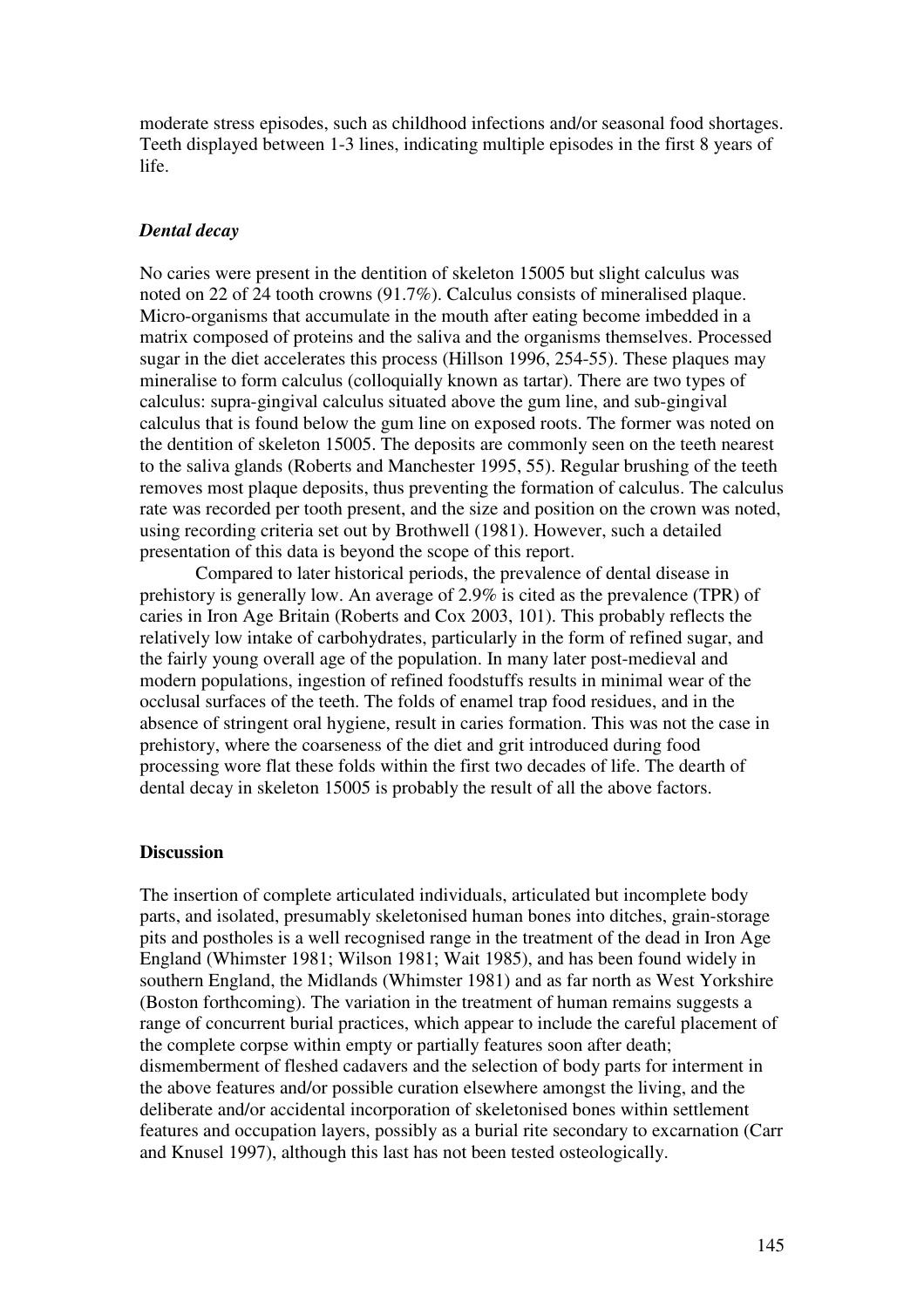Several individuals, including neonates and adults, were discovered within Iron Age pits of the adjacent hillfort of Castle Hill during excavation of the hillfort interior in 2003 and illustrate the above burial practices. A crouched neonate was discovered within a partially filled middle Iron Age pit. An adjacent pit contained three individuals- at the base, a crouched adult male inhumation (radiocarbon dated to the early Iron Age), in a higher fill the dismembered vertebral column, pelvis and leg of a second adult (possibly female), and overlying this the crouched, prone burial of a neonate. A number of disarticulated bones were also recovered from pit fills on the site (Lamdin-Whymark pers. comm.). Occupation layers of the late Bronze Age to early Iron Age settlement immediately south-west of the hillfort contained three human skull fragments and a tooth (Hingley 1979).

Other Oxfordshire examples of Iron Age pit burials are known from Queen Street, Abingdon (Parrington 1975), Ashville Trading Centre, Abingdon (Parrington 1978), Cassington Mill, Cassington (Chambers 1977), Allen's Pit, Dorchester-on-Thames (Whimster 1981), Mount Farm, Dorchester-on-Thames (Allen and Robinson 1993) and Watkin's Farm, Northmoor (Allen 1990).

#### **Conclusion**

The remains of at least five individuals were discovered during this phase of excavation. The two complete inhumations interred within an early Iron Age pit in Trench 15 form part of a growing corpus of inhumations known from Iron Age settlement sites. Young adult male 15005 showed skeletal pathologies consistent with a strenuous physical existence.

#### **Catalogue**

The following abbreviations have been employed in the catalogue (Table 7.1):

/ post-mortem tooth loss X ante-mortem tooth loss - tooth not present A dental abscess C caries k calculus<br>
DEH dental enamel hypoplasia R root onl L left R right C1-7 cervical vertebra 1 to 7 T1-12 thoracic vertebra 1 to 12<br>
L1-5 lumbar vertebra 1 to 5 U Unerupted L1-5 lumbar vertebra  $1$  to  $5$ 

R root only (in relation to dentition) DJD degenerative joint disease SDJD spinal degenerative joint disease

**ANIMAL BONE**  *by Fay Worley with Jennifer Kitch and Rebecca Nicholson* 

## **Introduction**

Animal bone was recovered from seven trenches: Trenches 14, 18 and 19 were located to the west of Castle Hill and directly south of Round Hill, while Trenches 13 and 15 were located to the north and south of further excavations at Hill Farm (Chapter 10). A late Bronze Age landsurface and occupation was identified in Trench 14. Late Bronze Age occupation was also identified in Trench 15. Early Iron Age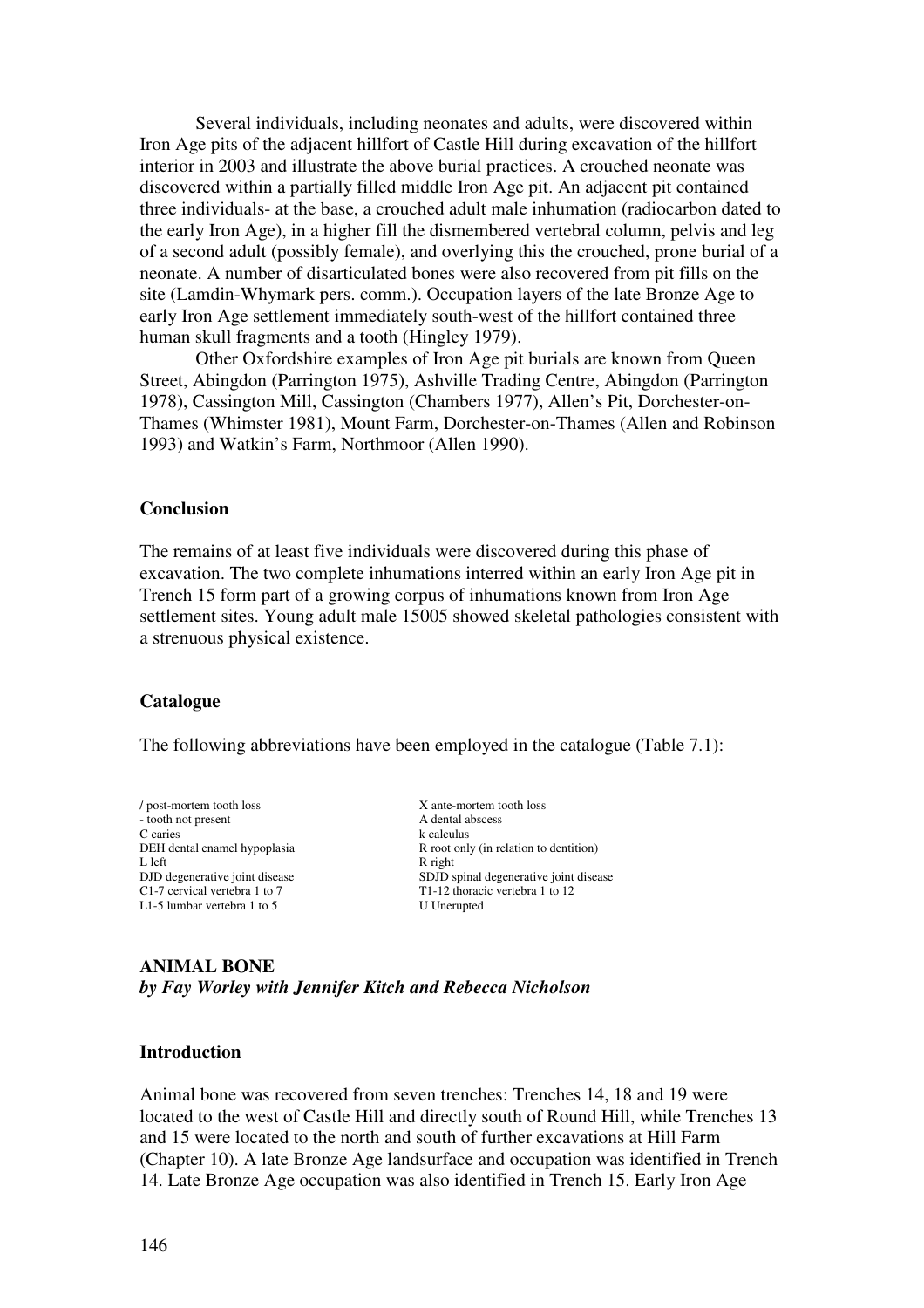postholes and midden deposits were investigated in Trench 14 and early and middle Iron Age settlement activity was identified in Trenches 15 and 19. Ditches belonging to late Iron Age or early Roman enclosures were investigated in Trench 15, while Trench 13 targeted a Roman enclosure ditch. Trench 18 was located on Round Hill and identified a medieval or post-medieval boundary or negative lynchet. A few animal bones were also recovered from trenches excavated at Clifton Meadow in Long Wittenham parish. For the detailed reports on these bones see Chapter 13.

The animal bone assemblage from the excavations comprised 10,115 fragments (refitted count) weighing 53, 361 g. It was analysed by the author at Oxford Archaeology with fish bones examined by R. Nicholson. Just over half (51%) the animal bone fragments were recovered from early Iron Age features with a further 30% of fragments dated to the middle Iron Age. Late Bronze Age contexts contained 4% of the animal bone. Unphased Iron Age and late Iron Age or early Roman contexts each contributed another 1% of the bone fragments, while Roman contexts produced another 5% of the animal bone assemblage. Modern material comprised 4% of the assemblage and the post-medieval period was represented by only a few fragments of animal bone (Table 7.2). A total of 2400 (24%) bone fragments were identified to taxon. A further 5719 (56%) were identified as large, medium or small mammal sized.

A wolf bone recovered from a clay layer in Trench 14 is of particular interest within the assemblage. Wolves are not often identified in British archaeofaunal assemblages. The Little Wittenham specimen has been radiocarbon dated to the late Bronze Age.

#### **Methods**

The animal bone was recovered through hand collection and from wet-sieved residues processed using a 500 μm residue mesh and 200 μm flot mesh. The fragments had been washed prior to analysis. The assemblage was identified through comparison with textual and faunal reference material at Oxford Archaeology. Fragments were counted, weighed and recorded using the zone system as suggested by Serjeantson (1996). Identifications were made to as specific taxonomic levels as possible but with classes of large (cattle size), medium (sheep size), small (rabbit size) and micro (mouse sized) used where further identification was not possible. Bone fusion, tooth eruption and attrition were recorded and interpreted following Silver (1969), Halstead (1985) and Grant (1982). Evidence of butchery, gnawing and burning was also noted and interpreted. Where possible, bones were measured following standard conventions (Driesch 1976). Where appropriate, metric data was used to calculate withers heights of individual animals.

#### **Condition of the assemblage**

The condition of the assemblage varied from excellent to poor (Table 7.3) but the overall majority of fragments were in good condition. Between 16% and 47% of fragments from each phase had suffered recent breaks (Table 7.4).

A small proportion (1-3%) of late Bronze Age, early Iron Age, middle Iron Age, late Iron Age to Early Roman and Roman animal bone fragments had been burnt (Table 7.4). Around 7% of the unphased Iron Age bones were burnt, but this may not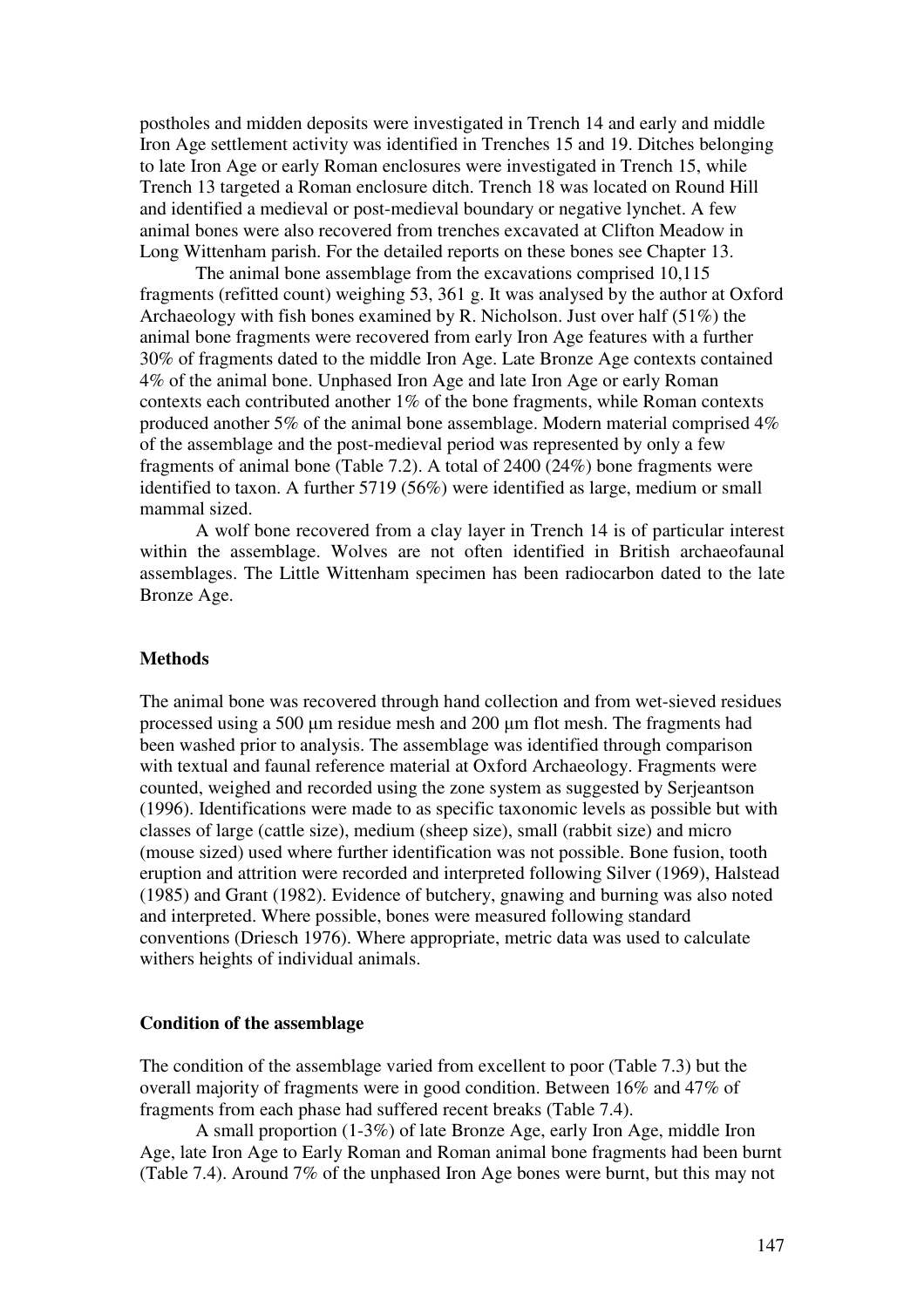be significant due to the small sample size. Between 1-3% of fragments from all periods (excluding the small unphased Iron Age and post-medieval assemblages) had been gnawed by animals (Table 7.4). The majority of gnaw marks indicated carnivore gnawing (286 fragments), but 14 fragments had been gnawed by rodents and 2 fragments had been gnawed by carnivores and rodents. Rodent gnawing was identified in the late Bronze Age, early Iron Age and modern animal bone assemblages. Carnivore gnawing was identified in all phases with gnawed bones. The carnivore gnawing was most likely canid (dogs, wolves and foxes).

# **Species identified**

The animal bone assemblage was found to contain cattle (*Bos taurus*), sheep (*Ovis aries*), goat (*Capra hircus*), pig (*Sus scrofa*), horse (*Equis caballus*), dog (*Canis familiaris*), cat (*Felis domesticus*), red deer (*Cervus elaphus*), wolf (*Canis lupus*), rabbit (*Oryctolagus cuniculus*), weasel (*Mustela nivalis*) mole (*Talpa europaea*), black rat (*Rattus rattus*), water vole (*Arvicola terrestris*), goose (*Anser* sp.) and mallard (*Anas platyrhynchos*). Further fragments were identified as large, medium or small mammal, rabbit or hare, frog or toad, vole, bird, probable snake and fish.

## **Wild mammals and disturbance to archaeological contexts**

Small mammal and microfauna bones were recovered from early Iron Age, middle Iron Age and Roman contexts (Table 7.5). Rabbit bones were recovered from an early Iron Age pit fill (15079) and from a midden layer (1401). A fragment of rabbit or hare cranium was recovered from the lower fill of a middle Iron Age ditch (19070). The burrowing nature of rabbits raises the possibility that these are intrusive bones. Current academic belief holds that rabbits were not present in Britain until the medieval period (Yaldon 1999, 158-161). Hares are, however, native species and bones are occasionally recovered from Iron Age or Roman sites (e.g. Wilson in Parrington 1978, 111 Table X, Yaldon 1999, 127). Other burrowing taxa were also identified. A mole radius recovered from middle Iron Age ditch fill 15015 may also be intrusive.

Voles were recovered from the early Iron Age, middle Iron Age and Roman periods, and water voles were recovered from the early Iron Age assemblage. These taxa indicate an open grassland environment; water voles have historically exploited grassland habitats, as they still do in continental Europe. The frog or toad bones recovered from early and middle Iron Age and Roman contexts reflect the proximity of the site to water. A weasel femur was recovered from middle Iron Age ditch 15340, and a rat mandible from middle Iron Age ditch fill 15017. The size of the mandible suggests that it was a black rat. Current academic belief holds that black rats were introduced to Britain in the Roman period (Yaldon 1999, 125), and the rat mandible is therefore probably intrusive in this context.

## **Metric analysis**

A total of 98 animal bone fragments in the assemblage were measured (Table 7.6, Tables 29-34). These included cattle, sheep/goat, pig, dog, horse, wolf and mallard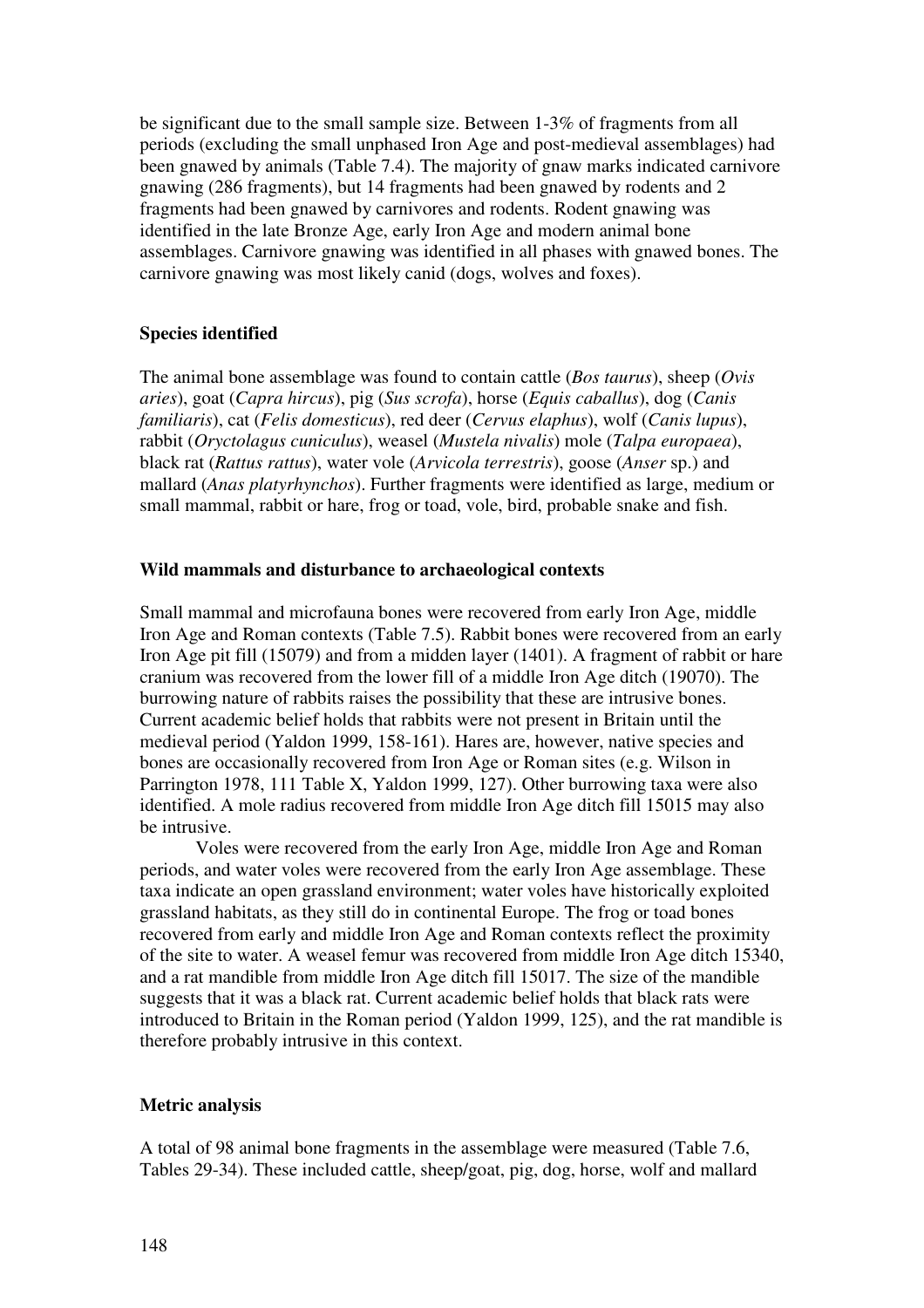specimens, and bones dating to the Late Bronze Age, early and middle Iron Ages, Roman, post-medieval and modern periods. Five of the measured bones were unphased. Unfortunately, once divided into phase, species and element categories, there were too few measurements to draw any conclusions regarding sex classes or stock improvement within the excavated assemblage. Using published indices (Fock 1966, Teichert 1975 and Clark 1995), withers heights could be calculated for two cattle, one sheep, one sheep or goat and one dog (Tables 7.29-7.30, 7.33).

A middle Iron Age and a Roman cattle specimen produced withers heights of 1.10 m and 1.08 m respectively. The Iron Age individual is within the size range of Iron Age cattle at the adjacent site of Castle Hill (Chapter 4) and the general range found at other Iron Age sites (see Wilson *et al.* 1988, 116).

An early Iron Age sheep or goat and a middle Iron Age sheep stood at a withers height of 0.55 m. This too is within the height range for early Iron Age sheep at Castle Hill (Worley forthcoming) but slightly shorter than the height of sheep recorded at some other Iron Age sites (see Wilson *et al.* 1988, 117).

A middle Iron Age dog stood at a withers height of 0.47 m. This is within the range of 0.3-0.6 m heights suggested as standard for Iron Age dogs (Harcourt 1974, Clarke 1995)

# **Evidence for pathology and non-metric traits in the animal bone assemblage**

A total of 40 pathological lesions and non-metric traits were recorded on cattle, horse sheep/goat, pig, large and medium mammal fragments dating to the late Bronze Age, early Iron Age, middle Iron Age and unphased periods.

#### *Pathologies and non-metric traits in cattle bones*

Pathological lesions and non-metric traits were identified on 18 cattle specimens, two late Bronze Age, nine early Iron Age, five middle Iron Age, one Roman and one modern. A late Bronze Age/earliest Iron Age proximal phalanx from context 1407 had severe pathological changes with eburnation and lipping noted on the distal articulation. Associated bone remodelling (bone destruction and bone growth) extended from the articulation up the medial and lateral faces of the bone but did not affect the proximal articulation. These pathological changes can be classed as osteoarthritis (Baker and Brothwell 1980, 114-116) and may indicate that the animal had been used for heavy traction (following de Cupere *et al.* 2000). A cattle second phalanx from late Bronze Age/early Iron Age clay layer 1435 had pathological bone growth on its lateral aspect. The aetiology of this lesion is not known and refitting the two phalanges was not attempted.

Two of the nine early Iron Age cattle specimens displayed non-metric traits. Creases or lesions were identified on the distal articular surface of an astragalus from midden layer 1413 and a first phalanx from midden layer 1401. Phalangeal nonmetric lesions are common in cattle (Baker and Brothwell 1980, 41).

The remaining seven early Iron Age specimens had pathological lesions. These comprised two further first phalanges, a second phalanx and a metacarpal from midden layer 1401, an ulna and a scapula from midden layer 1413, and a mandible from gully fill 19012. The pathological lesions included arthropies (lesions associated with joint diseases), traumatic injuries and oral pathologies.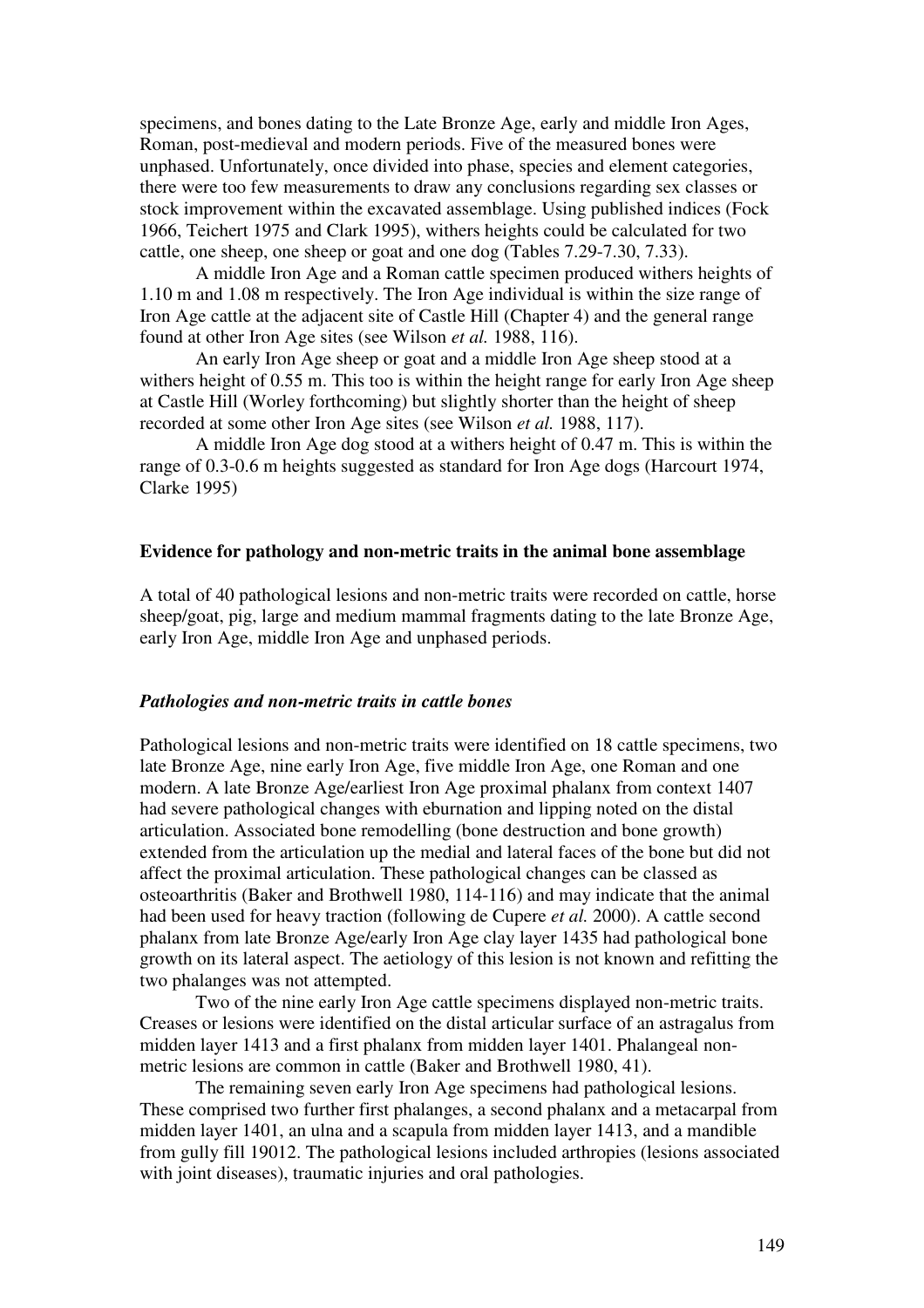A first and second phalanx from 1401 had extension of the proximal articular surface and associated bone growth on the proximal diaphysis. The lipping and bone growth on the first phalanx was on the anterior side of the bone. Too few characteristic were noted for these arthropathies to be diagnosed as osteoarthritis but, this may be the cause and they may relate to a traction role. A metacarpal from the same context had splayed condyles and some swelling of the mid diaphysis. The splayed condyles may indicate heavy traction work but the aetiology of the swelling is unclear. The second pathological first phalanx from 1401 had some extra bone growth at the point of fusion of the distal diaphysis, and on the anterior proximal diaphysis. Its fused distal epiphysis overhung the diaphysis. A further arthropathy was noted on an early Iron Age ulna from 1413. The bone had a large extension to the lateral side of the semi-lunar notch.

Traumatic injury was noted on an early Iron Age cattle scapula from context 1413. The spina scapulae had a linear crack on its lateral face running for most of its length (Fig. 7.1, 1). A small band of woven bone followed and overlaid the crack with woven bone also deposited on the medial face, indicating that the trauma occurred in life and had begun to heal. This fracture may have been caused by a sudden blow, jolt or fall or could be the result of stress to the forelimb, again possibly due to traction. The injury may also have made the animal lame and ended its use-life, as it was chosen for slaughter shortly after the event.

Oral pathology was noted on an early Iron Age cattle mandible from 19012. The bone had regressed around the fourth premolar socket. No teeth were present in the jaw.

The four middle Iron Age cattle bones with pathological lesions and nonmetric traits comprise a second phalanx from pit fill 19021, a humerus from ditch fill 15048, and mandibles from pit fill 15106 and ditch fill 15230. The phalanx had extension of the proximal articular surface and associated bone growth on the proximal diaphysis, the humerus had a patch of woven bone on its distal diaphysis. Both mandibles displayed non-metric traits. One had a missing hypoconulid on the third molar and the second had a congenitally absent second premolar.

The Roman pathological specimen was a innominate fragment from ditch fill 1306 which had an area of polish in the acetabulum. This indicates joint disease in the hip.

The modern pathological specimen was a radius from pit fill 15223 which had exhibited woven bone formation in the ulnar groove suggesting stress to the joint.

# *Pathologies and non-metric traits in horse bones*

Pathological lesions or non-metric traits were identified on three horse bones. An early Iron Age humerus from pit fill 15013 and a middle Iron Age humerus from ditch fill 15048 both had patches of very thin cortical bone on their distal articulations which may be non-metric or pathological. A Roman cervical vertebra from ditch fill 1306 had lipping of the caudal articular facet.

# *Pathologies and non-metric traits in sheep or goat bones*

Three early Iron Age and two middle Iron Age sheep or goat specimens exhibited pathological change or non-metric traits. Oral pathologies and non-metrics were noted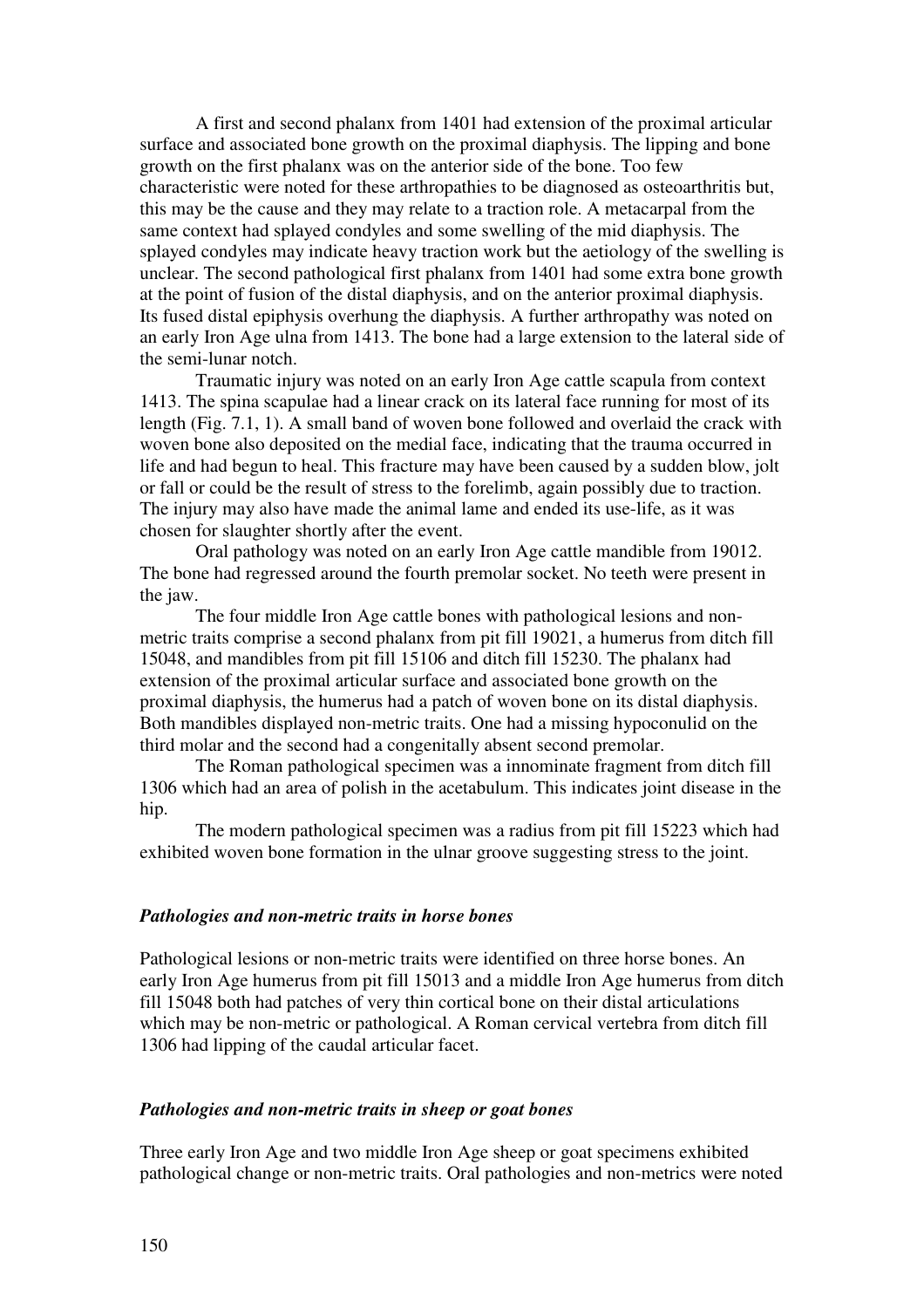in the early and middle Iron Age assemblages; a maxilla from early Iron Age midden layer 1401 had woven bone on the palate region and a mandible from the same context had a congenitally missing second premolar. A mandibular second premolar from middle Iron Age pit fill 19021 had a massive build up of calculus.

A middle Iron Age tibia from ditch fill 1309 had woven bone on its lateral distal diaphysis, either from injury or infection. An early Iron Age femur from pit fill 15209 had suffered a severe traumatic injury. The femur had fractured towards the midpoint in the diaphysis, the ends of the fractured bone had passed across each other due to the strength of the hind limb muscles, and healed in this position significantly shortening the hindlimb. This femur is illustrated in Figure 7.1, 2. The animal would have been lame. The fracture was well healed by the time the animal was slaughtered, suggesting that either the animal was left grazing away from supervision and not found until the fracture had healed, or was cared for.

# *Pathologies and non-metric traits in pig bones*

Two pig bones exhibited pathologies. An early Iron Age radius from pit fill 15037 had woven bone on its diaphysis and a middle Iron Age scapula from pit fill 15067 had slight bone growth on the lateral margin of the neck.

#### *Pathologies and non-metric traits in large and medium mammal bones*

Three, possibly four, large mammal ribs (one from each of the late Bronze Age/earliest Iron Age, early Iron Age, middle Iron Age and Roman periods), a middle Iron Age lumbar vertebra and an early Iron Age mandible fragment exhibited pathological change. The mandible had woven bone around the hinge area indicating an infection. A middle Iron Age rib body fragment was similarly affected with woven bone and a Roman large mammal rib slight lipping on its anterior margin. A late Bronze Age/earliest Iron Age rib from 1435 also had a pathological swelling on the body. These pathologies may be from a infection such as tuberculosis. An early Iron Age rib from 1413 had a well healed hollow measuring approximately 10 mm by 4 mm towards its head end. Asymmetry was noted in a middle Iron Age lumbar vertebra from ditch fill 19026. The right cranial process protruded further than the left and the spinous process drooped to the right cranially but was upright caudally. There was also slight pathological bone growth on left hand side vertebra.

Seven, possibly eight, medium mammal bone fragments exhibited pathology. Woven bone was present on the surface of a middle Iron Age tibia fragment, early Iron Age long bone fragments from 1404 and 1401, an early Iron Age flat bone fragment from 1401, and possibly an undated cervical vertebral centrum. Pathological bone growth was evident on a middle Iron Age rib fragment, but it was not clear if this was from an infection or a healed fracture. A early Iron Age rib from 1413 also had bone growth on its body which may be from an infection such as tuberculosis.

## **The Late Bronze Age/earliest Iron Age animal bone assemblage**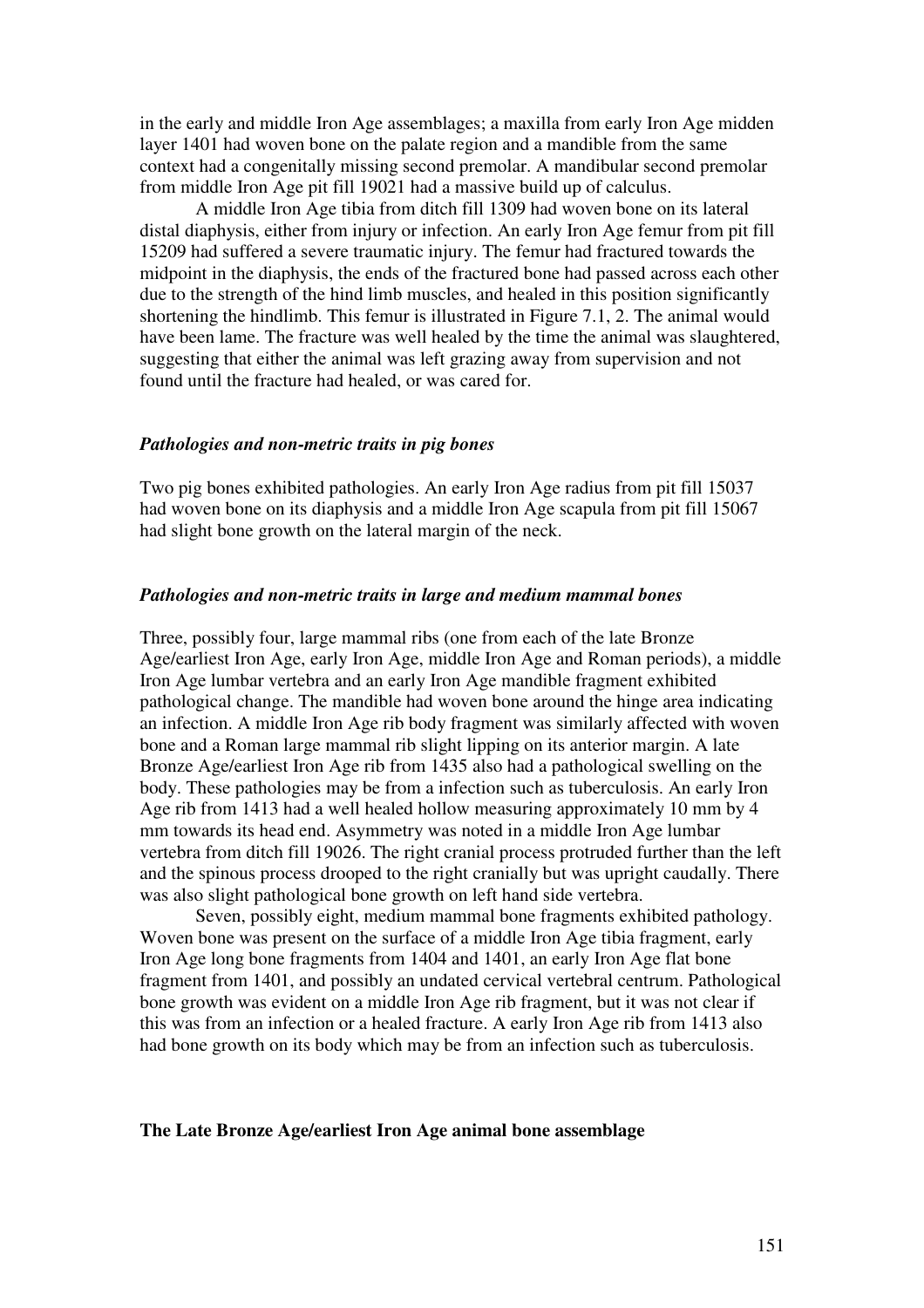The late Bronze Age animal bone assemblage comprised 452 fragments of animal bone recovered from eleven contexts in Trench 14 (transitional clay layers 1406/1432/1435 and 1409, pebble layer 1407/1438, posthole fills 1447, 1449, 1451, 1453, charcoal patch 1439) and two probably late Bronze Age contexts in Trench 15 (gully fills 15041 and 15002). The late Bronze Age animal bone assemblage includes fragments identified as cattle, horse, pig, sheep or goat, dog and wolf with further fragments identified as large and medium mammal sized. Cattle, sheep or goat and pigs are most common taxa identified (number of fragments). Taken as a proportion their sum, cattle bone fragments are the most prevalent (51%) followed by sheep or goat (40%) and then pig (9%). Only three horse bone fragments and two canid bones were identified; one dog and one wolf. The element representation for the late Bronze Age assemblage is presented in Table 7.7.

No age-at-death data was obtained from late Bronze Age sheep, goat or cattle mandibular teeth, but least one pig was adult at death (see Tables 21-3). It was possible to investigate age-at-death through cattle and sheep or goat bone fusion (Tables 18-20). Bone fusion indicates that most ageable late Bronze Age cattle elements were over 3.5 years old at death. The sheep or goat bones include individuals less than 1.3 years old. No foetal or neonatal bone elements were recorded.

# *The Late Bronze Age/earliest Iron Age assemblage from Trench 14*

Transitional clay layer 1406/1435/1452 contained 336 fragments of bone including the full range of late Bronze Age mammals identified on the site (Table 7.7) . Clay layer 1409 only contained two unidentifiable large or medium mammal bone fragments. Pebble layer 1407/1438 only contained 47 fragments of bone including cattle, sheep or goat and large and medium mammal bone. Charcoal patch 1439, (context 1440) contained four calcined indeterminate fragments of bone. Trench 14 included four post holes containing animal bone. Postholes 1446 and 1450 each contained a sheep or goat astragalus. Posthole 1446 also contained part of a human femur head and two indeterminate fragments of bone, while posthole 1450 contained a medium mammal long bone and 23 indeterminate fragments. Posthole 1452 contained eight medium mammal bone fragments and posthole 1448 contained a medium mammal bone fragment and six unidentifiable fragments. Whether the sheep or goat astragali were the only identifiable animal bones recovered from the postholes because of their robustness, or because they were placed deposits cannot be determined. Astragali are known to have been curated as gaming or divining pieces in Roman and Greek cultures on the continent and in later British cultures. Sets of astragali were, for example, recovered from Anglo-Saxon cremation burials such as those at Castor-by-Norwich (Wells 1973).

# *Cattle*

All skeletal regions were represented in the cattle bone assemblage (Table 7.7) with multiple humeri and calcanea indicating that a minimum of two individuals were included. Age-at-death data was available for one loose cattle tooth (a fist or second mandibular molar in Grant's (1982) wear stage K) and thirteen elements from bone fusion. The tooth wear indicates that one individual was over 2.5 years old at death. Bone fusion data indicates that at least one individual was less than four years old at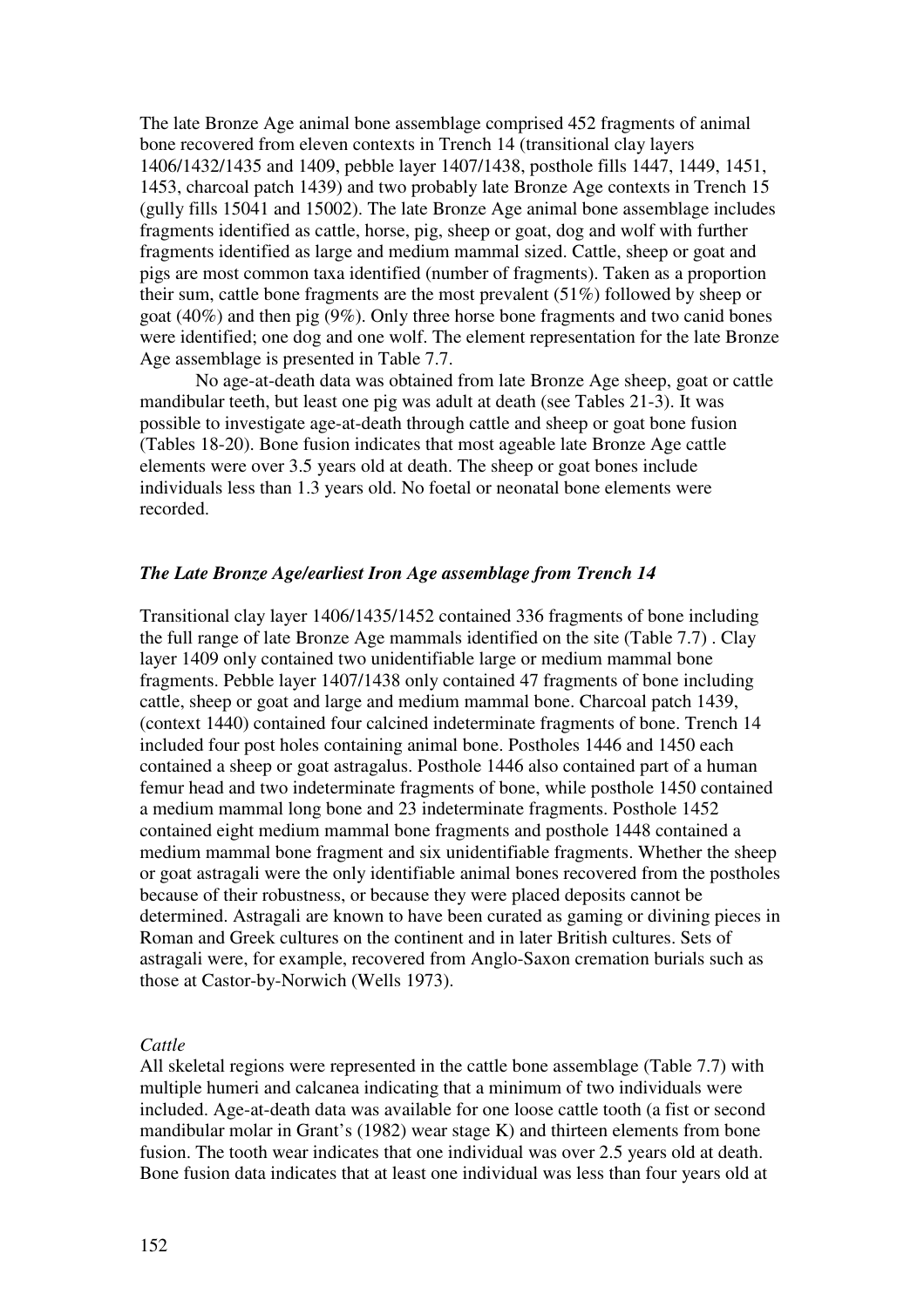death. Fragments of cattle femur, tibia and radius had been broken while the bone was fresh but no butchery marks were identified on the assemblage.

#### *Sheep or goat*

The sheep or goat bone assemblage comprised mandible, tooth, scapula, radius, ulna, metacarpal, tibia, astragalus, calcaneum, metatarsal and phalanx fragments (Table 7.7) from a minimum of two individuals (from multiple tibia and humerus fragments). Age-at-death data was available for one loose tooth a first or second mandibular molar in Grant's (1982) wear stage D to E) and five long bones from epiphyseal fusion. The tooth indicated that the animal was over three months old at death. The long bone fusion indicates that individuals less than 18 months old were included in the assemblage. Butchery marks were identified on one tibia, which had fine cuts on the anterior face of the distal diaphysis. This butchery probably resulted from disarticulation of the foot at this point. An astragalus recovered from posthole fill 1451 had an eroded surface probably due to having been partially digested in the gut of a carnivore or omnivore.

# *Pig*

Pig bones were only recovered from clay layer 1432/1435. They comprise two mandible fragments, three, probably four loose teeth and a scapula fragment. The mandibles were from two different individuals. Age at death could be determined from one mandible and indicated that the animal was adult when it died. No butchery marks were identified on the pig bones.

#### *Canid*

A canid radius and calcaneum were recovered from layer 1435. The radius had a proximal breadth of 16.9 mm indicating that it was from a domestic dog but the calcaneum had a greatest length of 61.1mm indicating that it was probably from a wolf (Fig. 7.2). Comparison of the bone with a grey wolf specimen at Oxford University Museum confirmed that identification. The wolf calcaneum was radiocarbon dated to 900-790 cal BC (see Radiocarbon Dating, below). No further canid bones were recovered from the assemblage but fragments identified as medium mammal may be from the dog or wolf. The dog was aged over eleven to twelve months old at death and, following criteria for domestic dogs, the wolf was probably over thirteen to sixteen months old at death. No butchery marks were identified on the canid bones.

#### *Horse*

A femur and two teeth from layer 1435 were identified as horse. The femur was from an animal aged at over 3-3.5 years old at death and the height of one tooth indicated that the individual was aged between 6.5-9 years old at death. No butchery marks were identified on the horse bones.

*Medium and large animal bones*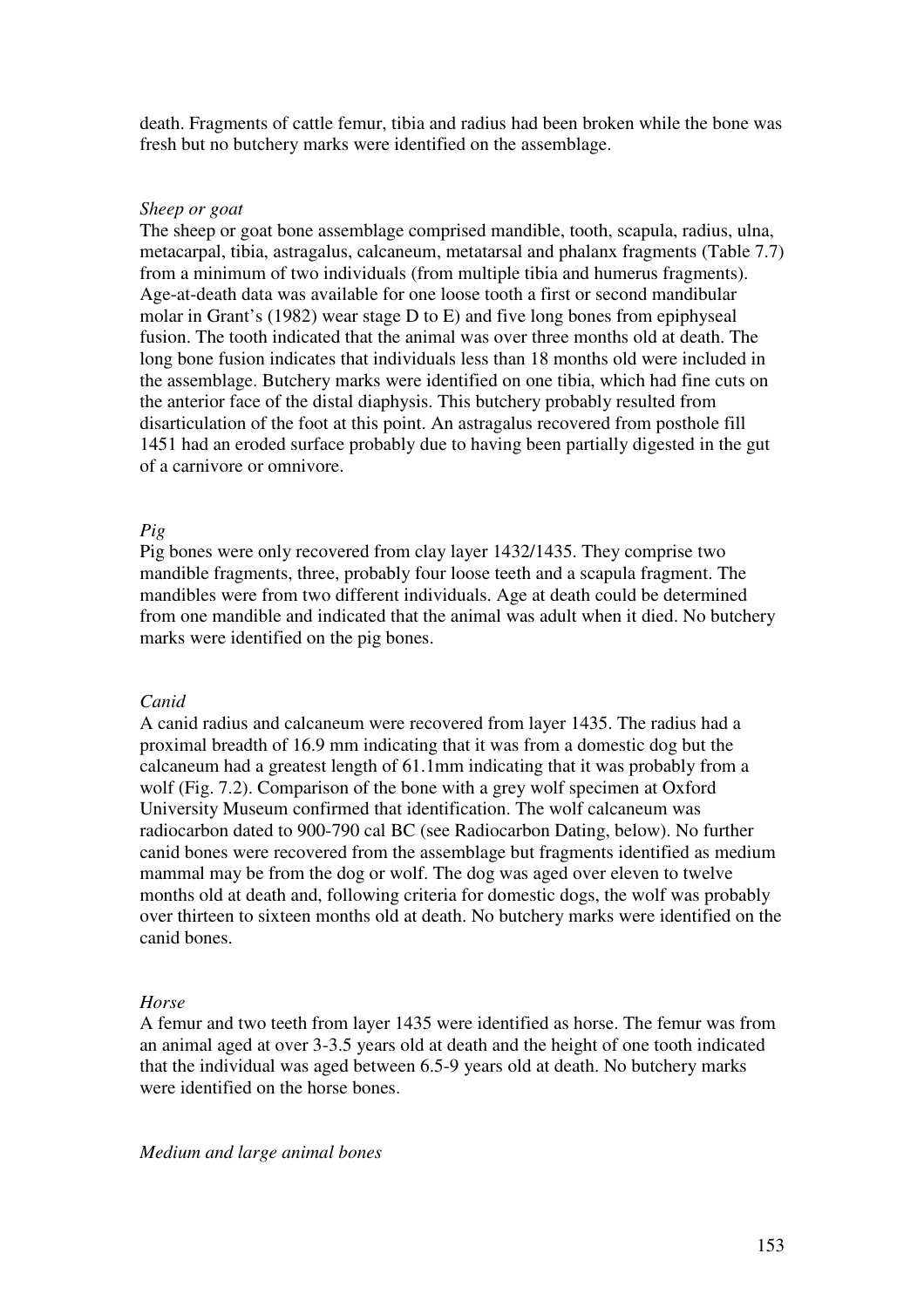Medium mammal bones included vertebra and rib fragments that could not be identified to species. One medium mammal vertebra had been chopped transversely, portioning the vertebral column. A large mammal unidentified fragment had been chopped out of the bone and two fragments of large mammal long bone had been broken while they were fresh.

# *The late Bronze Age/earliest Iron Age assemblage from Trench 15*

Gully fill 15041 contained a cattle mandibular premolar. Gully fill 15002 contained a pig tooth, medium mammal unidentified fragment and six indeterminate fragments. No bone fragments were burnt.

## **The early Iron Age animal bone assemblage**

The early Iron Age faunal assemblage comprised 51% of all animal bone recovered from the site. A total of 5190 fragments of animal bone were recovered from early Iron Age contexts in Trenches 14, 15 and 19. In Trench 14 early Iron Age animal bone was recovered from midden deposit groups (1401 1405 and 1422), four postholes (1416, 1419, 1433 and 1436), an unspecified feature (1414) and clay lenses (1420 and 1424). In Trench 15 animal bone was recovered from ten pits and probable pits (groups 15010, 15012, 15021, 15060, 15069, 15125, 15213, 15298, 15301 and 15305), two postholes (15031 and 15091), grave 15003, ditch groups 15342 and 15334, ring gully groups 15330 and 15332 and gully groups 15331 and 15333. In Trench 19 animal bone was recovered from gully group 19183 and associated pits (19002 and 19128), two further gully groups (19189 and 19184), gully group 19011, ditch 19038, pit 19013 and ten postholes. Seven of the post holes (19083, 19042, 19041, 19045, 19077, 19079 and 19047) belong to a possible building, group 19190. Postholes 19171 and 19177 were also possibly associated with another building in the south of the trench. The tenth posthole was 19080.

The early Iron Age animal bone assemblage included domestic mammals (cattle, sheep, goat, pig, horse and dog), wild mammals (red deer, water vole, vole), mallard, frog or toad and fish. Rabbit bones from early Iron Age contexts may be intrusive, though one of these bones may be from a hare. Cattle, sheep or goat and pig were the most common taxa identified. Taken as a proportion of their sum, sheep or goats (including fragments identified as sheep) were represented by 55% of fragments, cattle by 33% of fragments and pigs by only 12% of fragments.

Age-at-death could be estimated for 38 sheep or goat, 11 cattle and six pig mandibles or mandibular teeth (Tables 7.20, 7.22 and 7.24). The sheep and sheep or goat bones included animals that died at a range of ages from neonatal to greater than eight years old. The majority (at least 22 ageable specimens) were from individuals less than 20 months old, fifteen of these died between three and twenty months old. Some sheep or goats did survive into maturity with at least nine specimens over the age of five years at death. Sheep or goat bone fusion evidence (Table 7.21) also suggests that animals died at a range of ages. This mortality data suggests that sheep or goats were probably valued for their meat in the early Iron Age (following Payne 1973), but that older animals were also kept as breeding stock, milk or wool producers. The presence of neonates in the assemblage suggests that sheep or goat breeding to place on or near the site.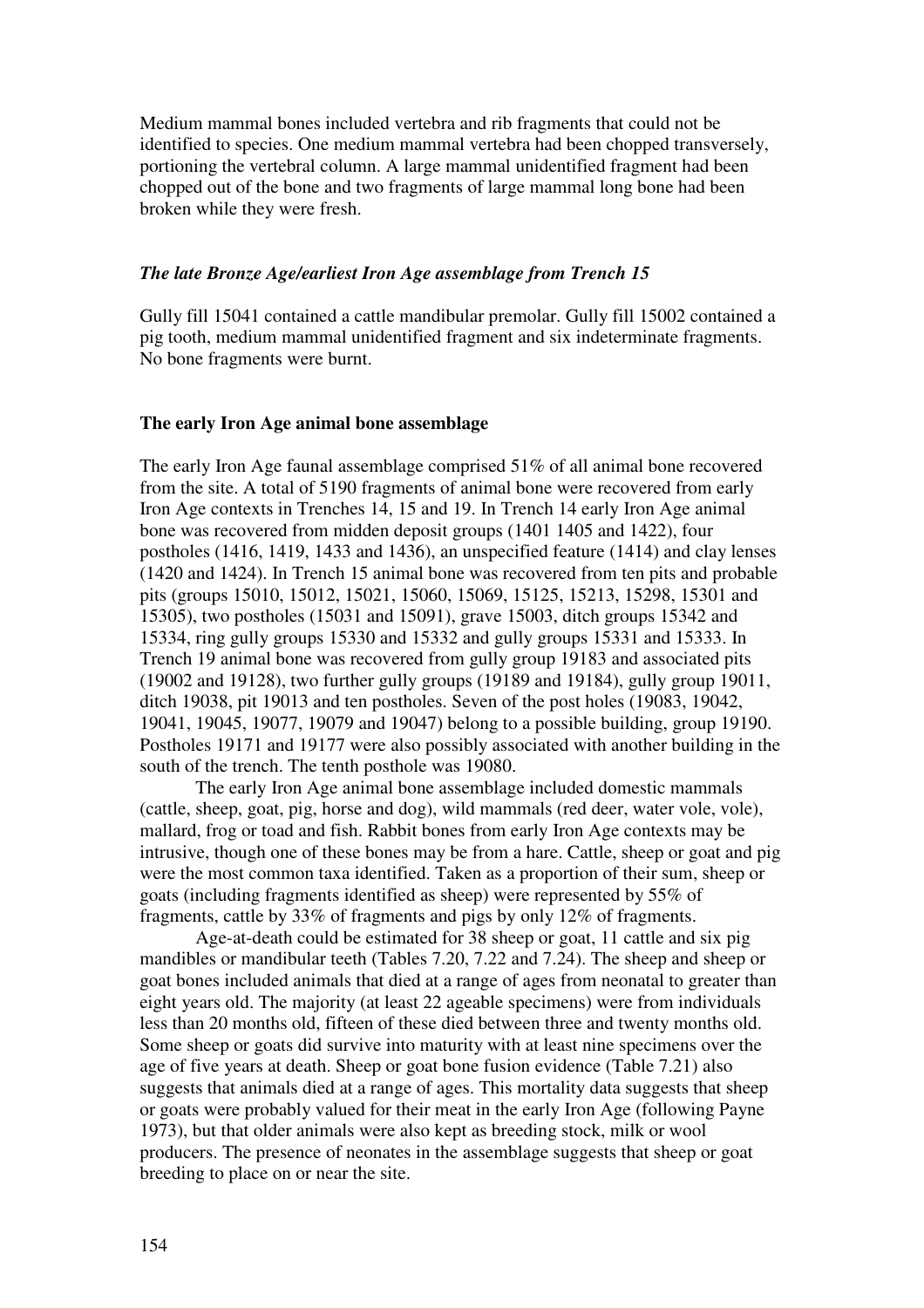The cattle age at death data suggests that calves, juvenile and adult individuals were present in the assemblage, although most animals were killed before the age of 30 months old. Cattle bone fusion evidence (Table 7.19) indicates the presence of some individuals over 42-48 months old-at-death. Foetal cattle bones were recovered from midden layer 1401, suggesting that cattle breeding occurred close to the site. The primary focus of cattle husbandry may also have been meat production in the early Iron Age.

A total of six pig specimens were aged from mandibular tooth wear (Table 7.24). This indicated that animals died as juveniles, immature individuals and subadults. Foetal, or possibly neonatal, pig remains were recovered from midden layers 1401 and 1405 (Trench 14), from gully fill 15183 (Trench 15) and from ditch fill 19109 (Trench 19). The presence of these bones suggests that pig breeding took place on or close to the site.

# *The early Iron Age assemblage from Trench 14*

A total of 2939 fragments of early Iron Age animal bone were recovered from Trench 14 (Table 7.8). These included fragments identified as cattle, horse, goat, sheep, pig, dog, red deer, rabbit, vole, water vole, microfauna, bird and fish. The animal bone was recovered from a sequence of buried soils, including midden deposits, and from the fills of four postholes. The postholes each contained between two and nine fragments weighing 6-80 g (Table 7.26). Posthole 1416 contained a large mammal indeterminate fragment and a medium mammal rib fragment. Posthole 1419 contained a fragment of sheep or goat mandible, medium mammal cranial, long bone and indeterminate fragments, and a charred large mammal fragment. Posthole 1433 contained a sheep or goat maxillary molar and medium mammal maxilla fragments and a large mammal tooth fragment. Posthole 1436 contained a fragment of cattle radius, charred large mammal and indeterminate fragments and an unburnt indeterminate fragment.

## *Cattle*

A total of 205 fragments of cattle bone and tooth from a minimum eight individuals (from eight right scapulae) of were recovered from early Iron Age deposits in Trench 14 (Table 7.8). All regions of the skeleton were represented with a dominance of loose teeth and slight preference for fore rather than hind limb long bones.

Butchery marks were identified on 21 bone fragments, and 16 cattle bones (scapula, humeri, radii, ulna, tibiae, metatarsal and phalangeal fragments) had been broken while fresh. The butchery marks consisted of fine knife cuts and chops. The butchery evidence suggests that cattle horn was utilised as well as meat and bone marrow. Cattle carcasses were divided by disarticulating between the bones or chopping through elements. An atlas had been chopped laterally indicating that the thorax was split into sides. Cuts indicate that the mandible was disarticulated from the skull. The anterior portion of a mandible had also been chopped off. This butchery would have allowed access to the jowl meat and mandibular bone marrow (following Landon 1996, 69). Knife cuts indicated that the feet were disarticulated at the carpal and tarsal joints (2 butchered astragali and two butchered carpals) the carpals probably being removed with the feet. On one occasion a metapodial had been chopped through the mid diaphysis. The fore limb was further divided by chopping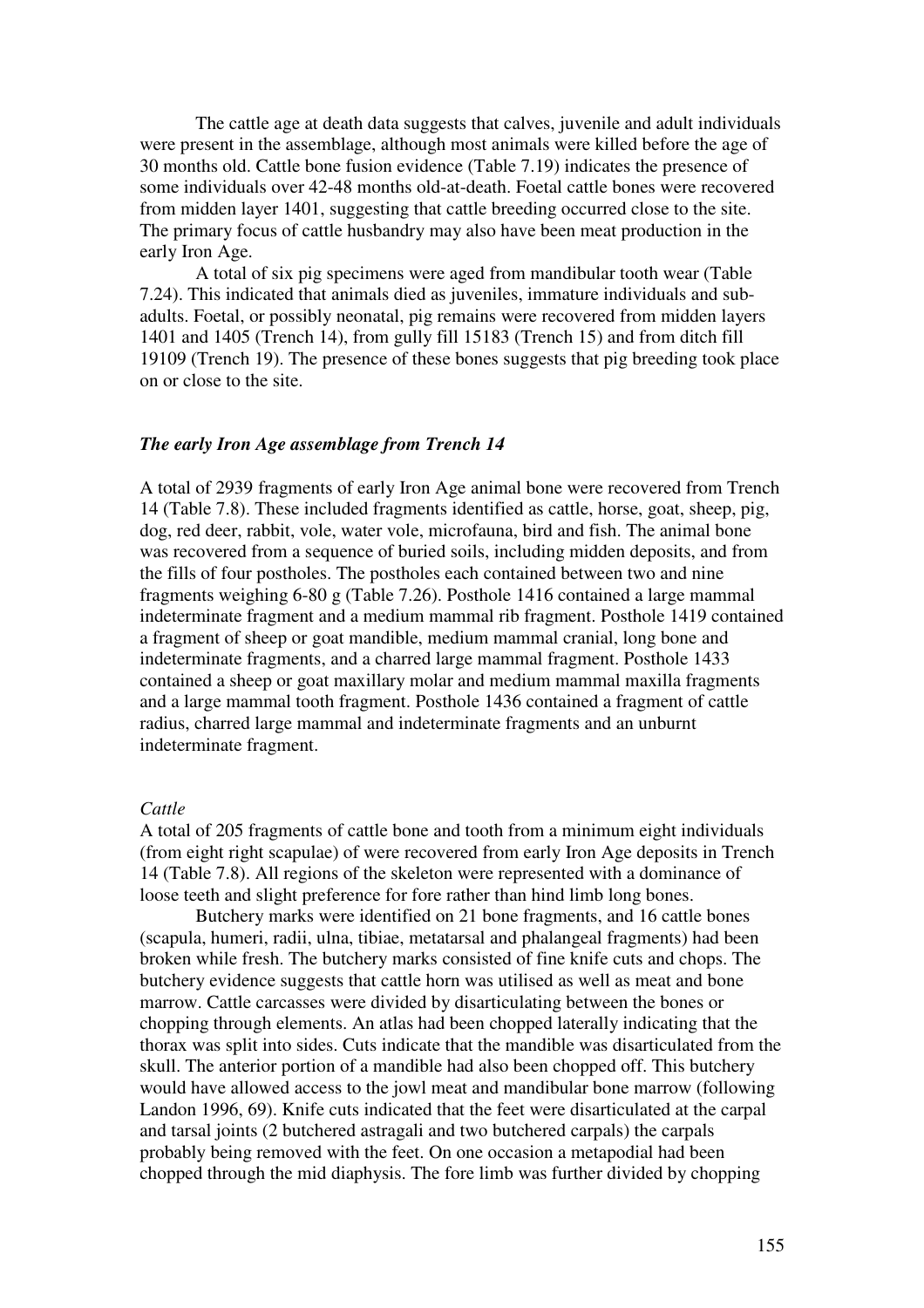through the neck of the scapula (two examples). The scapula was sometimes subdivided longitudinally and may have sometimes been pierced, possibly for hanging; one scapula was recovered with the middle section of the blade missing resulting in a 'V' shaped bone, although it was not clear whether the bone had been purposefully pierced or butchered into this shape. Cuts on the lateral diaphysis of two humeri suggest that meat had been filleted from the bone. The posterior of a cattle ulna had been chopped off, possibly as the fore limb was portioned.

A chop mark on a ventral pubis suggests that the hindquarters were divided into sides. Chop marks were also used to portion the hind limb (a chopped distal tibia). Like a sheep or goat metapodial from this trench, a cattle metatarsal and a metapodial were chopped longitudinally.

## *Sheep and goat*

Both sheep and goat remains (eight and four respective examples) along with 255 fragments identified as sheep or goat were recovered from the early Iron Age assemblage in Trench 14. A minimum of one goat, two sheep (from two right mandibles) and nine sheep or goats (from nine left radii) were represented. The sheep or goat assemblage included elements from all regions of the skeleton with an over representation of loose teeth and forelimb elements and tibiae. The frequency of tibia elements may be in part due to the ease of their identification as compared with other fragmented long bones.

Butchery marks were identified on 18 sheep or goat bones and a further 37 fragments of bone (1 scapula, 4 humeri, 7 radii, 3 metacarpals, 1 femur, 10 tibiae, 6 metatarsals and 5 metapodials) were broken when fresh. Butchery marks on sheep or goat bones indicate carcass division and meat removal. The head was removed by disarticulation of the atlas (two examples). Meat was filleted off the scapula (one example). The forelimb was divided by chopping through the proximal radius (two examples) and distal metacarpal (one example). The hind limb was divided through the tibia (two examples). The feet were sometimes removed by chopping through the metapodials (two examples). Metapodials were found broken longitudinally (one example), presumably to access the bone marrow. A longitudinally chopped third phalanx suggests that the metapodials may have been split while the foot was still attached. A small transverse cut on the lateral corpus of a calcaneum may be from dismembering the foot. The butchering motive for a navicular-cuboid fragment with a hole drilled through the centre of the element remains unclear. It may in fact be bone working rather than butchery.

#### *Pig*

Early Iron Age pigs in Trench 14 were represented by 94 fragments from a minimum of three individuals (three right mandibles). The pig bones included elements from all regions of the skeleton. Only one pig bone had been burnt; a charred first phalanx from midden layer 1401. Butchery marks were identified on five pig bones. A further two bones (a fourth metacarpal from midden layer 1413 and a tibia from midden layer 1401), had been broken when fresh. The butchered bones comprised two mandible from midden layer 1401, a skull fragment and the charred phalanx from the same layer and a third metatarsal from midden layer 1408. Cranial butchery marks indicate that the head was roughly chopped from the vertebral column, removing the occipital process and that both jowl meat and probably tongue was utilised. The butchery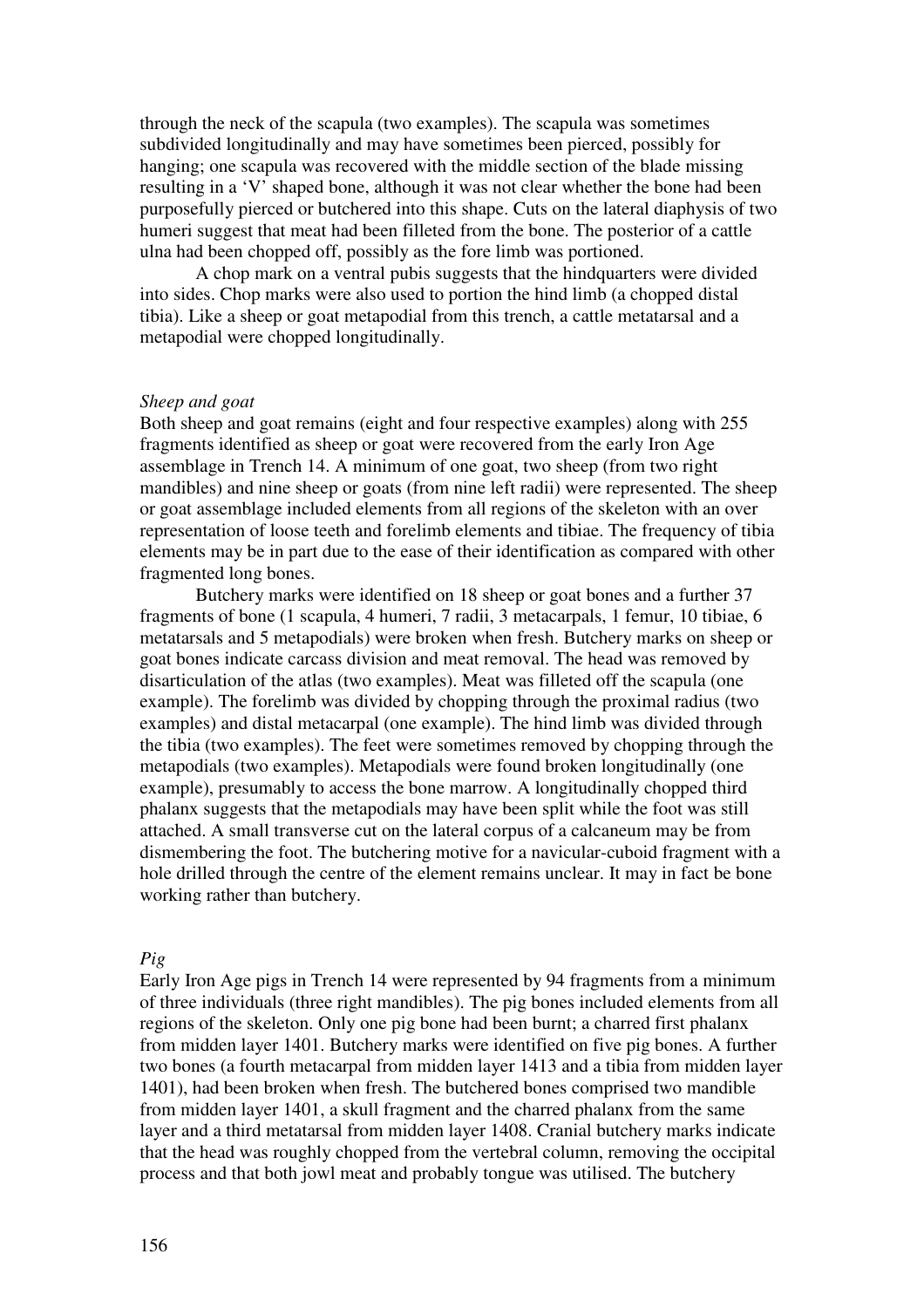marks on the pig phalanx and third metatarsal suggest that the hind foot was disarticulated at the proximal metatarsals and that some feet were subdivided by chopping through the first phalanx.

# *Horse*

A total of eight horse bones were identified from a minimum of one individual. The horse bones comprised four teeth, two lateral metapodial fragments, a fragment of scapula and a fragment of humerus. The humerus diaphysis had been broken when fresh. The height of the horse teeth indicated that the animal was 8.5-11 years old at death.

# *Dog*

An innominate, an ulna, a metapodial and seven dog teeth were recovered from midden layers 1401, 1408 and 1413. These bones represent a minimum of one individual. Bone fusion evidence suggests that the dog was over 9-10 months old at death. No dog bones were butchered or burnt.

# *Red deer*

A total of three red deer antler fragments were recovered from midden layers 1401 and 1413. The two fragments from layer 1413 had been worked. A tine tip had been sawn off proximally and then sliced distally. The tine tip was slightly charred on its proximal edge. The second had been chopped longitudinally. The fragment of antler from layer 1401 was also charred. The antler may have been brought to the site as a traded raw material, or collected from the local area.

#### *Wild small mammals*

Midden layer 1401 contained three rabbit innominates from a minimum of two individuals. These may be intrusive as current academic belief holds that rabbits were not present in Britain in the early Iron Age (see above). A further 11 small mammal bones were recovered from midden layers 1401 (eight cranial, rib, vertebra, fibula and indeterminate fragments), 1413 (long bone fragment), 1423 (cranial fragment) and from fill 1415 (cranial fragment).

## *Microfauna*

Microfaunal bones included a water vole tibio-fibula (from midden layer 1401), a vole mandible (from midden layer 1408), a vole femur (from midden layer 1413), a rodent tooth (from fill 1415) and two microfaunal vertebrae (from midden layer1408).

#### *Birds*

A total of six bird long bones and an indeterminate fragment were recovered from midden later 1401. An indeterminate bird bone was recovered from midden layer 1413. The end of one long bone had had its end cut off. No bird bones could be identified to species.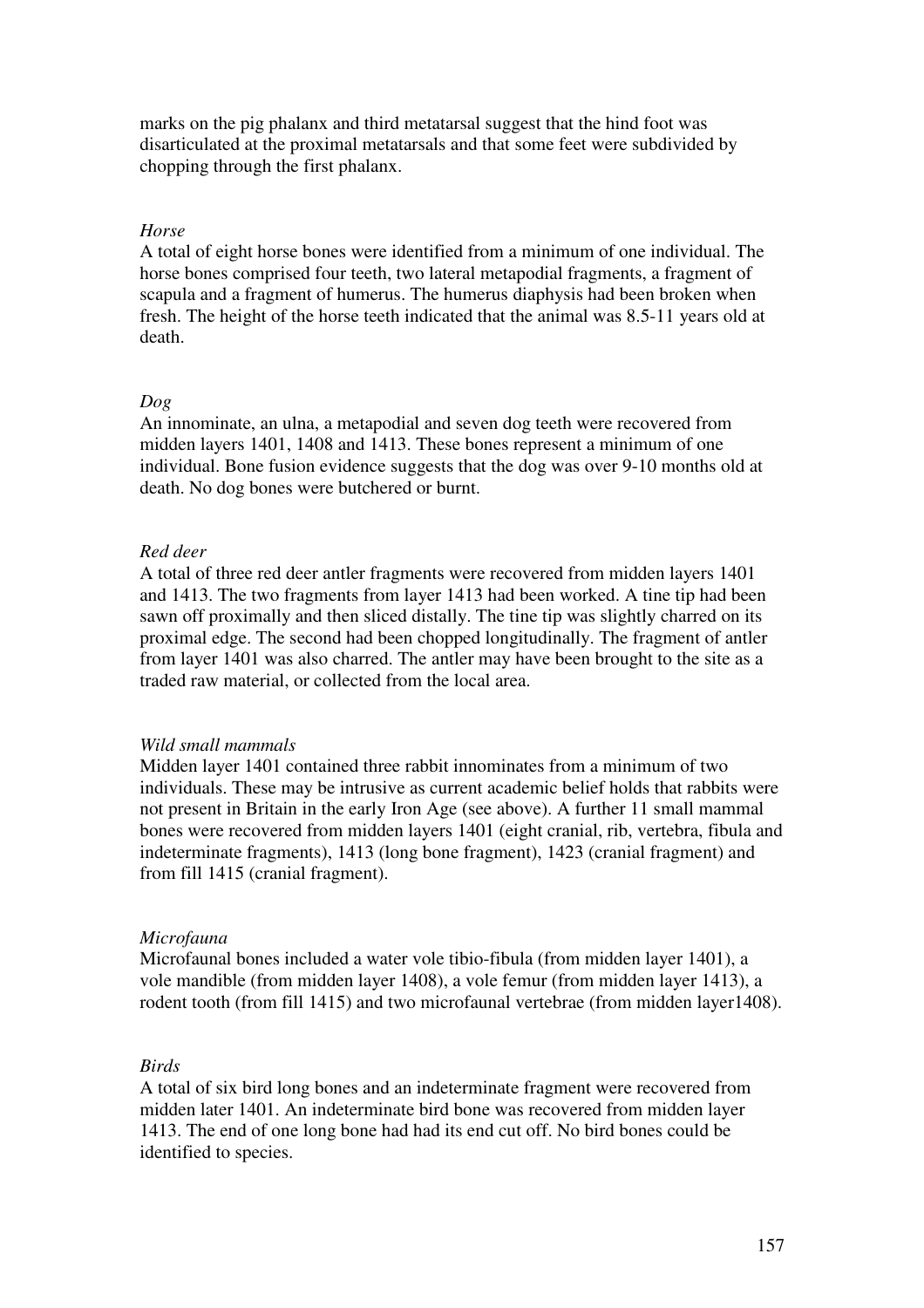## *Fish*

A total of five fish bones were recovered from midden layers 1401, 1408 and 1412. Unfortunately, none of the fish bones could be identified to element or species.

#### *The early Iron Age assemblage from Trench 15*

A total of 1711 fragments of early Iron Age animal bone were recovered from Trench 15 (Table 7.9). The assemblage was recovered from pit 15003 and from ten other pits, two postholes, two ring gullies, two gullies and two ditches. It included nearly all early Iron Age taxa identified on the site. Only red deer, goat, water vole and fish were not identified.

#### *Pit inhumation 15003*

Pit inhumation 15003 included 225 fragments of animal bone, only 12% of which could be identified to species or species group (cattle, horse, sheep, sheep or goat, pig, and frog or toad). A further 22% of bone fragments were recorded as large, medium, small mammal and microfaunal. A total of six medium mammal bones and a sheep or goat astragalus were burnt. No fragments exhibited butchery marks. The only complete elements were the cattle axis and phalanges with all other elements fragmented, and there are no articulating bones. It is likely that the animal bone is general refuse in the pit fill and does not include grave goods. This assemblage should therefore be compared with those from other early Iron Age pit fills (see below).

## *Animal bone from early Iron Age pits in Trench 15*

In addition to pit inhumation 15003, a further 11 pits in Trench 15 contained animal bone. The number of fragments of bone in each pit varied from 13 to 238 with the weight of bone ranging from 29g to 1848 g. The majority of pits contained less than 100 fragments of animal bone; the contents of these pits are presented in Table 7.25. Pit 15012 contained 100 fragments (408 g), pit 15021 contained 198 fragments (1390 g) and pit 15010 contained 238 fragments (1848 g) of animal bone. These pits are considered separately below. Pits 15010 and 15021 were located approximately 3m apart, just to the north of ring gully 15330. Pit 15012 was located less than 1 m to the east of the pit inhumation 15003 and within the area defined by ring gully 15330.

Pit 15010 included cattle, horse, sheep, sheep or goat, pig and rodent bones with further fragments identified as large, medium and small mammal. A total of 17 medium mammal and one large mammal long bone fragments from this pit were charred or calcined. A cattle humerus, four indeterminate large mammal bones and a medium mammal long bone had been broken while fresh, probably during processing of the bone marrow. Butchery marks were identified on four horse bones which indicate that the animal's fore and hind limbs were disarticulated, and probably processed for marrow and that the mandible may have been removed. At least one of the butchered bones was from an individual aged over 15-18 months old at death. Evidence of the mandible being removed or skull portioned comes from an unerupted cheek tooth (therefore from an animal aged less than 52 months old at death) which appeared to have had its occlusal surface chopped off. The remaining, unbutchered horse bones were left and right mandible fragments (aged over 3.5 to 4 years old at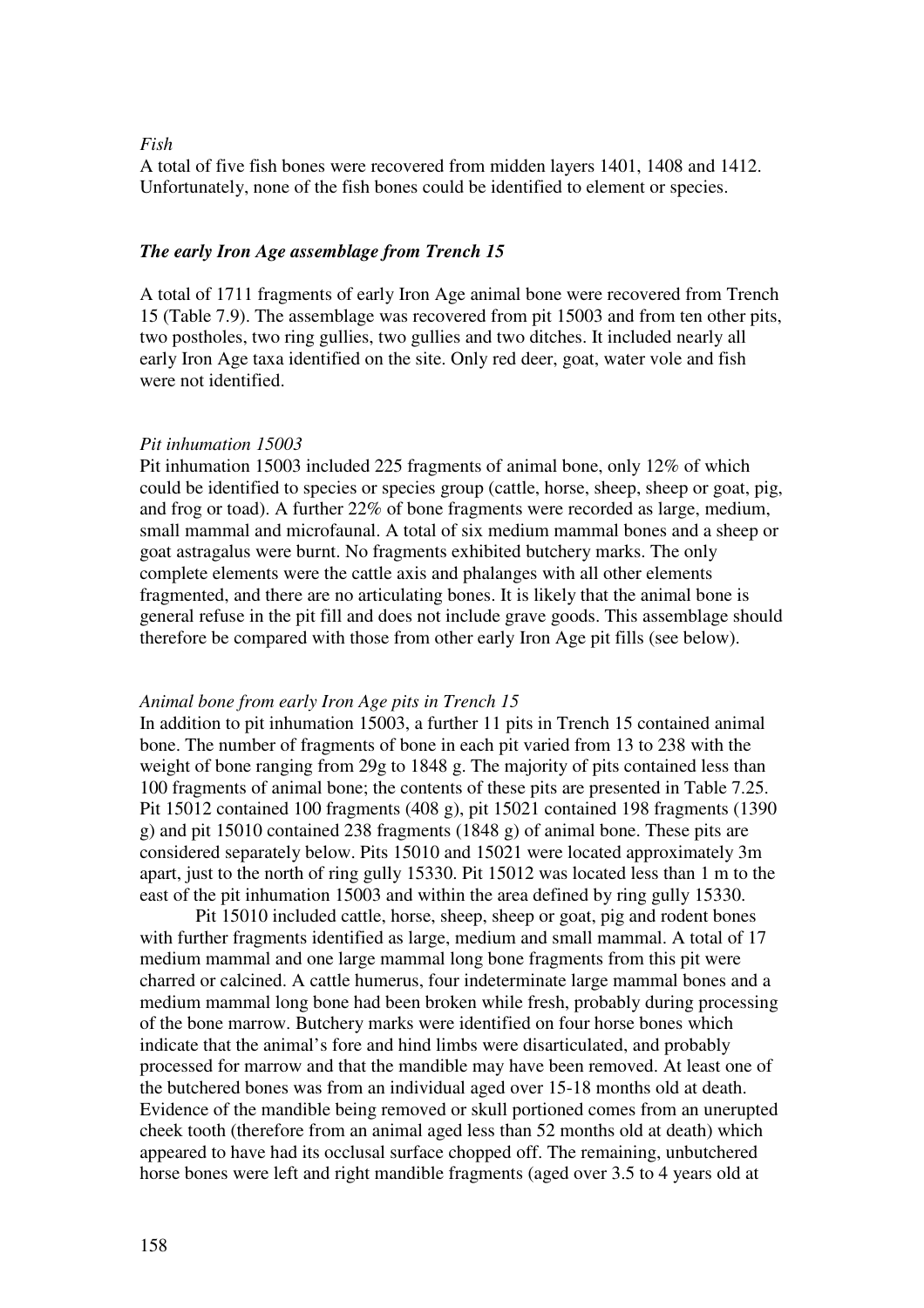death from tooth eruption but may be significantly older), a left pelvis fragment (from an animal aged over 4.5 to 5 years old at death) a fragment of axis and a hyoid.

Cattle bones in pit 15010 comprise four mandible fragments from a minimum of two individuals (both identified as adult from tooth wear), 17 loose teeth and tooth fragments, and fragments of humerus, metatarsal and phalanx. Sheep and sheep or goat bones in pit 15010 comprise fragments of cranium from a young individual, a hyoid, two fragments of humerus (one from an individual older than ten months at death), two radius fragments, an ulna fragment, left and right femora from an individual aged less than 2.5-3 years old, a metatarsal, a first and a third phalanx (older than 13-16 months old at death) and eight loose teeth (two from an individual aged 3-20 months old at death. The sheep or goat bones are from a minimum of two individuals. The only other identifiable medium mammal bone was a pig radius. A total of 130 medium mammal fragments and 25 large mammal fragments could not be identified to species.

Pit 15012 contained 100 fragments of animal bone including cattle, horse, sheep or goat and pig bones. Only one long mammal long bone was burnt. Very few bones had butchery marks, although several medium mammal long bone fragments had been broken when fresh, probably to obtain the bone marrow, and a left horse humerus had fine cut marks on its distal articulation which indicate that it was disarticulated from the radius and ulna. These butchery marks are similar to those identified on right horse humerus from pit 15010. Both humeri were from animals over 15 to 18 months old at death. The only other horse bone in the pit was an axis vertebra. Cattle bones from the pit comprise two loose teeth, a first phalanx (from an individual aged over 13 to 15 months old at death), a left metatarsal and further metapodial fragment. Fragments identified as large mammal bone comprise pelvis, rib, tooth, jaw and indeterminate fragments. A first phalanx (from an individual aged less than 13 to 16 months old at death) and six loose teeth were the only sheep or goat bones identified. The only pig bones were an ulna and a metapodial fragment. A total of 40 bone fragments including cranial, mandible, rib vertebra and long bone fragments were identified as medium mammal.

Pit 15021 contained 198 fragments of animal bone including cattle, horse, sheep or goat, pig, and one unidentified bird bone. A juvenile rabbit innominate fragment recovered from the pit is probably intrusive (see above). A cattle carpal or tarsal, sheep or goat mandible fragment, large mammal indeterminate fragment, medium mammal rib, vertebra and four indeterminates and an further unidentifiable bone fragment had been burnt. Butchery marks were identified on five bones. A cattle radius and medium mammal long bone had been broken whole fresh. Knife cuts were recorded on a medium mammal vertebra, large mammal rib and cattle humerus. The cuts n the humerus indicate that a knife had been used to disarticulate the elbow (as was seen on horse humeri in pits 15010 and 15012).

Horse bones in pit 15021 comprise a loose tooth and a fused radius and ulna fragment (from an individual aged over 3.5 years old at death). Cattle bone fragments include four teeth, single fragments of mandible, humerus, femur, metatarsal, innominate, scapula, and carpal or tarsal and two radius fragments. The cattle elements come from a minimum of one individual, aged over 3.5 to 4 years old at death from fusion of the femur and tibia. The pit contained five pig bones including a cranium fragment, a mandible and two loose teeth (aged 4-16 months old at death from tooth eruption or juvenile from tooth attrition) and a further fragment from a jaw. The remains may have come from a single young pig's head. Pit 15021 also contained 16 sheep or goat bones including two mandible fragments, two maxilla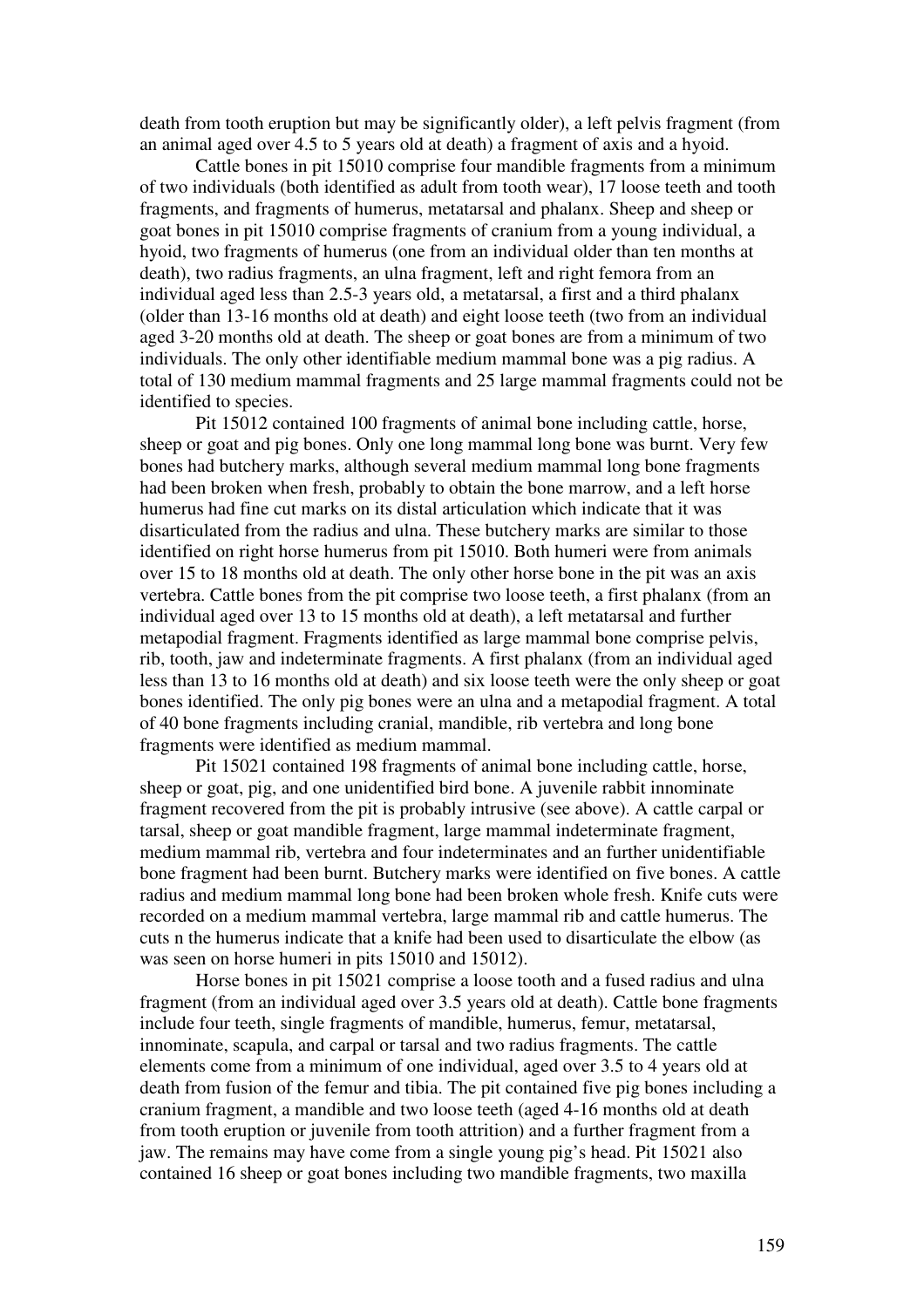fragments, four loose teeth, a neonatal or foetal metacarpal, two further metapodial fragments (one from an animal aged less than 20-28 months old at death), a radius and a femur fragment. The remains come from a minimum of two individuals, one adult and one foetal or neonatal. The adult had survived a broken hind limb (see above and Figure 7.1, 2).

## *Animal bone from early Iron Age postholes in Trench 15*

Postholes 15031 and 15091 contained 45 and 8 fragments of animal bone respectively (Table 7.26). Posthole 15031 contained five loose cattle teeth (possibly from a single mandible) and a cattle metapodial fragment (from an individual aged less than three years old at death), a sheep or goat tarsal, innominate fragment (from an individual aged less than 3.5 years old at death) and radius fragment and 36 large mammal, medium mammal and unidentified fragments. Posthole 15091 contained a sheep or goat metapodial fragment, two large mammal flat bone fragments and five medium mammal long bone and unidentified fragments.

#### *Animal bone from ditches in Trench 15*

Ditch group 15342 contained 107 fragments of animal bone recovered from four interventions. The remains included cattle, horse, pig, sheep or goat and a large bird long bone fragment with a further 70 fragments of large and medium mammal bones and 18 unidentifiable fragments. Cattle was represented by four tooth fragments and two scapula fragments from a minimum of one individual aged less than 24 to 30 months at death from two unerupted third molars. Horse was represented by fragments of left and right scapula (from a minimum of one individual aged over a year old at death). Pig was represented by a burnt cranial fragment and a molar tooth. The burnt pig bone is the only burnt bone from the ditch. Sheep or goat was represented by three loose teeth, fragments of innominate, left and right femur, humerus and first phalanx. The sheep or goat bones come from a minimum of two individuals, one aged less than 3.5 years old from fusion of the distal femur and the second aged over eight years old at death from tooth attrition. The sheep or goat femur is the only butchered bone from the ditch. It had a knife cut indicating that the leg had been disarticulated at the knee.

Ditch group 15334 contained 32 fragments of animal bone from contexts 15077 and 15078. These fragments comprised a cattle tooth, two sheep or goat teeth, long bone fragments (3 large mammal and 8 medium mammal) and 18 unidentified fragments including 15 rib fragments. No butchery marks were identified and no bone fragments were burnt.

#### *Animal bone from gully groups in Trench 15*

A total of 385 fragments of animal bone was recovered from ring gully groups 15330 and 15332 and gully groups 15331 and 15333. The assemblage included cattle, horse, sheep or goat, pig, frog or toad with further fragments identified as mammal size classes or unidentified (Table 7.27). Evidence of butchery was noted on 12 fragments of bone. Cattle femur, radius and long bone fragments found in gully group 15332 and four medium mammal long bone fragments from gully group 15330 had been broken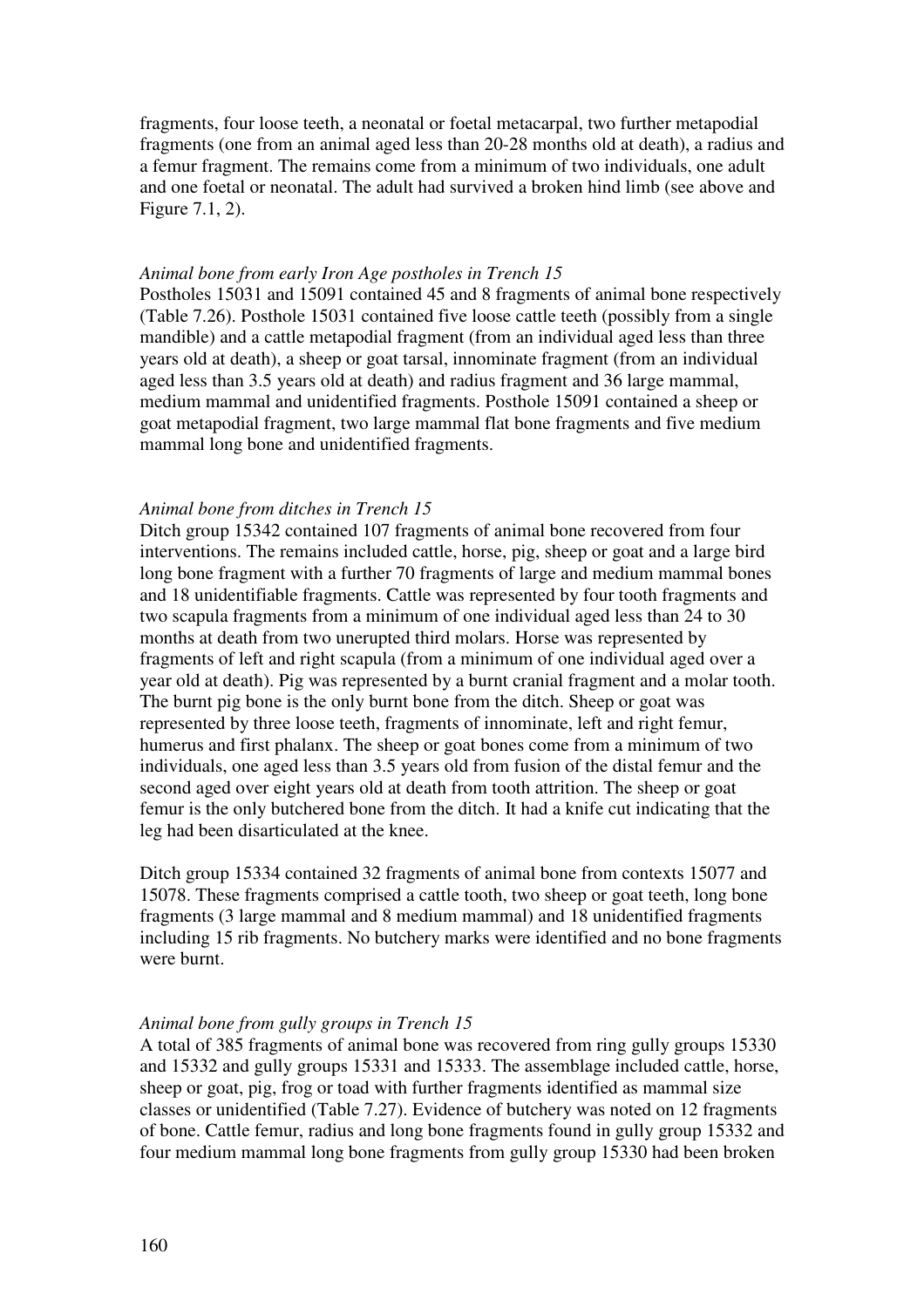when fresh. Two medium or small mammal bone fragments found in group 15330 had been burnt.

Ring gully group 15330 comprised 43 fragment of animal bone including cattle, sheep or goat, large and medium mammal bone. Cattle was represented by a mandible, a maxilla, a maxillary tooth, a third phalanx and radius and scapula fragments. Large mammal long bone, mandible and indeterminate fragments may also be cattle. The cattle radius exhibited knife cuts indicating that it had been disarticulated from the humerus. Sheep or goat was represented by a mandible, three loose teeth, a radius and a metatarsal. Medium mammal long bone, alveolar and indeterminate fragments may also be sheep or goat. One medium mammal long bone had been broken when fresh and a second exhibited knife cuts. Two fragments of medium or small mammal bone from this gully group had been charred.

Gully group 15331 contained 90 fragments of animal bone including cattle, sheep or goat, pig, frog or toad, and fragments recorded as large medium or small mammal, or indeterminate. No butchered bones were recovered from this gully. The only burnt bone was a medium mammal long bone fragment. The cattle bones comprised four loose mandibular teeth, a radius fragment and a scaphoid carpal. Large mammal fragments comprised 19 tooth, mandible, petrous, rib, vertebra, scapula and indeterminate fragments. Pig was represented by a single third metacarpal from a young individual. Sheep or goat was represented by three loose teeth, left and right mandible fragments from different individuals, an axis, a hyoid, humerus, radius, calcaneum and metapodial fragments. Frog or toad bones comprised a humerus and radio-ulna.

Ring gully group 15332 contained 240 fragments of animal bone, more than any other gully in Trench 15. The animal bone included fragments identified as cattle, horse, sheep or goat and pig with further fragments identified as large mammal, medium mammal and unidentified. The only burnt bone was a medium mammal long bone. Two sheep or goat bones had cut marks and a cattle radius and femur and large mammal long bone had been broken when fresh. The cattle bone included 16 fragments of bone from a minimum of three individuals (from three right humeri). In addition to the humeri, four mandibular teeth, two mandible fragments, two radius fragments, and ulna, metacarpal, innominate, femur and metapodial fragments were identified. The horse bone was a fragment of left mandible. In addition to the horse and cattle bones, 24 bone fragments were identified as large mammal. These included mandible, humerus, vertebral, rib, long bone and indeterminate fragments.

A total of 55 sheep or goat elements were identified. These included mandibular and maxillary teeth (20 specimens), a mandible and maxilla fragment, a scapula fragment, five radius fragments (from a minimum of two individuals), two carpals, two innominate fragments, two tibiae fragments, and fragments of metatarsal, metapodial, and first, second and third phalanges. The innominate fragments had both been butchered, with knife cuts on the ilium and pubis indicating that the femur was disarticulated from the acetabulum. A total of 109 medium mammal bone fragments were recorded. These included cranial, mandible, vertebral, rib, long bone and indeterminate fragments.

Gully group 15333 contained only 12 fragments of animal bone comprising a cattle first phalanx, sheep or goat tooth, medium mammal cranial and long bone fragments, large mammal long bone, mandible, rib and indeterminate fragments and an indeterminate fragment. The large mammal indeterminate fragment had been butchered. No burnt bones were recovered from this gully fill.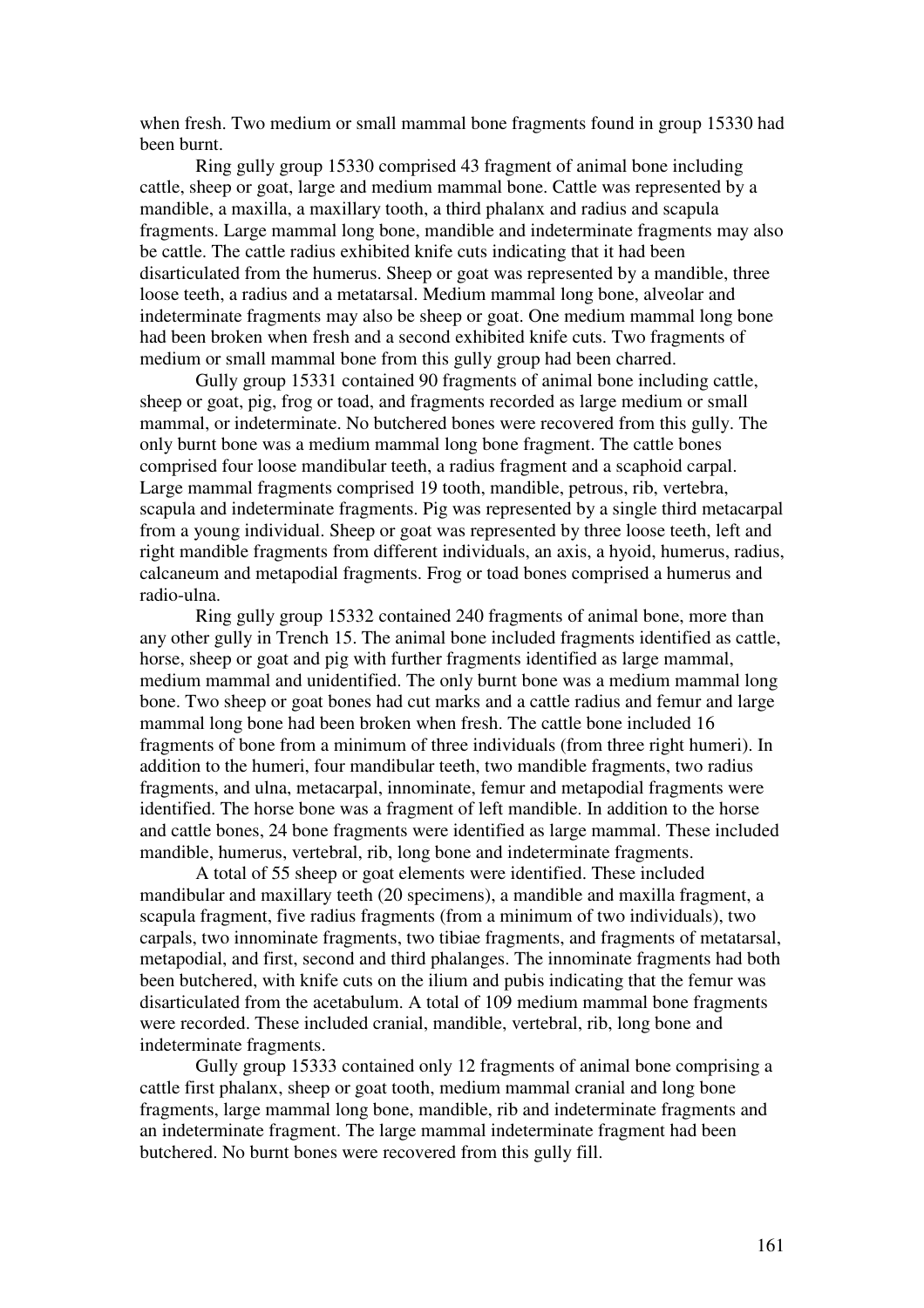# *The early Iron Age assemblage from Trench 19*

A total of 546 fragments of early Iron Age animal bone were recovered from four gully groups, three pits and ten postholes in Trench 19 (Table 7.10). Species identified comprised cattle, sheep or goat, pig, horse, dog, small mammal, vole and microfauna.

## *Animal bone from early Iron Age pits in Trench 19*

A total of 36 fragments of animal bone was recovered from pits 19002, 19013 and 19128 in Trench 19. Pit 19002 contained 14 fragments; a sheep or goat astragalus, large mammal cranial, flat bones, long bone and indeterminate fragments and unidentifiable fragments. Pit 19013 contained 20 fragments of bone; a cattle astragalus, two cattle teeth, a horse metapodial, a sheep or goat astragalus, tooth and metacarpal and medium and large mammal, and unidentified indeterminate and long bone fragments. Pit 19128 contained two medium mammal long bone fragments. No burnt or butchered bones were recovered from the pit fills.

## *Animal bone from early Iron Age postholes in Trench 19*

Animal bone was recovered from ten postholes in Trench 19 (Table 7.26). Each posthole contained 1-20 fragments of bone weighing between 1 and 155 g. No burnt bones were recovered from posthole fills in Trench 19. Single teeth were recovered from postholes 19041 (sheep or goat) and 19171 (cattle). A cattle humerus fragment which had been broken while fresh was recovered from 19083. Posthole 19045 contained 20 fragments from a single large mammal scapula. Posthole 19177 contained a single medium mammal rib fragment and posthole 19042 contained seven indeterminate medium mammal bone fragments. Posthole 19047 contained a pig tooth and ten medium mammal bones (8 cranial and 2 long bone fragments). Posthole 19077 contained four medium mammal and one small mammal fragments. Posthole 19079 contained a horse tooth, medium mammal long bone and indeterminate fragments and an indeterminate fragment. Posthole 19081 contained the largest mass of animal bone. It included a cattle scapula, two medium mammal indeterminate fragments, and an indeterminate fragment. The only evidence for butchery in the bones from postholes was the fragment of cattle humerus from posthole 19083.

## *Animal bone from early Iron Age ditches in Trench 19*

A total of 31 fragments of bone were recovered from the fills of ditch 19038. This included six cattle bone fragments (from a humerus, radius and mandible), a sheep or goat horn core and four medium mammal cranial fragments, 17 large mammal fragments including tibia, long bone, flat bone and indeterminate fragments and three unidentified bone fragments. The large mammal tibia fragment had been broken when fresh but no other butchery marks were identified in the ditch assemblage. No bone fragments had been burnt. The cattle ones were from a minimum of one individual. Epiphyseal fusion of the cattle bones indicates that an age at death of death of 1-4 years from the radius and over 3.5-4 years from the humerus.

## *Animal bone from early Iron Age gullies in Trench 19*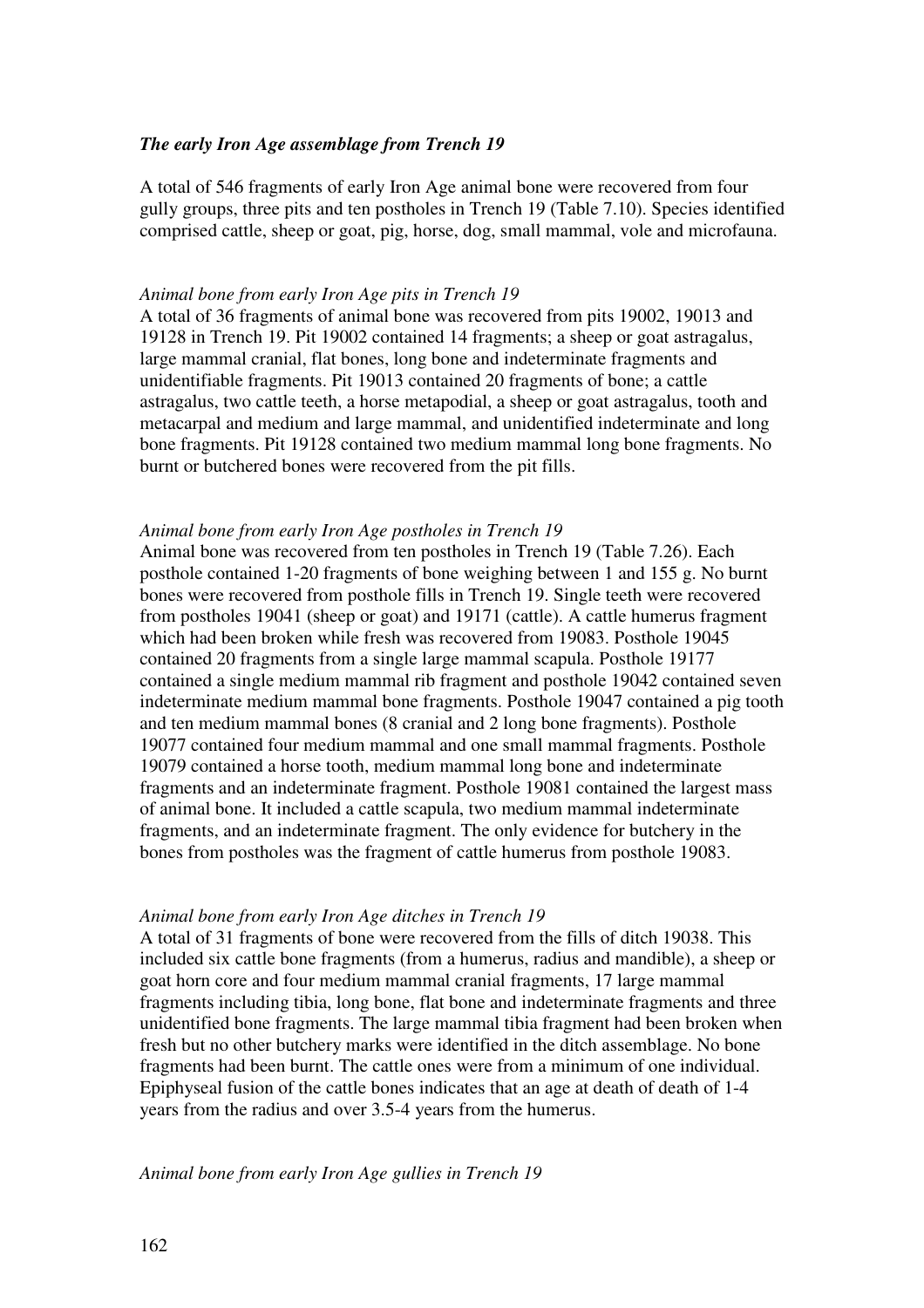A total of 421 fragments of animal bone were recovered from four gully groups; gully group 19011 and ring gullies 19183 (interventions 19009, 19027, 19037 and 19115), 19184 (intervention 19006) and 19189 (intervention 19126). Of this total, 352 (84%) were indeterminate.

Ring gully 19184 contained four medium mammal long bone fragments and 30 indeterminate fragments (28 of these were medium mammal sized).

Gully group 19011 contained seven refitted animal bone fragments. These comprised two cattle mandible fragments (possibly from the same bone), a portion of horse skull (broken into 123 fragments, weighing 349 g) and a lateral metapodial, a sheep or goat tooth, a large mammal axis fragment and a medium mammal long bone fragment. The horse skull suggests that this assemblage may include a placed deposit in the terminal of the gully. A medium mammal long bone fragment from this context which had been broken when fresh was the only butchered bone from early Iron Age gullies in Trench 19. The sheep or goat femur was from an animal aged less than 2.5- 3 years old at death.

Ring gully group 19189 contained 55 fragments of animal bone including a horse radius, 11 large mammal long bones, a sheep or goat radius and 5 tooth fragments, 6 medium mammal long bones, a medium mammal skull fragment, 28 medium mammal indeterminate fragments and 2 indeterminate fragments. the horse radius was from an individual aged over 3.5 years old-at-death. The sheep or goat radius was from an individual aged over three years old at death.

Ring gully 19183 contained 325 fragments of animal bone, of which 274 (84%) were indeterminate and only 15 could be identified to species. Identified bones include fragments of sheep or goat femur, mandible and six loose teeth, cattle phalanx and two loose teeth, a pig tooth, a dog tooth and two vole teeth. Large mammal cranial, tooth, long bone and vertebral fragments, medium mammal cranial, tooth, long bone, sesamoid and vertebral fragments, and microfaunal long bone and vertebral fragments were also identified. The sheep of goat mandible was from an individual aged 5-8 years old at death.

## **The middle Iron Age animal bone assemblage**

A total of 3016 fragments of animal bone were recovered from Middle Iron Age contexts in Trenches 13, 15 and 19. Features containing animal bone in Trench 13 comprised animal bone deposit 1302 in ditch group 1349, and fills 1309 and 1314 from the same ditch. Middle Iron Age animal bone in Trench 15 was recovered from pits 15254 and 15006 and from ditch group 15334, enclosure ditch group 15340 and its recut 15341. Features containing animal bone in Trench 19 comprise four pits (19019, 19050, 19055 and 19154), ditch 19185, ditch 19060 and ditch recut 19187.

 Middle Iron Age contexts contained nearly all species identified on site; cattle, sheep, sheep or goat, pig, horse, dog, cat, lagomorph, weasel, mole, rat, vole, goose, bird, frog or toad, probable snake and fish. Cattle, sheep or goat and pig were the most common taxa identified. Taken as a proportion of their sum, cattle were represented by 47% of fragments, sheep or goats (including fragments identified as sheep) by 45% of fragments and pigs by only 8% of fragments. Element representation in the middle Iron Age assemblage is presented in Tables 7.11 to 7.13.

Mandibular tooth attrition could be used to estimate an age-at-death for 29 middle Iron Age sheep or goat, 18 middle Iron Age cattle and 2 middle Iron Age pig specimens (Tables 7.20, 7.22 and 7.24). The age at death data suggests that sheep or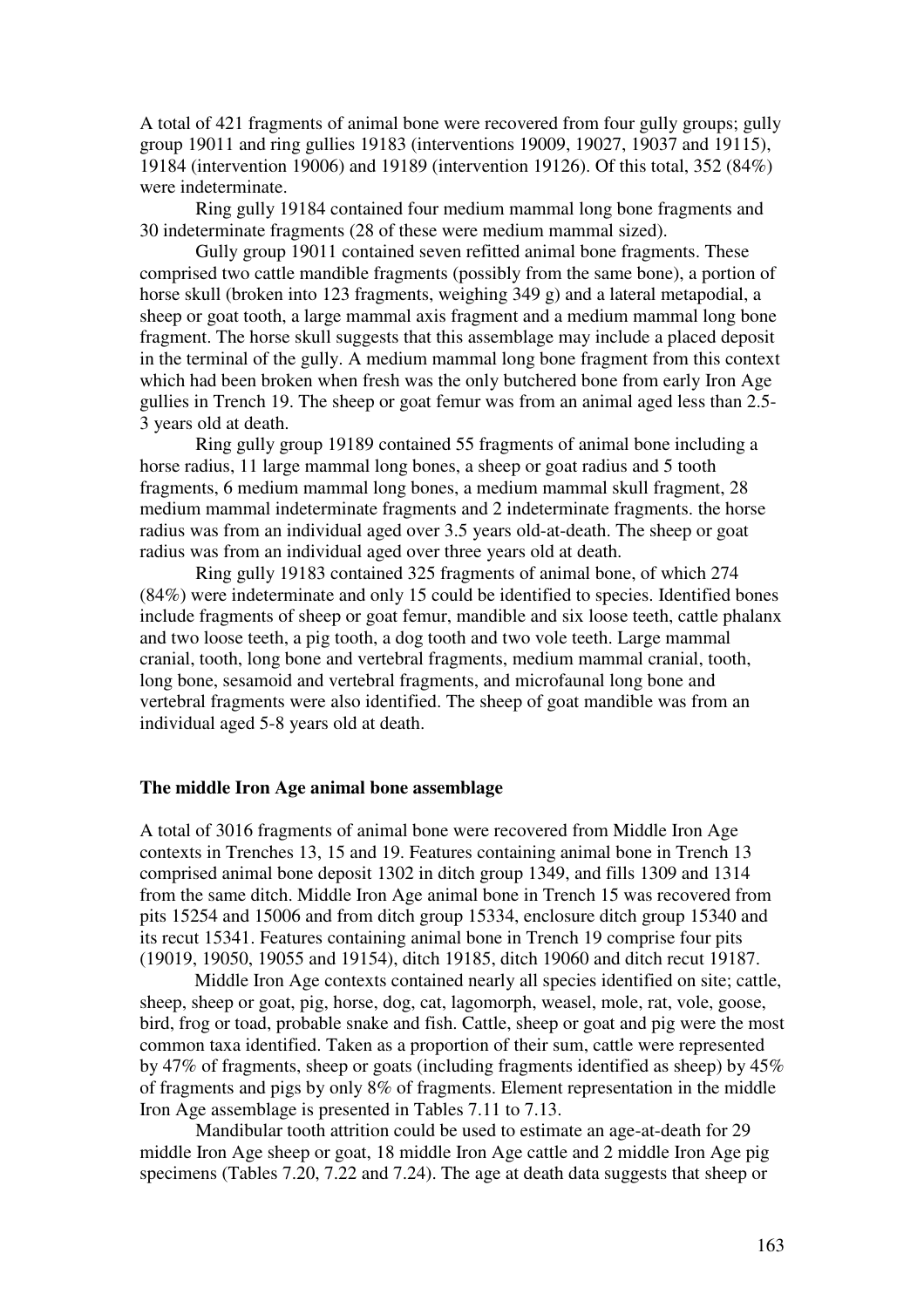goats died at a similar range of ages to the early Iron Age specimens. There is less evidence of the slaughter of animals aged one to ten months old than in the early Iron Age but many more individuals aged 20-34 months old. At least 14 specimens fall within this age range. Although there was no evidence for neonatal individuals from mandibular tooth attrition, foetal and neonatal sheep or goat bones were recovered from ditch fills 15015, 15203, 15271 and 15344, and pit fills 15252 in Trench 15; and from pit fills 19020 and 19114 in Trench 19.

Mandibular tooth attrition could be used to estimate an age-at-death for 18 middle Iron Age cattle specimens. Cattle were killed at a range of ages from 1-8 months old to senile. Half the ageable cattle specimens were from adults. No foetal or neonatal cattle were recorded. This mortality data suggests that although some cattle were used primarily for meat, others had a role in life such as traction or milk production.

Early Iron Age pigs were killed as juveniles, immature individuals and subadults. A foetal pig humerus was recovered from ditch fill 19109 in Trench 19.

#### *The middle Iron Age assemblage from Trench 13*

Ditch group 1349 contained 307 fragments of animal bone including cattle, horse, sheep or goat and vole, with further fragments identified as large and medium mammal (Table 7.11). No fragments has been burnt. The upper fill of the ditch (1302) included a deposit of at least six fragmented cattle mandibles (see below) together with other cattle limb bones, a horse tooth, sheep or goat teeth and large and medium mammal sized fragments.

#### *Cattle*

Cattle was represented by 105 fragments of bone from a minimum of three individuals. The cattle bone assemblage primarily comprised cranial and forelimb elements, although some innominate, calcaneum and metapodial fragments were also identified. The cattle bone assemblages included a deposit of at least six cattle mandibles, three left and three right. The right mandibles included one aged 1.5-3 years old at death (based on the eruption of its third and fourth premolar) and one aged adult to senile at death (based on tooth attrition). The left mandibles included one probably aged 2.5-3 years old at death (from a deciduous fourth premolar in wear stage m) and one from a senile individual (from a third molar in wear stage k). Fused scapula, metapodial and humerus fragments from the same deposit indicate animals aged over 7 -10 months, 2-2.5 years and 3.5-4 years old at death respectively.

Butchery marks were identified on four cattle elements, two mandibles, a humerus and an innominate. Both mandibles had knife cuts on the anterior margin of the hinge, indicating that the mandibles were disarticulated from the skull. The cattle innominate had cut and scrape marks on the ischium, suggesting that the femur was disarticulated from the pelvis. Both mandibles and the innominate were recovered from animal bone deposit 1302. The humerus had had its distal diaphysis chopped off. This butchery was aimed at either dividing the limb or accessing the bone marrow.

*Sheep or goat*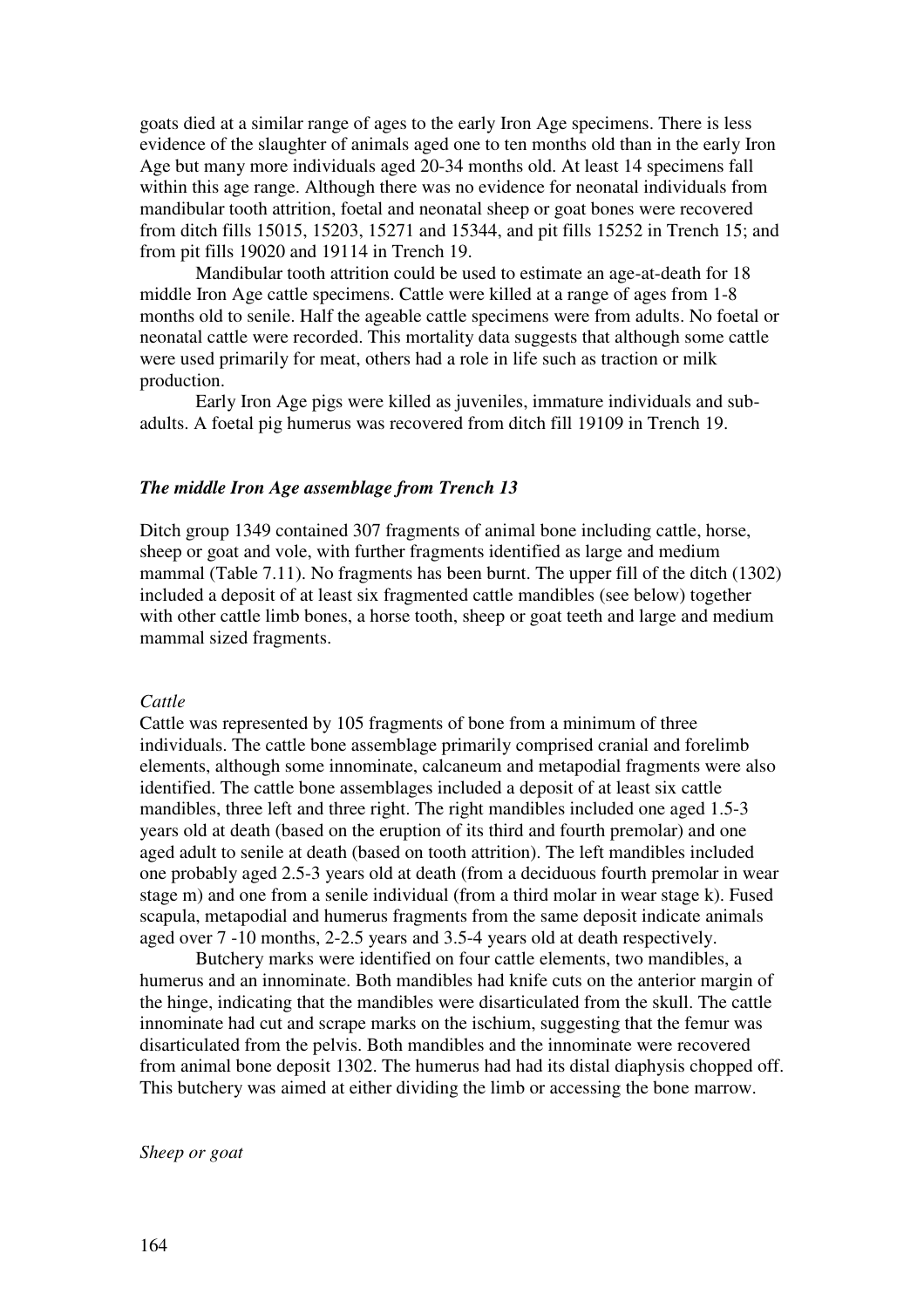Sheep or goats were represented by six bone fragments; two teeth and four tibia fragments from a minimum of three individuals). One tibia was unfused distally indicating that the animal was younger than two years old at death. Tooth wear indicated that one animal was over three months old at death. The three tibiae were all from the left side. Two had been butchered. One tibia had a small diagonal cut on the lateral distal diaphysis and possible scrapes down the dorsal/lateral diaphysis, the bone had also been marrow fractured. These butchery marks suggest that meat was filleted of the bone prior to marrow fracturing. The scrape marks may relate to scraping off the periosteum to aid breaking the bone. The second tibia also had a diagonal cut on the lateral distal diaphysis.

## *Horse*

Horse was represented by a single mandibular tooth.

# *Medium and large mammals*

A total of 170 large mammal and 15 medium mammal bone fragments were recovered from trench 13. Many of these fragments were probably part of the identified cattle, horse and sheep or goat bones.

# *The middle Iron Age assemblage from Trench 15*

A total of 1521 fragments of animal bone were recovered from pits and ditches in Trench 15 (Table 7.12). Taxa identified include cattle, sheep, sheep or goat, pig, dog, horse, goose, bird, weasel, mole, rat, vole, probable snake, frog or toad and fish. a pig astragalus, sheep or goat calcaneum and metatarsal and 21 further large and medium mammal bones had been burnt.

# *Cattle*

Cattle was represented by 87 fragments of bone from a minimum of four individuals (from four right humeri and mandibles). All regions of the cattle skeleton were represented but hind limb bones were uncommon. Butchery marks were identified on five cattle bones and a further four fragments (a humerus, tibia, radius and scapula fragment) were broken when fresh. The butchery marks indicate that a blade was used to disarticulate the carcass rather than chopping through the bones. A hind foot was removed at the tarsal joint (marks on a navicular-cubiod and a metatarsal) and the forelimb was portioned at the elbow (two butchered humeri). A pubis had cuts on both faces which may have resulted from portioning or meat removal.

## *Sheep and sheep or goat*

Sheep were represented by four fragments of bone, a further 127 fragments were identified as sheep or goat. The fragments originated from a minimum of six individuals (from six left mandibles). Mandibular tooth attrition suggests that three individuals were three to ten months old at death, one was aged three to five years old, one was aged over eight years old and the remaining sheep or goat survived to over ten months old at death.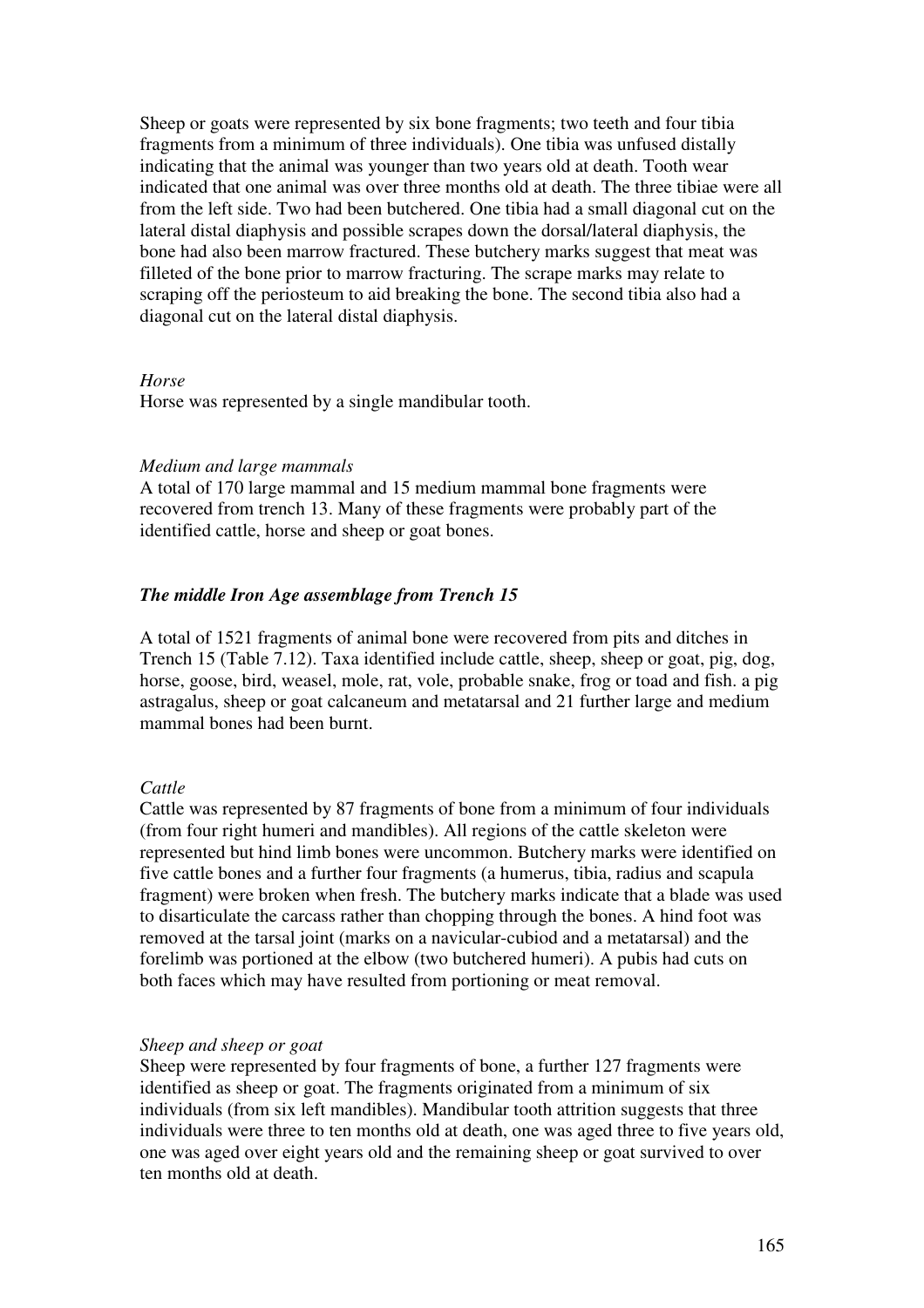Butchery marks were identified on eight fragments of sheep or goat bone. The butchery marks comprised cut marks resulting from disarticulating the knee (on a distal humerus), hip (on an ilium) and the ankle (on a calcaneum). The ilium also had cuts on its blade relating to disarticulating the sacrum from the pelvis. Two tibia fragments and a femur fragment had been broken while fresh and two radius fragments had had their diaphyses chopped diagonally.

# *Pig*

Pigs were represented by 15 fragment of bone from a minimum of two individuals (from two mandibles). Tooth attrition suggests that one individual was immature and the second was subadult. Butchery marks were identified on an astragalus indicating that the foot had been disarticulated at this point. A humerus had also been broken while fresh.

# *Dog*

Dogs were represented by eight fragments of bone and teeth from a minimum of one individual. No butchery marks were identified on the dog bones.

# *Horse*

Horse was represented by a minimum of seven fragments including cranial fragments, teeth, an atlas vertebra and forelimb elements. Fusion of the radius and humerus suggest that the horse was over 15-18 months old at death. The atlas exhibited butchery marks indicating that the horse had been decapitated.

## *Birds*

A goose humerus was recovered from ditch 15181. Two further bird long bones were recovered from ditch group 15341 but neither could be further identified.

## *Fish*

A fish cranial fragment was recovered from ditch group 15340. The fish bone could not be further identified.

## *Microfauna*

Mole, vole, rat, weasel and probable snake together with fragments identified as rodent and microfauna were also recovered from middle Iron Age contexts in Trench 15.

# *The middle Iron Age assemblage from Trench 19*

A total of 1168 fragments of animal bone were recovered from middle Iron Age pits gullies and ditches in Trench 19 (Table 7.13). Taxa identified include cattle, sheep and sheep or goat pig, dog, horse, cat, rabbit or hare and microfauna. Very few burnt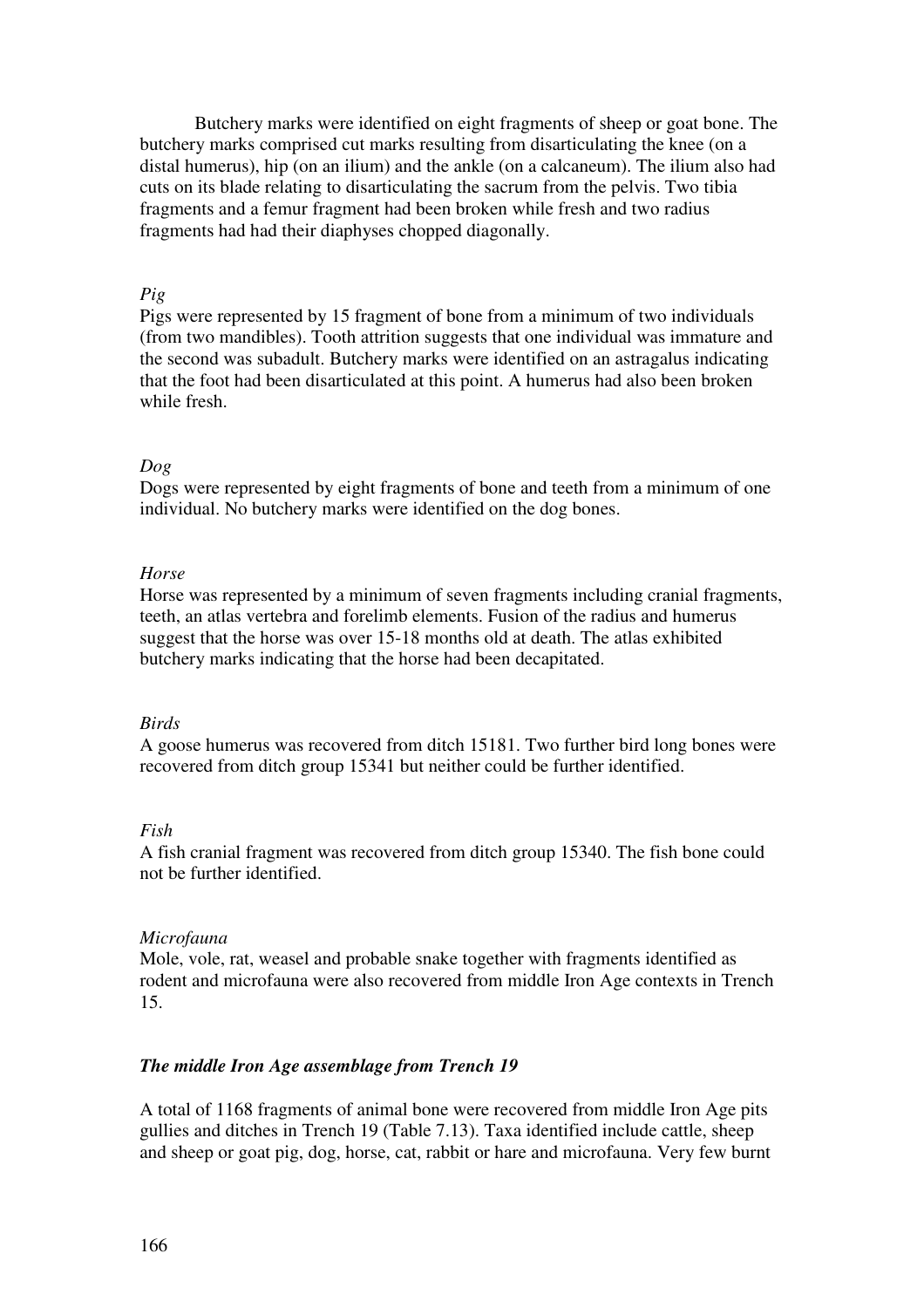bones were recovered. One cattle, one sheep or goat and eighteen large mammal, medium mammal and unidentified fragments had been burnt.

# *Cattle*

Cattle was represented by 76 fragments of bone from a minimum of two individuals (from two left and two right humeri). Cattle remains included all skeletal regions with an overrepresentation of forelimb bones, particularly humeri, mandibles and loose teeth. No *in situ* teeth survived in the mandibles to assess attrition based age-at-death but a loose third molar was from an adult individual. Bone fusion indicated that at least one individual was over 3.5-4 years old at death (from a fused proximal humerus and distal radius), a second individual may have been less than 3-3.5 years old at death (from an unfused calcaneum). Alternatively, these bones may be from the same individual aged approximately 3.5 years old. A middle Iron Age cattle phalanx was pathological (see above). One cattle patella was charred.

Horizontal cut marks were identified on a cattle metacarpal indicating that the fore foot was removed at this point. Two humerus, one radius and one metatarsal fragment were broken while fresh, indicating that their marrow was probably utilised.

# *Sheep and sheep or goats*

Sheep were represented by two teeth and sheep or goat were represented by a further 117 fragments of animal bone from middle Iron Age contexts in Trench 19. Sheep or goat bones included elements from all regions of the skeleton with a very high proportion of mandibles and loose teeth. The sheep or goat bones derived from at least five individuals, at least one of which was a neonate. Mandibular tooth attrition and eruption indicated that at least one individual was 21 to 24 months old at death, one was 20 to 30 months old and one was five to eight years old at death.

Butchery marks were uncommon in sheep or goat bones. A radius and a long bone fragment had been broken when fresh, probably in order to utilise the bone marrow. A fragment of unfused distal tibia diaphysis had a circular hole through the centre of the metaphyseal bone. The function of this hole is unclear but it may have been to access the bone marrow or have been created during bone working.

# *Pig*

Pigs were represented by 31 fragments of bone from a minimum of two individuals, one aged less than a year old (based on an unfused distal humerus) and one aged over two years old at death (based on a fused first phalanx). A canine tooth was from a male individual. The only evidence of butchery was a radius fragment which had been broken when fresh. The other pig elements were three maxilla fragments, five mandible fragments, 14 loose teeth, two scapula fragments and four further phalanges.

## *Dog*

Dogs were represented by seven elements including a left mandible, maxilla and premaxilla, three incisor teeth and a third metatarsal. All elements may have come from a single individual. Tooth eruption in the mandible indicated that the dog was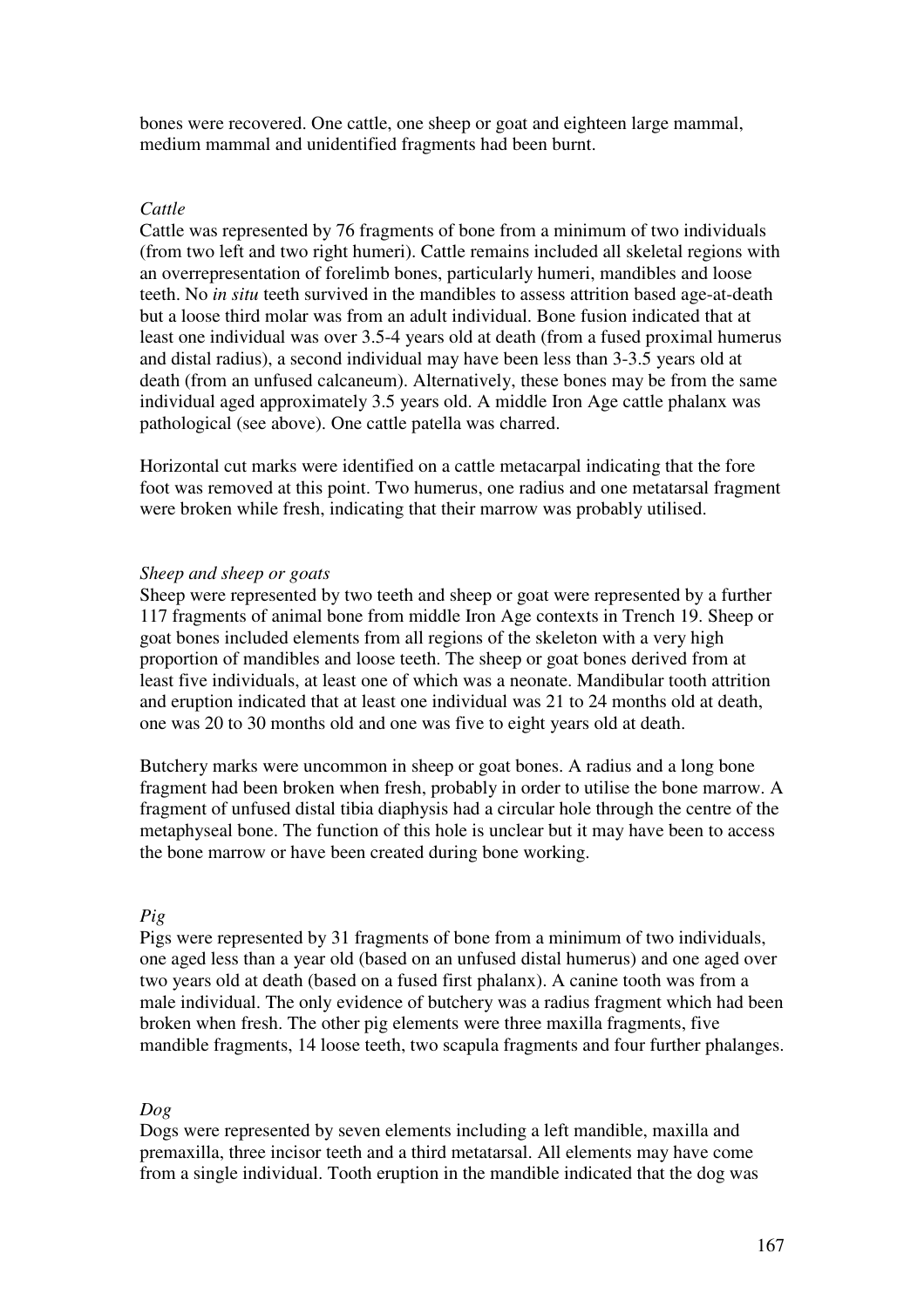aged over six to seven months old at death. Metric data indicates that it was quite a large animal.

#### *Horse*

Horses were represented by 12 fragments of bone from a minimum of two individuals (from two right innominates). Horse bones comprised nine fragments of innominate, a metatarsal, a first phalanx and a tooth. At least one individual was aged over 1.5-2 years old at death. No butchery marks were identified on horse bones in Trench 19.

#### *Cat and rabbit or hare*

A single cat mandibular canine was recovered from ditch group 19060. This tooth is the only evidence for cats from the site. The tooth may be intrusive, but if not it indicates that there were cats at the site in the middle Iron Age. A single rabbit or hare skull fragment was recovered from gully 19185. It is not clear whether this bone is an intrusive rabbit bone or is hare, bones of which are occasionally found in Iron Age deposits. No definite hare elements were recovered from the site. A further four small mammal ribs and a long bone fragment may be rabbit, hare or cat. No butchery marks were identified on any small mammal bones.

#### *Microfauna*

A possible rat caudal vertebrae, a vole tooth, and two vole femora were recovered from middle Iron Age contexts in Trench 19 together with eight microfaunal long bones.

#### *Medium and large mammals*

A total of 175 fragments were identified as large mammal, 412 were identified as medium mammal and eight were identified as large or medium mammal. As might be expected, most large and medium mammal bones were cranial, vertebral or long bone. the relative proportion of identified species suggests that most of these were probably cattle, sheep or goat. Butchery marks were identified on three large mammal long bone fragments and one large mammal rib fragment. the long bone fragments had been broken when fresh and the rib exhibited fine knife cuts characteristic of meat removal.

## **The Iron Age animal bone assemblage**

A total of 36 bone fragments were recovered from unphased Iron Age contexts in Trenches 15 and 19 (Table 7.14). The majority of these fragments could not be identified to species, but fourteen were from sheep or goat. The unphased Iron Age animal bones were recovered from pit 15236 in Trench 15, pits 19089 and 19173 and posthole 19163 Trench 19.

# **The late Iron Age to early Roman animal bone assemblage**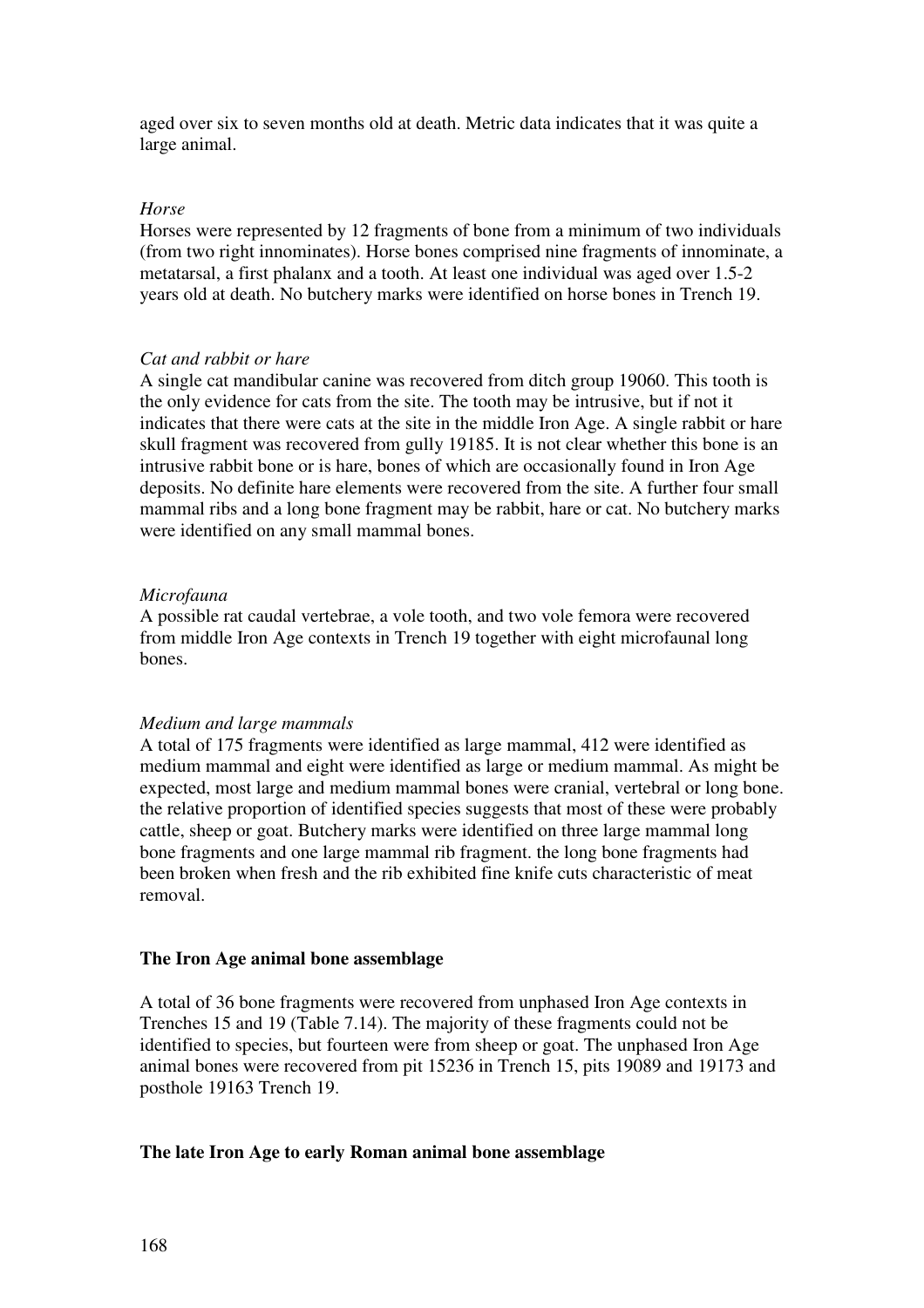A total of 112 fragments of late Iron Age to early Roman animal bone were recovered from the fills of ditch 15337 in Trench 15. The assemblage included cattle, pig, sheep or goat and horse bone fragments together with fragments identified as large or medium mammal (Table 7.15). The cattle, pig and horse bones represent a minimum of one individual, the sheep or goat bones derive from a minimum of three individuals. Cattle bone comprised teeth and limb fragments, further skull, rib and pelvis fragments were identified as large mammal. The cattle radius and ulna articulated suggesting that they were from the same animal and possible deposited as one unit. Sheep or goat bone comprised mandible, tooth and limb bone elements while pig bones were limited to a skull fragment, a humerus fragment and second phalanx. A calcaneum was the only horse bone identified in this feature. Further skull, long bone, phalanx and unidentified medium mammal fragments may have been pig, sheep or goat. One large mammal long bone fragment had been charred. The same bone exhibited a heavy chop mark. Additional butchery marks were noted on a second large mammal long bone with fine cut marks, and cattle femur and humerus fragments which had been broken while fresh.

Age-at-death determined by tooth wear and bone fusion indicated that the sheep or goat bone assemblage included remains from at least three individuals; a neonate, an individual aged 24-30 months old at death and an individual aged 36-60 months old at death. The cattle bone included a freshly fused distal tibia indicating that the animal was aged approximately 30-36 months old at death.

#### **The Roman animal bone assemblage**

A total of 513 fragments of animal bone were recovered from Roman contexts in Trenches 13 and 15 (Table 7.16). Features containing animal bone comprised the fills from the Roman recut enclosure ditch in Trench 13 (1306, 1308, 1310, 1311, 1313 and 1324) and the fills of ditches 15336 and 15339, gully 15338 and pit 15176 in Trench 15. The assemblage included cattle, sheep, sheep or goat, pig, horse, dog, red deer, vole and frog or toad fragments together with fragments identified as large, medium and small mammal and microfauna (Table 7.15). Cattle, sheep or goat and pig were the most common taxa identified. Taken as a proportion of their sum, sheep or goats (including fragments identified as sheep) were represented by 58% of fragments, cattle by 35% of fragments and pigs by only 7% of fragments.

The Roman assemblage included five ageable sheep or goat mandibular tooth specimens. Two were very young (less than one month old), one was 3-10 months old, one was 30-20 months old and one was 10-20 months old. Gully fill 15142, in Trench 15, contained neonatal sheep or goat femora, humerus and metapodial fragments possibly from an articulated deposition. Two cattle specimens could also be aged, one was from a senile individual and the other was adult or senile at death. These cattle were probably kept for traction, breeding or milk prior to slaughter.

# *The Roman assemblage from Trench 13*

The recuts of the enclosure ditch in Trench 13 contained 186 fragments of animal bone including cattle, horse, sheep or goat, red deer, vole and frog or toad bones. One large mammal unidentified bone and two indeterminate bones had been burnt.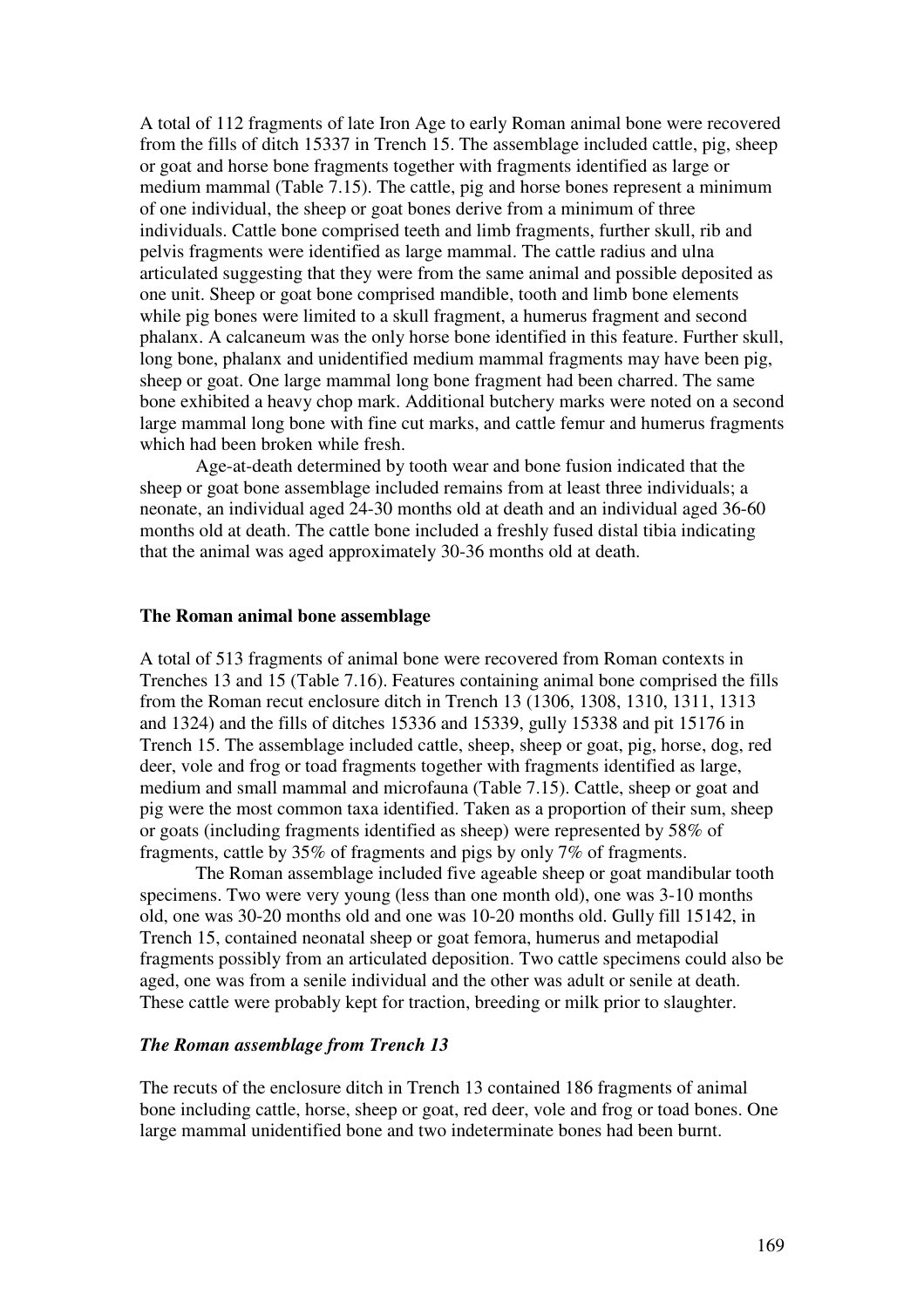# *Cattle*

Cattle was represented by eight fragments including three mandibular fragments, two loose teeth an axis, an innominate and a tibia fragment. These elements were from a minimum of one individual. The innominate exhibited butchery (see above). No pathology was noted.

# *Sheep or goat*

Sheep or goat was represented by nine fragments of bone including six horn core fragments, two loose teeth and a calcaneum. No pathology or butchery was noted.

# *Horse*

Horse was represented by five fragments of bone including fragments of a mandible, cervical vertabra, humerus, femur and second phalanx from a minimum of one individual. The distal epiphysis of the femur had fused shortly before death indicating that the animal was probably around 3-3.5 years old at death. The cervical vertebra exhibited pathology (see above). No certain butchery marks were identified although the femur may have been broken when fresh.

# *Red deer*

Red deer was represented by a single lunate carpal. The bone was in very good condition with no evidence of butchery or pathology. Carpals have little attached meat value; this bone may have been brought to the site articulated to other bones in a joint of meat or perhaps attached to a deer skin.

## *Medium and large mammal bones*

A total of 11 medium mammal fragments and 102 large mammal fragments were recovered from Roman contexts in Trench 13. The medium mammal fragments were restricted to rib and long bone fragments but the large mammal remains included ribs, vertebrae, teeth, long bones and unidentified fragments. Only large mammal rib exhibited pathology (see above). No butchery marks were noted.

# *The Roman assemblage from Trench 15*

The fills of ditches 15336 and 15339, and gully 15338 contained 183 fragments of animal bone including cattle, sheep, sheep or goat, pig, horse, dog, large and medium mammal bone. Pit 15176 contained a sheep or goat first and second phalanx and a medium mammal sized rib fragment. The animal bones from the ditch deposits are discussed below.

# *Cattle*

Cattle was represented by 29 fragments of bone from a minimum of one individual. The fragments comprised cranial fragments, including ten loose teeth, fore limb bones and an astragalus from the hind limb. Four cattle bones exhibited butchery marks, all knife cuts. A left and a right humerus had fine knife cuts on their anterior region of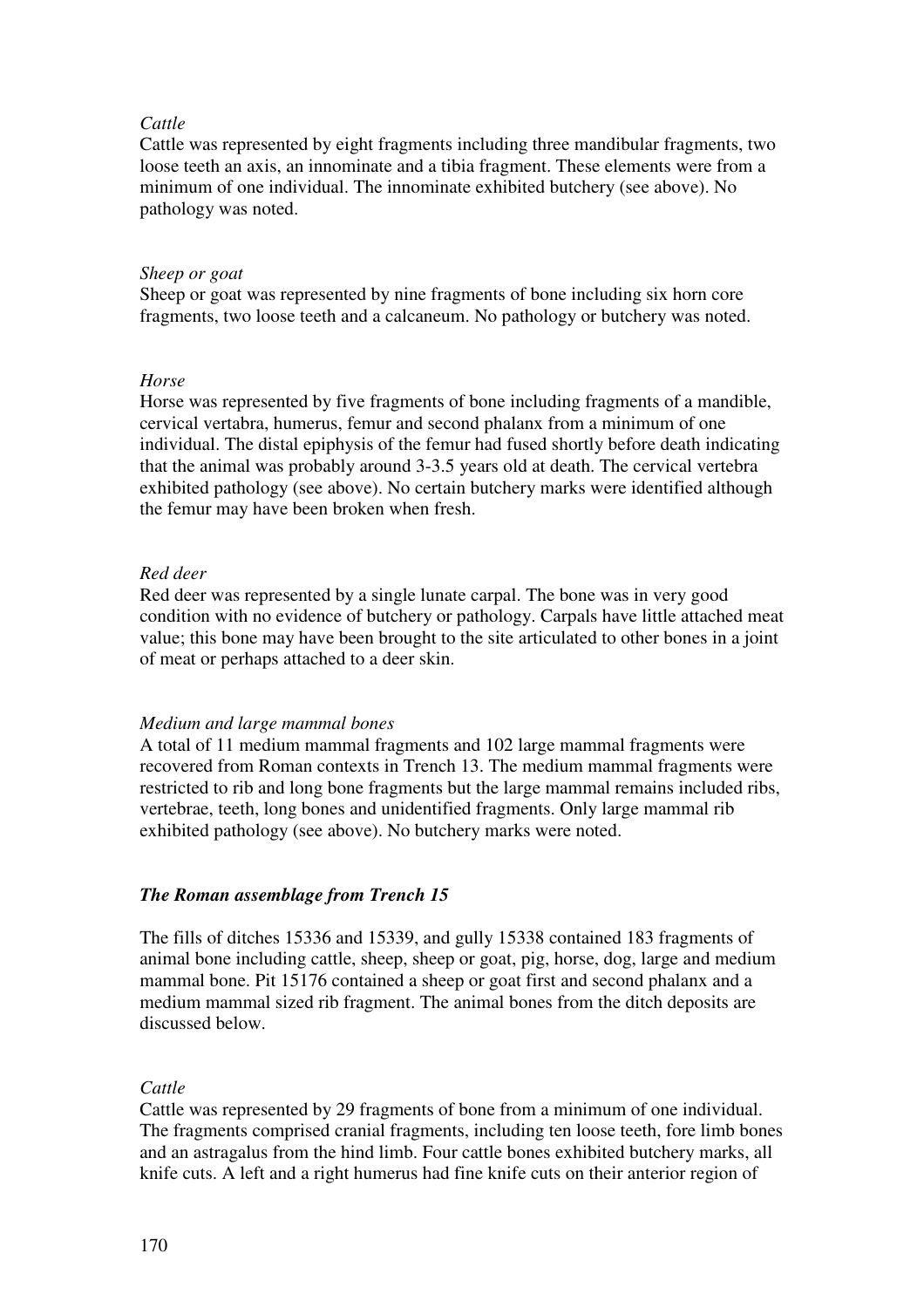the medial distal diaphysis, probably from disarticulating the elbow, a metacarpal had horizontal cuts at the proximal end, also suggesting disarticulation of the joint and a mandible had cuts on the lateral hinge and the coronal process had been chopped off, these butchery marks suggest the removal of the mandible from the skull. Age-atdeath data from the cattle bone assemblage indicated that one animal was approximately 3.5-4 years old at death (from a freshly fused distal radius), the prime age to kill cattle for their meat. Fusion of other elements suggested ages of over seven to ten months, over 12 to18 months, over 24 to 30 months and under 42 to 48 months old at death. No ages-at-death could be determined from tooth wear.

#### *Sheep and sheep or goat*

A mandible and a loose tooth were identified as sheep. A total of 50 further fragments were identified as sheep or goat. The sheep or goat bones were from a minimum of three individuals (from three left tibiae). Sheep or goat element representation included cranial elements, including ten loose teeth, and limb bones. Bone fusion indicated that at least one individual was a very young neonate with two unfused metapodial fragments and neonatal humerus, femur fragments. This neonate may have been an articulated deposition. At least one individual was over three years old at death from a fused distal radius. Tooth attrition can be used to suggest that the sheep mandible and loose tooth were from individuals ages less than a month and three to ten months old at death while sheep or goat tooth attrition indicate a neonate and a three to 20 (possibly 10-20) month old individual were present. A sheep or goat humerus and two radii had been butchered. The humerus had two fine knife cuts from dismemberment or meat removal on the posterior distal diaphysis. One radius had been broken while fresh to access the bone marrow while the other had four fine knife cuts on the posterior diaphysis which may also be from dismembering the elbow.

# *Pig*

A total of eight bone fragments were identified as pig including cranial fragments, a scapula, a metapodial and two phalanges from a minimum of one individual. The scapula had been butchered with three fine meat filleting cuts identified. Fusion of the phalanges and metapodial indicated an age-at-death of less than a year old and less than 27 months old respectively.

#### *Horse*

Horse was represented by a mandible fragment and a femur fragment. The femur had been butchered, with scrapes from meat removal identified on the edge of the supracondyloid fossa. Horse was not commonly butchered in Roman Britain (Maltby 1981, 184); the meat was not necessarily removed for human consumption and may have been fed to other animals.

## *Dog*

Dog was represented by a left radius and a metatarsal fragment. The radius was from an individual aged over 11-12 months old at death and the metatarsal was from an individual older than ten months at death. No pathology or butchery was noted.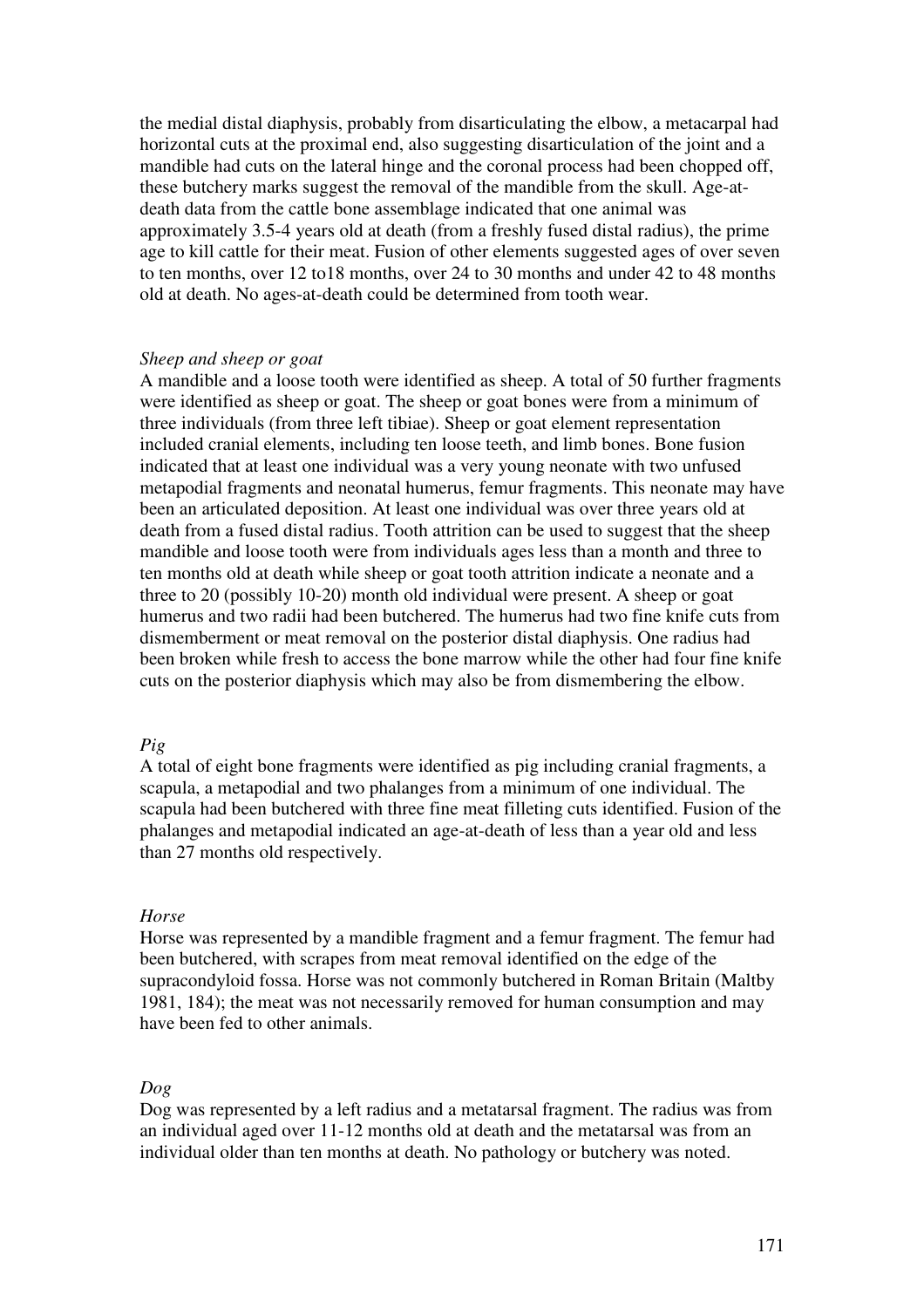# *Medium and large mammal bones*

A total of 60 large mammal and 139 medium mammal sized bones were recovered. The large mammal bones included cranial elements, ribs, ulna and innominate fragments together with fragments of flat bones and long bones. The medium mammal assemblage included mandible, rib, vertebra, humerus and long bone fragments. Some medium and large mammal long bone fragments had been broken when fresh, possibly to access the bone marrow. No further butchery marks were identified.

# **The post-medieval animal bone assemblage**

A total of 28 fragments of post-medieval animal bone were recovered from furrow fill 15009 in Trench 15, colluvium 1801 in Trench 18 and alluvium 11001 in Trench 11 (Table 7.17). See Chapter 13 for details of the bone from Trench 11. A cattle tooth was recovered from colluvium 1801 in Trench 18. The animal bone from the furrow fill comprised a cattle second phalanx, a sheep or goat first phalanx and tooth, a pig tooth, a dog tooth, large mammal, medium mammal and unidentified fragments. No butchery marks were identified. Bone fusion suggests that cattle and sheep phalanges from furrow fill 15009 were from individuals aged at over 1.5 years and less than 13- 16 months old at death respectively. A cattle tooth from colluvium 1801 was from a senile individual.

# **The modern animal bone assemblage**

A total of 240 fragments of modern animal bone were recovered from topsoil in trenches 13, 14 and 15 (contexts 1300, 1411 and 15000) plough soil 1302 in Trench 13, and the fill of an animal burrow disturbing earlier contexts in Trench 15 (context 15223). Cattle, horse, sheep or goat, pig and dog bones were included in the assemblage. No further data analysis was conducted on the modern material but the fragments are recorded in full in the archived database and the species and element distribution presented in Table 7.18.

# **The faunal economy of Castle Hill environs**

The animal bone assemblage excavated in Trenches 13-15 and 18-19 provides evidence of animal utilisation in the environs of Castle Hill from the late Bronze Age to Roman periods, with further evidence from post-medieval and modern animal bones. The late Iron Age or early Roman period is less well represented than other phases. Throughout the Prehistoric and Roman periods represented, the faunal economy was dominated by the bones of domestic mammals, predominantly cattle, sheep or goat and pig (domestic meat taxa). Horses were also present in all the Prehistoric and Roman periods, and dogs were present in all periods except the late Iron Age to Roman contexts. A single cat tooth was recovered from a middle Iron Age context. The relative proportions of cattle, sheep or goat and pig bone fragments varied throughout the periods considered (Table 7.28 and Figure 7.3). Pig bone fragments were relatively uncommon throughout the use of the site, they represented 7-9% of fragments in the late Bronze Age, Middle Iron Age and Roman periods but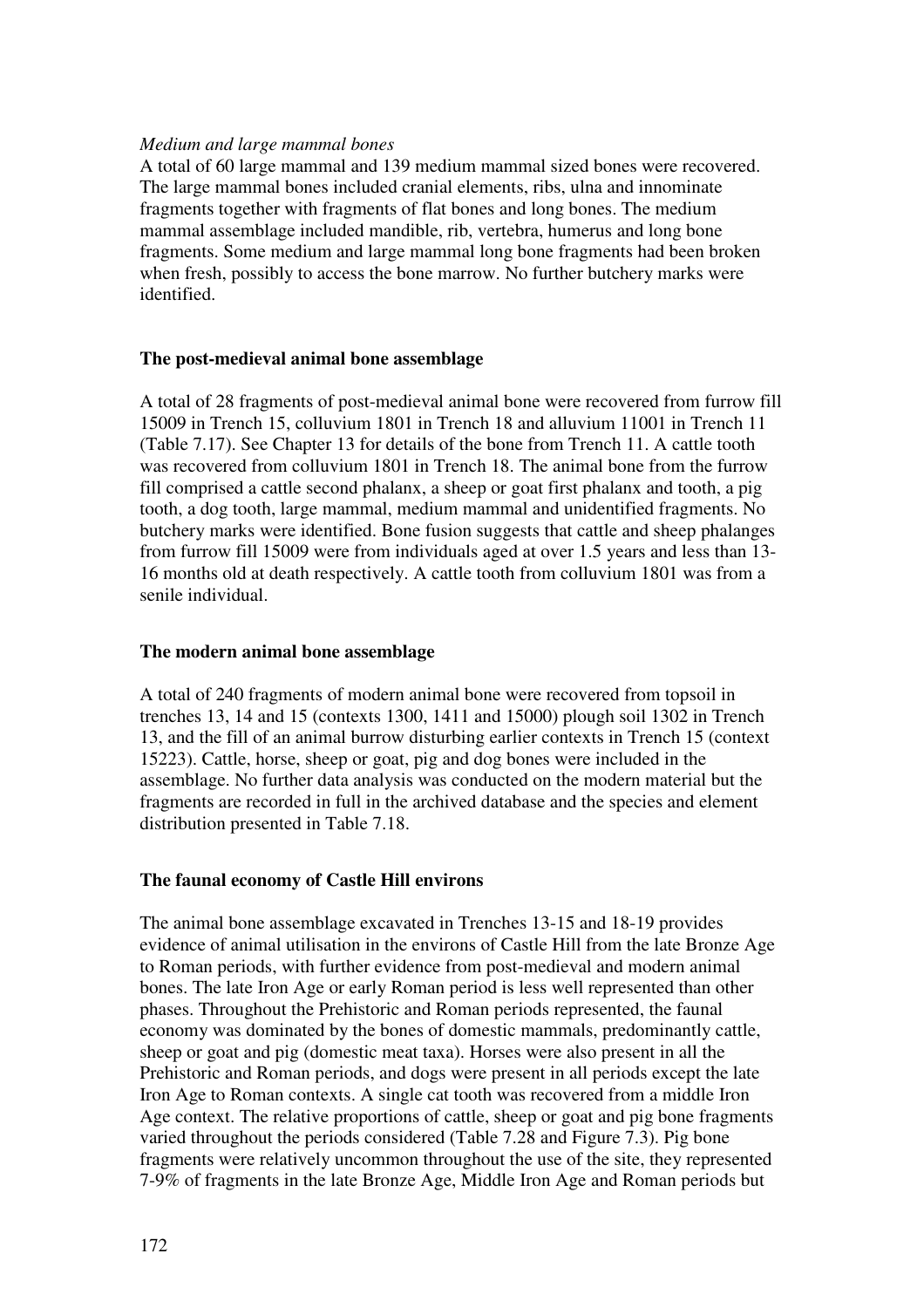were slightly more significant in the early Iron Age when they made up 12% of fragments from domestic meat taxa. The proportion of domestic meat taxa bone fragments identified as cattle was 47-51% in the late Bronze Age and middle Iron Age but only 33-35% in the early Iron Age and Roman periods. Conversely sheep or goat bones were most common in the early Iron Age and Roman periods (55-58%) and slightly less common in the late Bronze Age and middle Iron Age (40-45% of domestic meat taxa fragments). If the minimum numbers of individuals (MNI) represented is considered rather than the number of identified specimens (NISP), the picture portrayed is different (Table 7.28 and Figure 7.3). The MNI data suggests that pigs were as frequent on site as cattle in the late Bronze Age but of lesser importance in the later periods. The presence of cattle remains fairly constant throughout time but sheep become increasing prevalent during the Iron Age.

Only the sample sizes for early and middle Iron Age NISP and early Iron Age MNI are large enough to allow for reliable comparison with other sites (following Hambleton 1999, 39). The MNI sample for middle Iron Age domestic meat taxa is only four individuals below Hambleton's minimum threshold of 30 MNI. If the relative proportions of species are compared with other contemporary sites in Britain, they fall into the general pattern recognised elsewhere (Hambleton 1999, 57). However, in the early Iron Age those occupying the area around Castle Hill had a relatively low proportion of cattle and a relatively high proportion of sheep and pigs. In the middle Iron Age they had a relatively low proportion of sheep and goats. If the early and middle Iron Age remains are compared with others found in the Upper Thames Valley, the relative proportion of species (NISP) falls into the general pattern exhibited elsewhere in the region.

Although the herd sizes of cattle and sheep may have varied through time, throughout the occupation of the site it is likely that beef made a greater contribution to the diet than mutton or lamb due to the relative size of the animals.

Both sheep and goats were utilised in the early Iron Age. Sheep were also utilised in middle Iron Age and Roman periods. No fragments could be distinguished to either sheep or goat in the remaining periods. Domestic fowl are known from British archaeological contexts from the middle or late Iron Age onwards. Birds played only a very small role in the animal economy around Castle Hill and there is no evidence for the utilisation of domestic fowl on the settlement outside the hillfort. The only potential evidence for domestic birds is a goose humerus recovered from a middle Iron Age ditch. This goose could be domestic or wild. A further nine bird bone fragments were recovered from early and middle Iron Age contexts but none could be identified to species. One early Iron Age bird bone had been butchered indicating that birds were sometimes eaten.

There is very little evidence for the utilisation of wild faunal resources. This is in common with the general picture of Iron Age economies in Britain (Hambleton 1999). The only evidence for the hunting of wild birds is a possibly articulated duck wing (probably mallard) recovered from early Iron Age pit 15305 in Trench 15. Unfortunately, this pit was truncated by a middle Iron Age ditch destroying any potential evidence for further wild bird utilisation.

There is no solid evidence for wild mammal hunting. The only wild mammal remains are early Iron Age red deer antler and a Roman red deer lunate carpal. The antler may have been traded as a resource, as it had been discarded when partially worked. The carpal may have been brought into the site attached to a deer skin or perhaps as a curated object. Other animal bones are known to have been curated in the Roman period and are sometimes interpreted as amulets (Meany 1981). There was no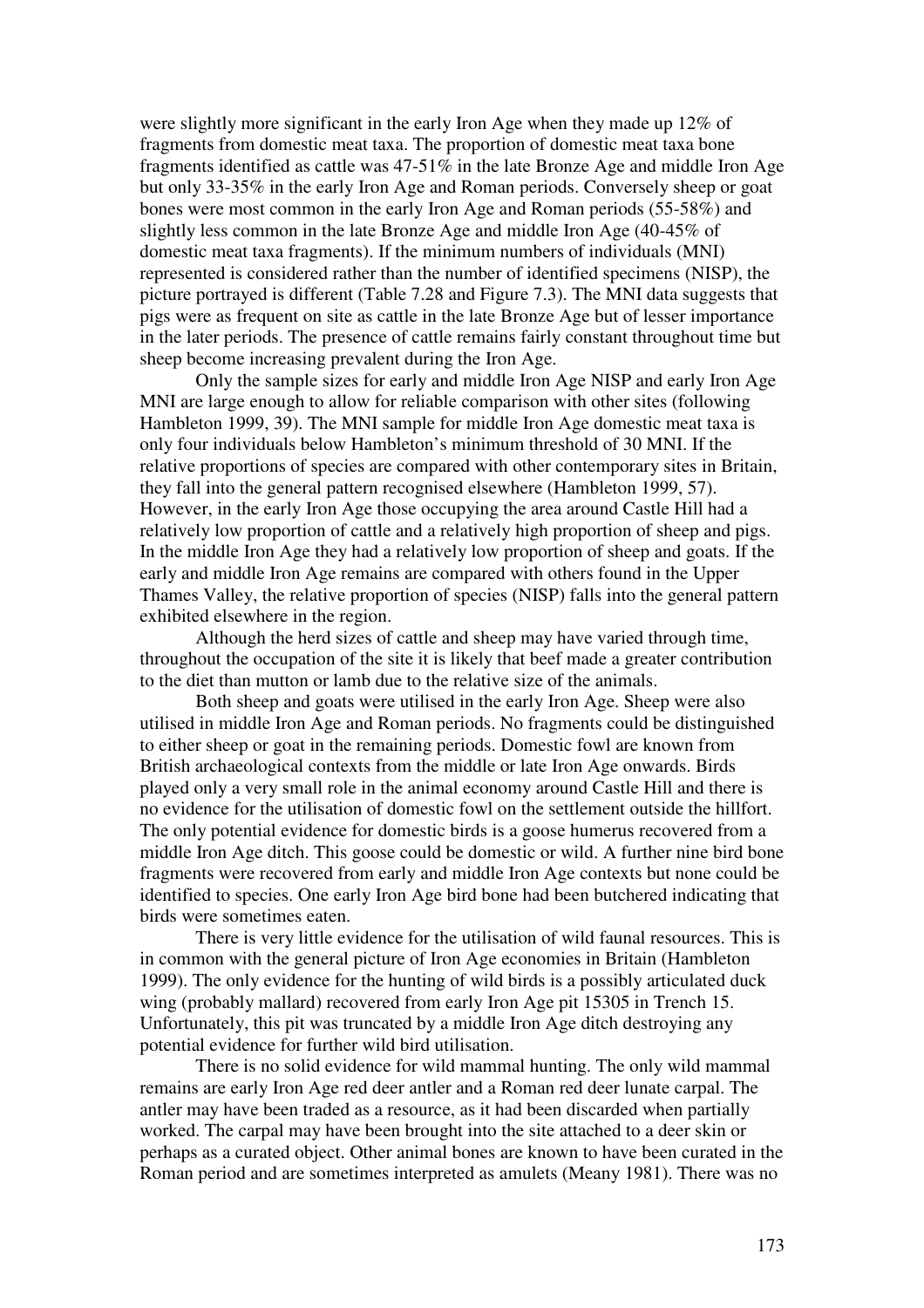evidence for wild boar in the pig bone assemblage, although domestic and wild pigs can be hard to distinguish. No suitable measurements were available to distinguish the species osteometrically (following Payne and Bull 1988, Magnell 2006). A wolf calcaneum was recovered from late Bronze Age layer 1435. The calcaneum showed no evidence of having been butchered and its presence is unexplained. Like the deer carpal it may have been curated, but there is no evidence of surface modification through handling. Curiously, in later periods, canid feet were kept as an amulet to prevent illness (Meany 1981). A more mundane explanation for the presence of the wolf bone may be that it is all that may have been recovered from an animal killed to protect the late Bronze Age herds and flocks.

There is evidence for fishing in the early and middle Iron Age contexts. Unfortunately, the small number of fish bone fragments could not be identified to species. Fish bones are not commonly found on Iron Age sites in Britain but were also identified in small numbers from excavations on Castle Hill (see Chapter 4).

# **Animal husbandry**

Throughout the use of the site, the element representation of domestic mammal bones includes those regions which are normally removed in the first stages of butchery. This indicates that the complete animals were present on site rather than imported meat portions. Perhaps the easiest way to trade meat in prehistoric periods was to transport it 'on the hoof'. The presence of neonates and foetal animals in the faunal assemblages can be used to suggest that sheep or goats were bred in the vicinity of the hillfort in the early Iron Age, middle Iron Age and Roman periods, that pigs were also bred in the early and middle Iron Ages and that cattle were bred in the early Iron Age. There is thus no evidence that animals of any of these species were brought into the site rather than bred and raised there.

Although only a relatively small amount of evidence for age-at-death was recorded, the mortality profile of domestic animals suggests that domestic animals were utilised for multiple products (such as meat, milk, wool, traction and horn).

Cattle epiphyseal fusion data suggests a slight general decrease in the age-atdeath of cattle from the late Bronze Age through to the middle Iron Age (Table 7.19). However, mandibular tooth attrition data can be used to indicate that a higher frequency of older cattle were present in the middle Iron Age than in the early Iron Age assemblage (Table 7.20). It is likely that cattle were utilised for milk and or traction as well as meat. Evidence of osteoarthritis on a late Bronze Age cattle bone, and possibly early Iron Age cattle bones, and a splayed early Iron Age cattle metacarpal, can also be interpreted as indicating that the animals were used for traction.

Sheep or goat bone fusion suggests a higher proportion of lambs being killed in their first year in the middle Iron Age than the early Iron Age, although the sample sizes are very different for these two periods (Table 7.21). Sheep or goat tooth attrition can be used to suggest the opposite pattern, with a much higher proportion of early Iron Age sheep or goats killed in their first year (29% as opposed to 17% of middle Iron Age) and 69% of the middle Iron Age specimens killed at over 20 months old (only 32% of early Iron Age) (Table 7.22).

Pig bone fusion suggests that only animals aged less than 2.5 years old at death were present in the early and middle Iron Ages, mandibular tooth attrition indicates that animals were killed from juvenile to sub-adult (Tables 7.23 and 7.24).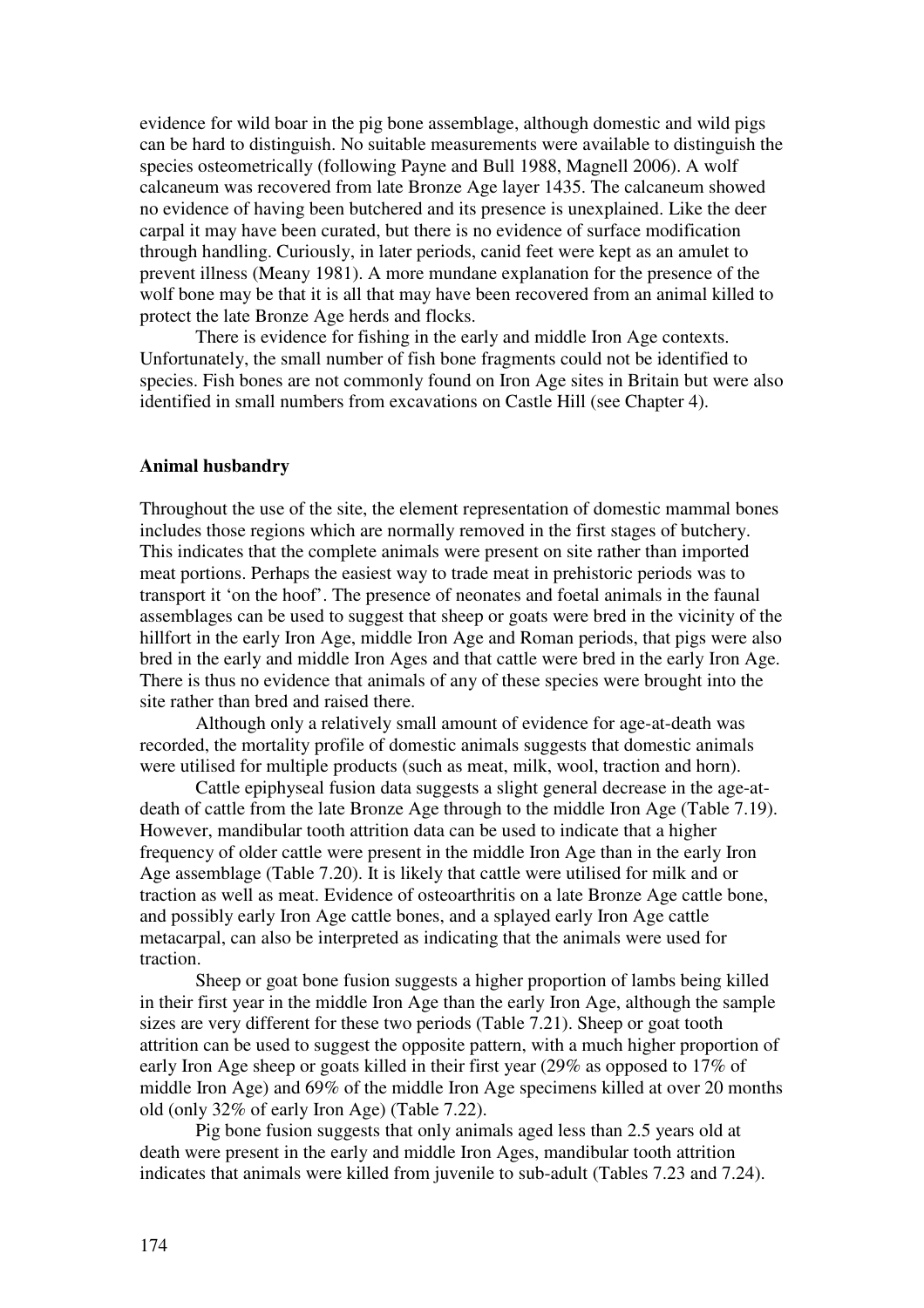The prime motivation for keeping pigs is meat production, although they can also be used for by products and manure.

There is very little evidence for the sex of animals present on site from sexually dimorphic characteristics or osteometry. The bone assemblage did not include enough measurable bones to comment on changes in animal size or investigate herd structure through size. Where it was possible to calculate a withers height, however, the animals were within the expected size ranges for the time.

#### **OYSTER SHELL**  *by Adam Partington*

## **Introduction**

A total of 21 (66 g) fragments of shell were discovered during excavations at Little Wittenham, including oyster, bivalve and freshwater mussel species (Table 7.35). Shells were broadly identified into three different categories: Oyster, Mussel and Bivalve. Seven fragments came from Trench 14, four of which were identified as bivalve, and the remaining three as oyster shell. Fourteen fragments came from Trench 15, four of which were identified as 'bivalve', one as freshwater mussel, and nine as oyster shell.

## **Provenance**

The seven shell fragments in Trench 14 came from the top layer  $(1401 = 1404)$  of an early Iron Age midden. In Trench five of the 15 shell fragments were recovered from the topsoil, one oyster fragment from the top fill of each of early to middle Iron Age ditches 15072, 15077 and 15163, and a further oyster shell from the top of middle Iron Age ditch 15341, from cut 15107. Four bivalve fragments came from the lower fills (15036, 15037) of pit 15010, and a single, almost complete freshwater mussel shell from the fill (15300) of pit 15301.

# **Discussion**

Due to the fragmentary and dispersed nature of the shell finds, the overall significance of the assemblage is low. The recovery of bivalve fragments from Iron Age pit fills (15036, 15037, 15300) is notable as shellfish are not a common component of Iron Age diet. Bivalve shells were, however, also recovered from the top fill of an Iron Age pit on Castle Hill (see Chapter 4). The presence of oyster shells in upper Iron Age pit and ditch fills (15072, 15106, 15077, and 15163*)*, and in the uppermost Iron Age midden layers (1401, 1404) is likely to represent the incorporation of intrusive Roman material from the overlying horizon through later ploughing.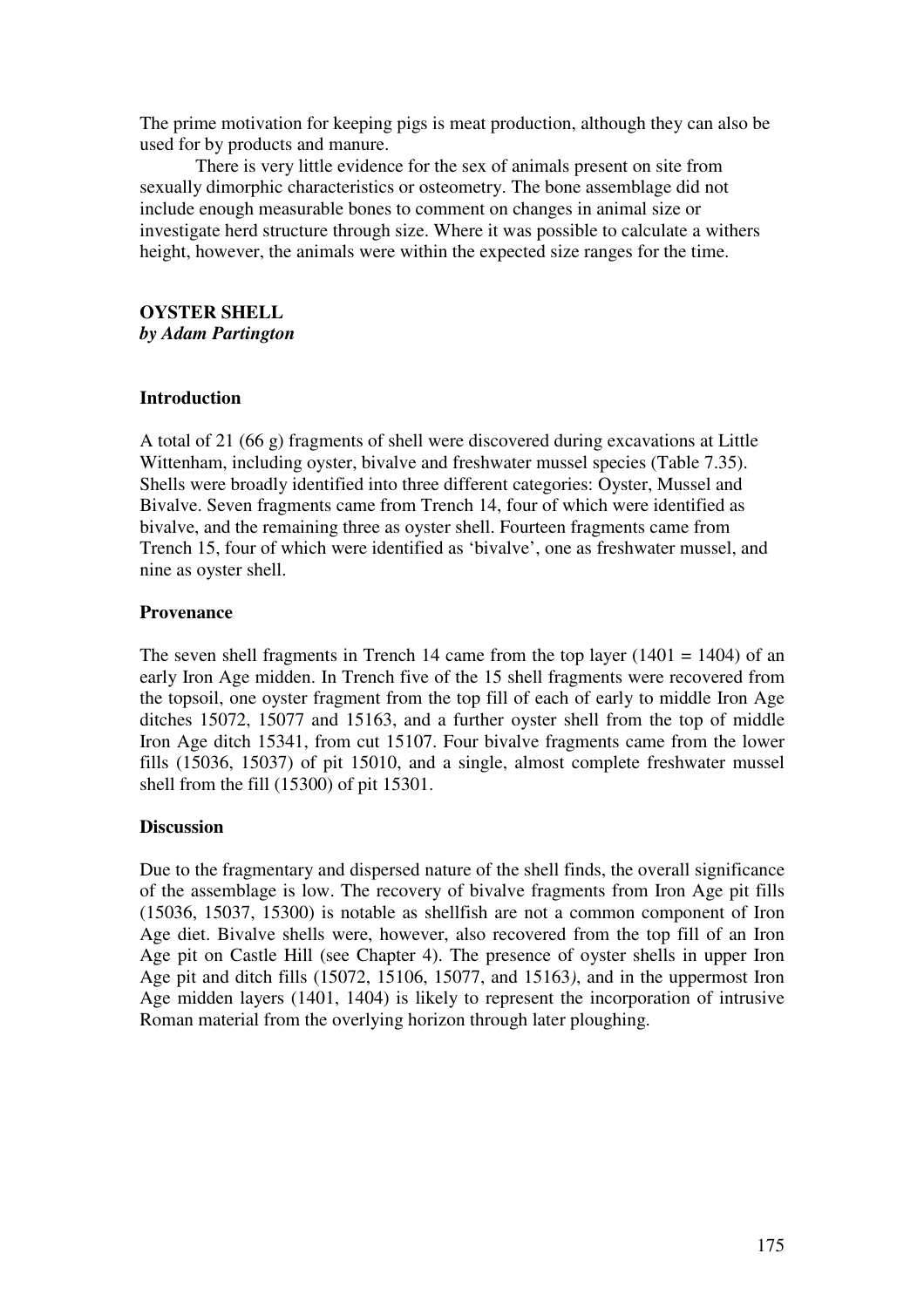# **CHARRED PLANT REMAINS**  *by Wendy Smith, Mark Robinson and Ben Harrold*

A total of 57 samples for charred plant remains were collected from Trench 15, six of which were considered suitably rich to merit further analysis (Robinson 2005). This report presents the results for the six samples recovered from early to middle Iron Age pit deposits, which have been phased as follows (Table 7.36):

Full analysis of the samples from Trench 15 allows us to examine to following issues:

- what cereal crops were in use? and did this change over time?
- does this assemblage provide information on crop processing activities?
- does this assemblage provide information on cultivation conditions?
- does this assemblage provide information on the surrounding environment?
- does this assemblage provide information on patterns of rubbish disposal on site?

# **Method**

Samples were collected from sealed deposits and were processed by Oxford Archaeology environmental officers, using water flotation. The flots (the material which floats on the water's surface) were sieved to  $250\mu m$  and the heavy residues (the material which does not float) were wet sieved to 500µm. Both the flots and heavy residues were air dried at room temperature. The Oxford Archaeology environmental officers examined the heavy residues for charred plant remains, but only charcoal was observed.

Ben Harrold sorted the flots for charred plant remains using a low-power binocular microscope at x10–x20 magnification. In all cases, 100 % of the flot was sorted for charred plant remains. Identifications were made at magnifications between x10 and x45, under the supervision of Professor Mark Robinson and in comparison with the Oxford University Museum of Natural History's archaeobotanical reference collection. Nomenclature for the plant remains follows Stace (1997) for indigenous species and Zohary and Hopf (2000) for cultivated species. The traditional binomial system for the cereals has been used here, following Zohary and Hopf (2000, 28, Table 3 and 65, Table 5).

# **Results**

The charred plant remains recovered from Trench 15 are listed by period in order of sample number in Tables 7.37. The summary of the main categories of plant remains is presented in Table 7.38 and in Figure 7.4.

The deposits were comprised a mixture of cereal grain, cereal chaff and weed/ wild plants. These types of remain are typical of most charred archaeobotanical assemblages and most likely represent crop processing activities (e.g. Jones 1988, 44). Trench 15 samples are generally of a mixture of cereal grain, cereal chaff and weed/ wild plant seeds, with the exception of sample 15002, which is rich in cereal chaff.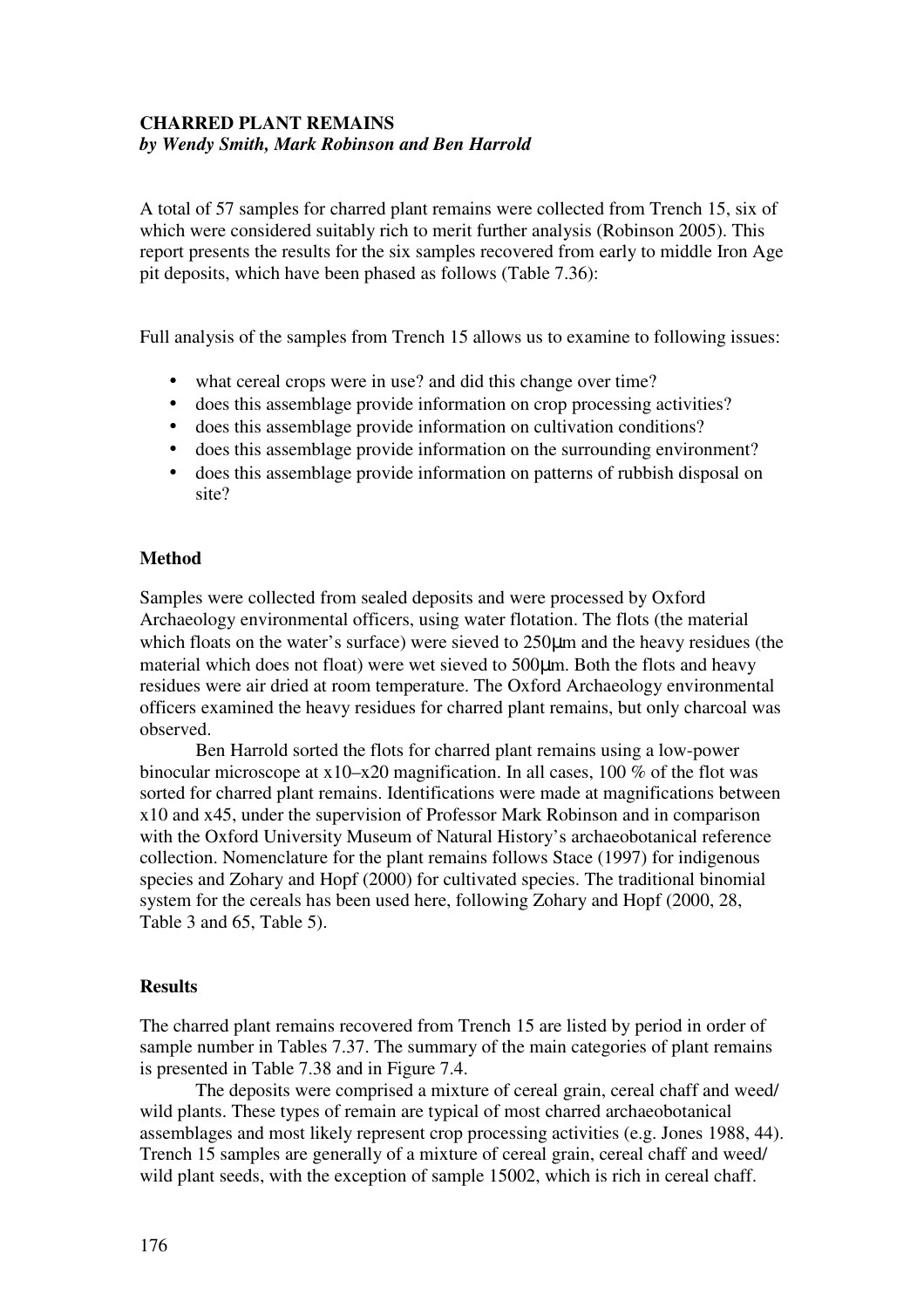Hulled barley (*Hordeum* sp.) and spelt wheat (*Triticum spelta* L.) appear to be the main cereals cultivated, although small quantities of possible emmer grain (*Triticum* cf. *dicoccum* Schübl.) and/or chaff fragments have been identified from Trench 15. The majority of weed/ wild plants recovered typically occur as weeds of arable field and/or cultivation; however, there are some taxa present which suggest damp or even wet conditions. In addition, there is limited evidence for hedges or scrub.

# **Discussion of the charred plant remains from Trenches 3, 4 and 6 (Castle Hill; see Chapter 4) and Trench 15 (Castle Hill environs; this chapter)**

The late Bronze Age enclosure ditch (sample 606) sample was almost entirely charred cereal grain ( $N = 95.9\%$ ). The Iron Age post-hole (sample 604) and all the Iron Age pit samples from Trenches 3, 4 and 6 are also dominated by charred cereal grain, but they also contain small quantities of cereal chaff and sometimes fairly sizeable assemblages of charred weed/ wild seeds (ranging from 18.5 % to 29.5 % of all identifications). The early – middle Iron Age pit (sample 304), however, was contained a fairly even mixture of charred weed/ wild seeds (54 %) and cereal grain (42 %), with a small quantity of cereal chaff  $(4 \%)$  also present. Trench 15 Iron Age pit samples contain a more even mixture of cereal grain: cereal chaff: weed/wild seeds; however, the middle Iron Age deposit (sample 15002) is strongly dominated by spelt glume/ glume bases and indeterminate emmer/ spelt glume/glume bases, accounting for 83.3 % of all identifications from this sample.

There is no apparent difference in the composition of samples between pits dating to the late Bronze Age, early Iron Age, transitional early–middle Iron Age or middle Iron Age. This suggests that throughout the period of site occupation hulled barley and spelt were the main cereal crops cultivated. This also compares favourably with the Iron Age results from nearby Hill Farm (Chapter 10).

In terms of taphonomy, it is likely that all the samples represent secondary deposition of charred plant remains. Use of cereal processing waste as fuel is well attested (Hillman 1981, 1984) and disposal of spent fuel into pits seems the most likely explanation for the arrival of this material on site. The fairly pure deposit of charred cereal grain in the late Bronze Age enclosure ditch, however, may not necessarily represent spent fuel, but instead could either represent accidental charring of grain during food preparation/ processing or intentional deposition, although nothing 'structured' was observed about this particular deposit.

Early Medieval pit deposits from Trenches 4 and 6 are almost entirely cereal grain. In both cases the majority of wheat grain identified was a short-grained freethreshing variety. Sample 405 also contained a large quantity of hulled barley grain. Two deposits are not likely to be representative of the full range of activities in the Early Medieval period. In addition, the limited recovery of cereal chaff and weed/ wild seeds; however, means that it is not possible to discuss these samples further.

The charred plant remains from late Bronze Age through middle Iron Age deposits at Castle Hill, Little Wittenham provide evidence for the type of cereal cultivation, cereal crop processing activities and cultivation conditions. They also provide limited evidence for either hedges or scrub woodland in the vicinity. Finally, there is an interesting difference in the general pattern of dominance between the Hill Farm (Chapter 10) and the Castle Hill Trenches 3, 4 and 6 and Trench 15 samples,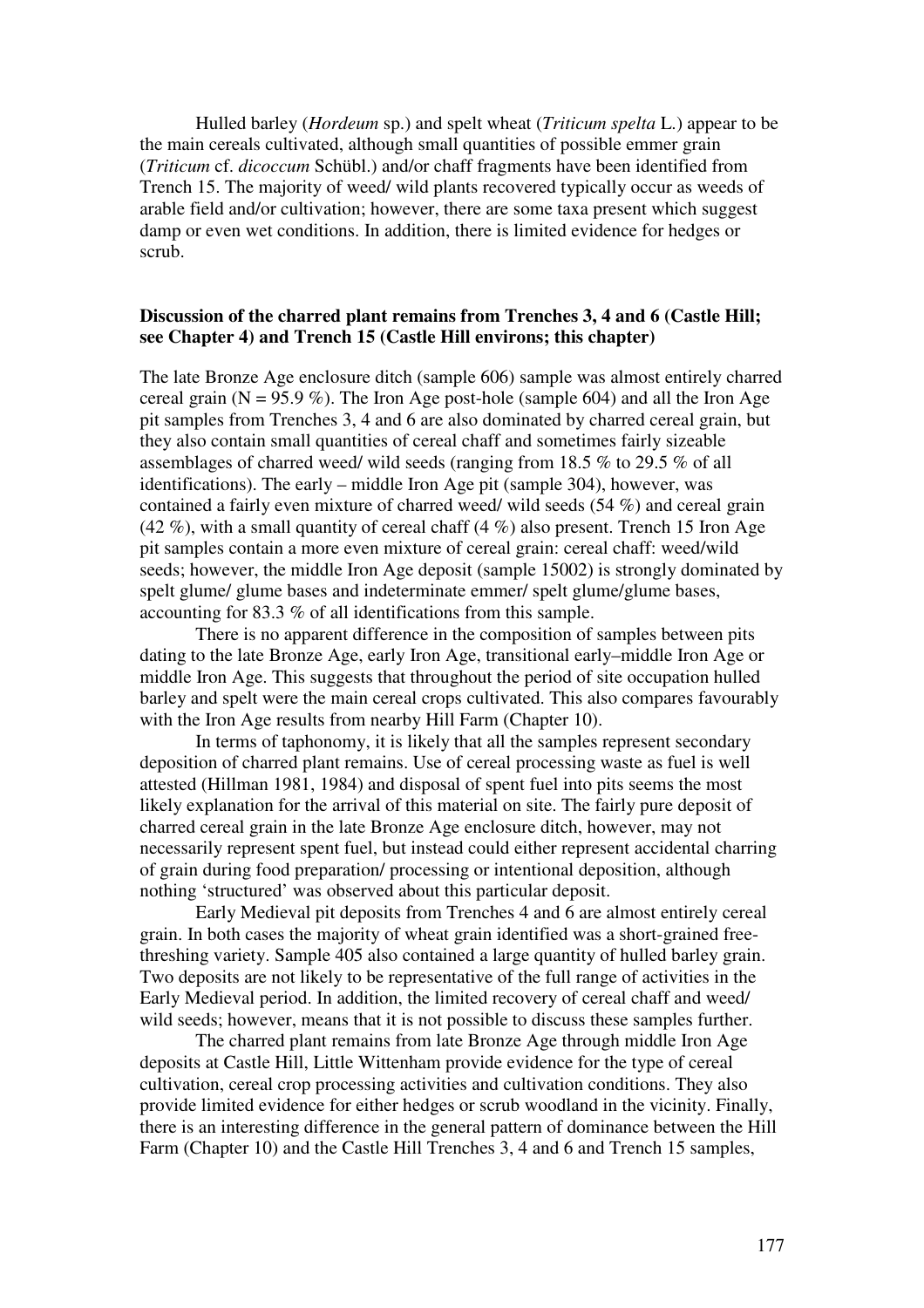which may relate to the location of cereal processing activities and/or deposition activities on site.

#### *Cereals cultivated in the Iron Age*

In terms of cultivation of cereal, spelt (*Triticum spelta* L.) or indeterminate emmer/ spelt (*Triticum dicoccum* Schübl./ *spelta* L.) were most frequently recovered. Both grain and glume/ glume bases were securely identified as spelt. As a result, it seems likely that spelt was the main wheat crop cultivated. In addition, hulled barley (*Hordeum* sp.) grains were frequently recovered. Preservation of twisted barley grain and clear six-rowed barley (*Hordeum vulgare* L.) rachis nodes was suggests that sixrowed barley was cultivated.

Spelt is a hulled wheat (sometimes termed glume wheat), which generally has two grains in each spikelet of the cereal ear. Although rarely grown today, hulled wheats do have a number of properties that would have been advantageous to past farmers. In particular spelt can tolerate poor soil conditions and can resist a range of fungal diseases (Nesbitt and Samuel 1996: 42). During threshing, cereal ears of spelt will break up into individual spikelets, which contain grains surrounded by tough chaff. At this point the ancient farmer could either store or further process the spikelets of hulled wheat. Storage of hulled wheat in spikelet form is well known archaeobotanically and may serve to protect the grain from insect predation (Nesbitt and Samuel 1996: 52).

# *Cereal crop processing activities*

It is not possible to claim that the pits sampled are fully representative of cereal processing activities taking place on site during the late Bronze Age through middle Iron Age; nevertheless, the consistent recovery of samples dominated by charred cereal grain in Trenches 3, 4 and 6 does suggest accidental burning of a cereal processing product or in food preparation. The more mixed deposits from Trench 15 are somewhat harder to interpret and may simply represent a mixture of separate deposition events related to cereal processing and/or food preparation.

The ubiquity of barley grain the pit and post-hole samples from Castle Hill; however, does suggest that barley was also likely to have been cultivated throughout the late Bronze Age through middle Bronze Age phase of the site. Because crop processing of hulled barley grain requires the removal of the awn, a process known as hummelling (e.g. Hillman 1985, 20; Langer and Hill 1991, 67), before consumption by animals or humans. It is, perhaps, not unsurprising that barley was not found in large quantities in deposits clearly dominated by spelt wheat, except in the case of sample 414 where a fairly even mix of barley and spelt grain was recovered. It is plausible that this sample simply represents an extremely mixed deposit, representing any number of separate crop processing/ food processing events; which have ultimately been deposited, or indeed re-deposited, into this pit feature.

# *Cultivation Conditions*

The weed/ wild plants recovered from Hill Farm, Little Wittenham frequently occur as weeds of arable crops (see Tables 1–2, column 2). This includes such taxa as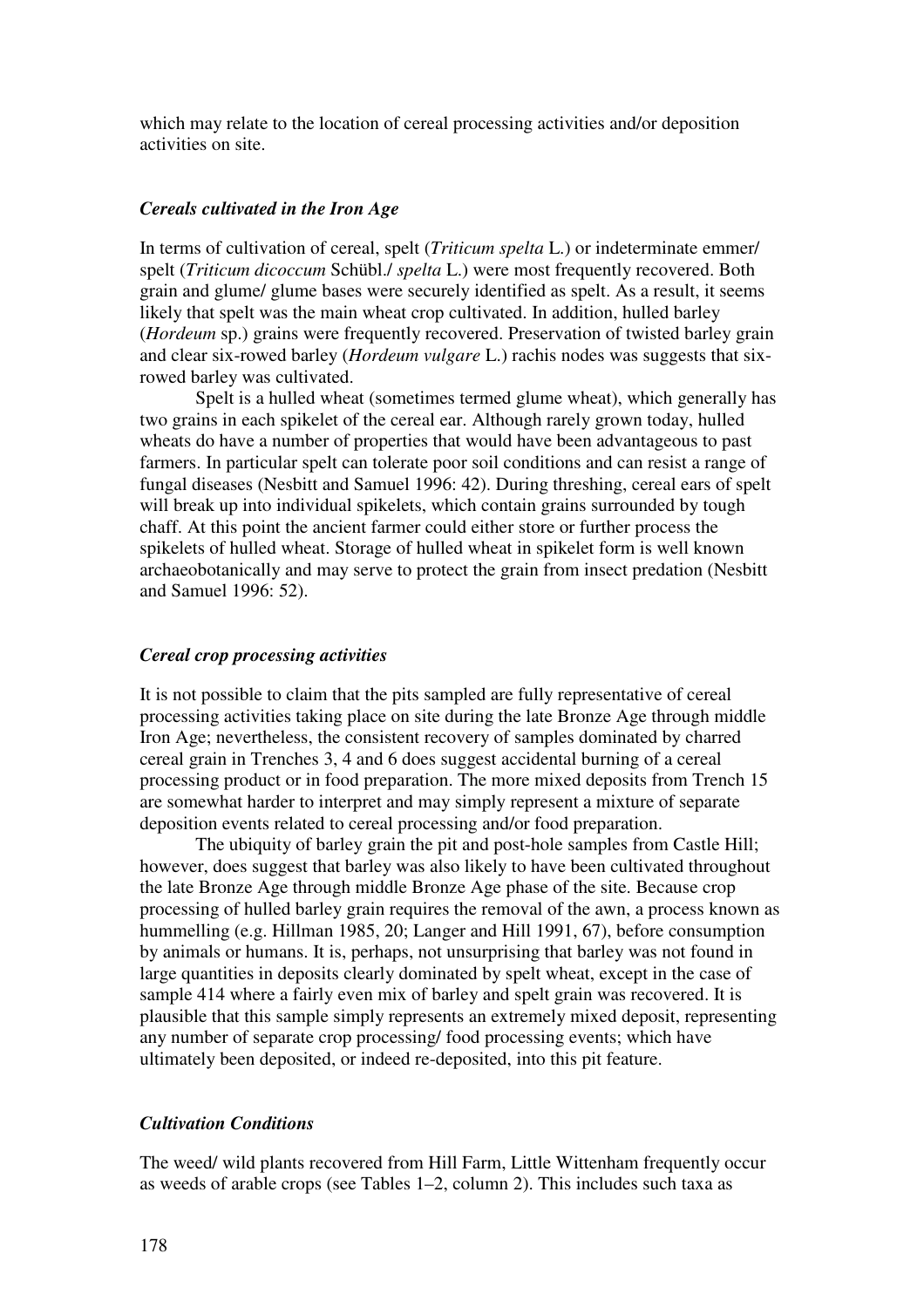brome (*Bromus* spp.), chickweed (*Stellaria media*), cleaver (*Galium aparine*), corn gromwell (*Lithospermum arvense*), fat-hen (*Chenopodium* spp.), fumitory (*Fumaria* spp.), knotgrass (*Polygonum aviculare*), wild or cultivated oat (*Avena* spp.), orache (*Atriplex* spp.), scentless mayweed (*Tripleurospermum inodorum*) and thorow-wax (*Bupleurum rotundifolium*). In addition, vetch/ vetchling (*Vicia* spp./ *Lathyrus* spp.) typically occur in either arable fields or in grassland (e.g. Stace 1997); however, it is rarely possible to identify these to species level (e.g. Butler 1996).

A few of the taxa (such as *Eleocharis* spp., *Schoenoplectus lacustris* and *Carex* spp.) recovered suggest cultivation in areas with damp or even seasonally flooded soil conditions.

# *Limited evidence for scrub or hedges*

Two hazel (*Corylus avellana*) nutshell fragments from sample 317 (Trench 3) and one hawthorn (*Crataegus monogyna*) haw from sample 15018 (Trench 15) provide extremely limited evidence for the presence of scrub or hedges in the vicinity of the site.

# *Comparison with other Iron Age results in Oxfordshire*

Iron Age samples from Oxfordshire sites at Ashville Trading Estate, Barton Court Farm and Farmoor studied by Martin Jones (1978, 1984; Robinson *et al*. 1979) had assemblages frequently dominated by spelt wheat grain and chaff or including mixtures of spelt and hulled barley grain and chaff; all with remarkably similar weed floras. Taxa such as brome (*Bromus* spp.), chickweed (*Stellaria media*), cleaver (*Galium* spp.), oat (*Avena* sp.), scentless mayweed (*Tripleurospermum inodorum*) and vetch/ vetchling (*Vicia* spp./ *Lathyrus* spp.) are frequently present in deposits from these sites. Results from slightly further afield at the Cleeve–Didcot Pipeline (Carruthers 1990); Oxford Road, Bicester, Oxfordshire (Pearson 1997); Slade Farm, Bicester, Oxfordshire (Monckton 2000) are less similar, both in terms of weed flora and composition of cereal remains. All three sites produced deposits primarily dominated by cereal chaff, especially spelt glume bases and spikelet forks.

## **Conclusions**

The late Bronze Age through middle Iron Age post-hole and pit samples analysed from Castle Hill, Little Wittenham appear to be part of a remarkably consistent pattern of disposal of crop processing products and/or by-products related to the cultivation of spelt in Oxfordshire. However, these deposits are much richer in cereal grain. The weed flora from the Castle Hill sites contained a range of taxa typical of arable cultivation with a few indicators for damp to wet soil conditions. Limited evidence for scrub or hedges in the Iron Age is possible with the recovery of a small quantity of hazel and hawthorn remains.

# **POLLEN AND PHYTOLITHS FROM TRENCH 14**  *by Adrian Parker*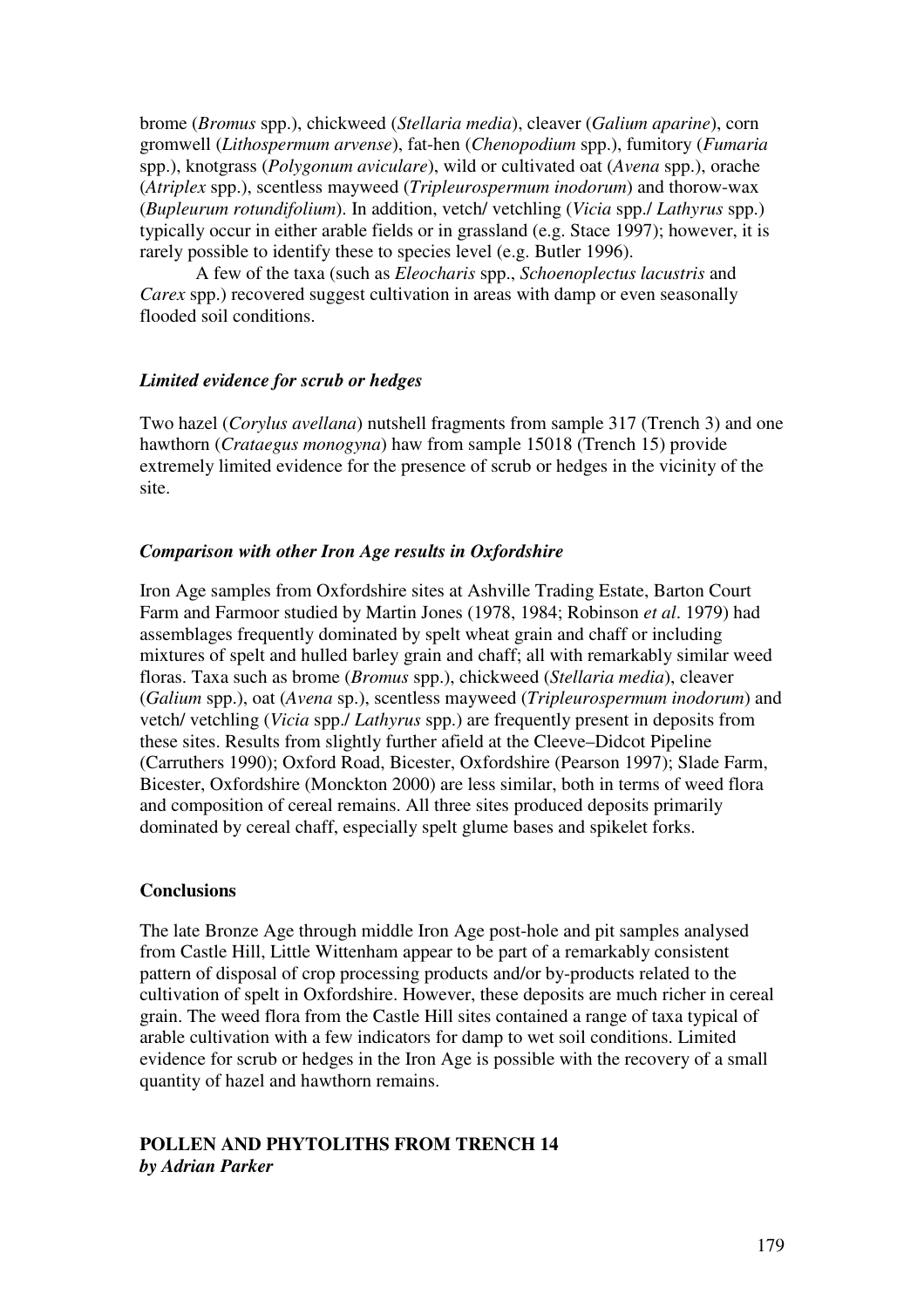Four samples were prepared from a column sample recovered by Oxford Archaeology from Trench 14. The samples were chosen to examine four separate contexts within the lower part of the stratigraphic sequence (see Table 7.39 for details). No pollen was recovered except for a few resistant Compositae Liguliforae grains. Three of the phytolith samples (from contexts  $1406 = 1455$ ,  $1407 = 1456$  and  $1409 = 1457$  below the midden) did yield countable material. All three samples were dominated by grassland elements with a few Ligneous Dicotyledonous forms, suggesting that some phytoliths were derived from woody material. These were, however, very low in number. The grass elements were dominated by round/square/oblong short-sell forms. These are typically found in C3 grasses that are the dominant form in temperate regions of the world. A number of dumbbell/cross forms were present which a typically derived from C4 Panicoid forms. However, it should be noted that some C3 types may produce these forms as well.

All three phytolith yielding samples contained dendriforms. These are derived from the inflorescence spikes of grasses and are often associated with cereals. The relatively high proportion of these forms may suggest that cereal were processed at the site. This would also account for the high proportion of C3 (round/square/oblong) forms also found. The latter types may also have been derived from the surrounding pasture used for animal grazing, grasses collected for animal fodder or bedding, or derived from their dung.

# **SOIL MICROMORPHOLOGY**  *by Marta Perez*

#### **Aims**

Soil micromorphological analysis was carried out on the 'midden' found in Trench 14, in an attempt to understand the formation and character or this deposit, the character of the soil horizon prior to the deposition of the midden and the environmental conditions under which it formed. The midden sealed a buried soil profile, the top of which contained a wolf bone radiocarbon dated to  $2680 \pm 35BP$ . In section, the midden appeared to consist of two main deposits separated by a horizon overlain by clay patches and cut by several postholes.

During excavation, this horizon was only evident where there were separating layers, such as the clay patches, and the analysis aimed to establish whether the horizon could be identified within the soil profile. The analysis also examined whether the middening above and below this horizon was of different character, and if so, whether this was caused by different inputs, by post-depositional chemical processes, or by disturbance of the upper part of the deposit. The analysis also looked for other horizons within the deposit, in order to assist in establishing whether the deposit formed rapidly or slowly, and what the scale of inputs was.

#### **Methodology**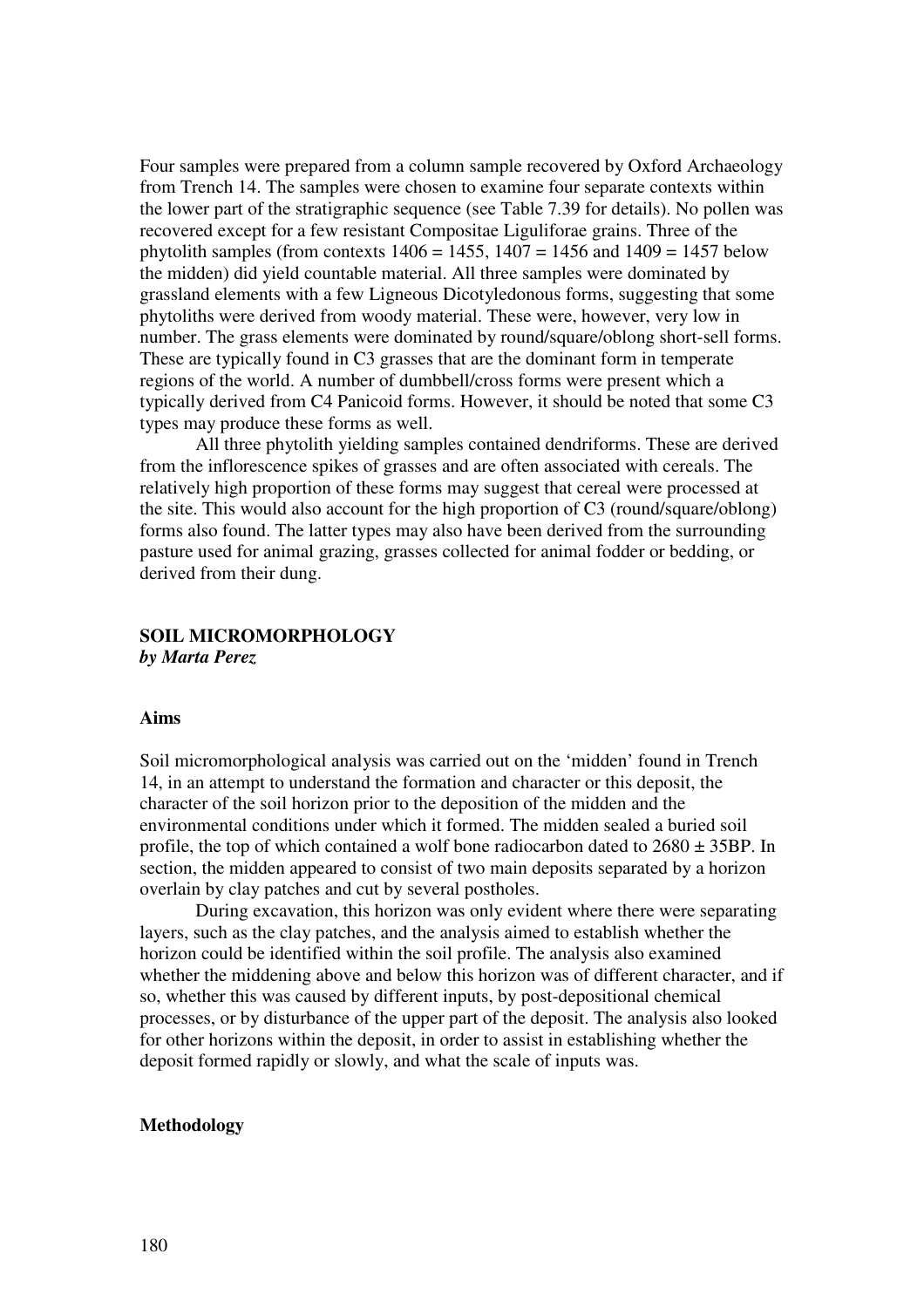Two monoliths (0.5 m long) were collected by Oxford Archaeology from the section excavated through the midden . The monoliths were sub-sampled to provide three thin sections through deposits 1409, 1406 and the interface between 1413 and 1401. The three thin-section samples were made at Reading University under the supervision of the technical staff. They were impregnated with a crystic resin mixture and cured (Courty, Goldberg and Macphail 1989). These sections were examined using an optical polarizing microscope (examined in plane-polarized light and cross-polarized light) at magnifications of x40-x400 and described following Courty, Goldberg and Macphail (1989) and Fitzpatrick (1993). The different elements found in the section were identified with the help of Dr. Wendy Mathews, who supervised the micromorphological work.

## **Discussion**

The lowest soil in the sampled sequence (1409) appears to contain a rendzina soil that is totally biologically reworked, containing fewer chalk clasts and other anthropogenic aggregates (pottery, building material, digestive matter) than to the overlying soils.

These elements occur throughout the depth of the overlying soils, including the midden, although the presence of ashes and spherulites is more common in the lower part of the profile. The term spherulite has been widely used in micromorphological, sedimentological and archaeological literature to describe crystal aggregates or calcium oxalate druses from plants ingested by herbivores (Canti 1997, 219). A general survey of animal faeces has been carried out to determine which species produced faecal spherulites and which do not. Their largest number appears to be produced only in the ruminants (sheep, cow, goat and deer), low numbers are produced by omnivorous and carnivorous species (pig, man, badger, dog, cat and fox) and they are absent from the faeces of horses, rabbits and hares. (Canti 1997, 254). This could indicate that the dung produced by domestic animals was burnt (probably in hearths) and then dumped in this deposit.

Chemically, the high levels of organic carbon are remarkable. Variations of organic carbon in the three thin-sections studied (higher in the two lower thinsections) represent the integrated result of the effect of various soil-forming factors. These soil-forming factors can be grouped into: management of the soil, climate, biota (vegetation and soil organisms) and topography (Baldock and Skjemstad 1999,164).

The near total absence of charcoal is surprising given the evidence of burning from ashes. The fact that these ashes appear with digestive matter seems to indicate a possible use of dung as fuel, a practice for which there is evidence from areas of North Scotland (Orkney), Europe and the Middle East (references, please).

Alternatively, it could be an indication of manuring. It seems likely that some manuring of the arable soils took place, which may have involved the dispersal of settlement waste (e.g. pottery). Macphail *et al*. have shown that the micromorphological observation of preserved organic matter derived from domestic or animal waste can be used as an indicator of the manuring of soils (Macphail *et al*. 1990). He lists indicators as: fragments of charcoal, excrement, coprolites, phytoliths and calcareous sand and marl, nearly all of which are absent in this deposit. In Trench 14, the fact that the dung appears only with ashes makes it likely that dung was used as fuel rather than as manure, and was then discarded in this deposit. Fuel ash residues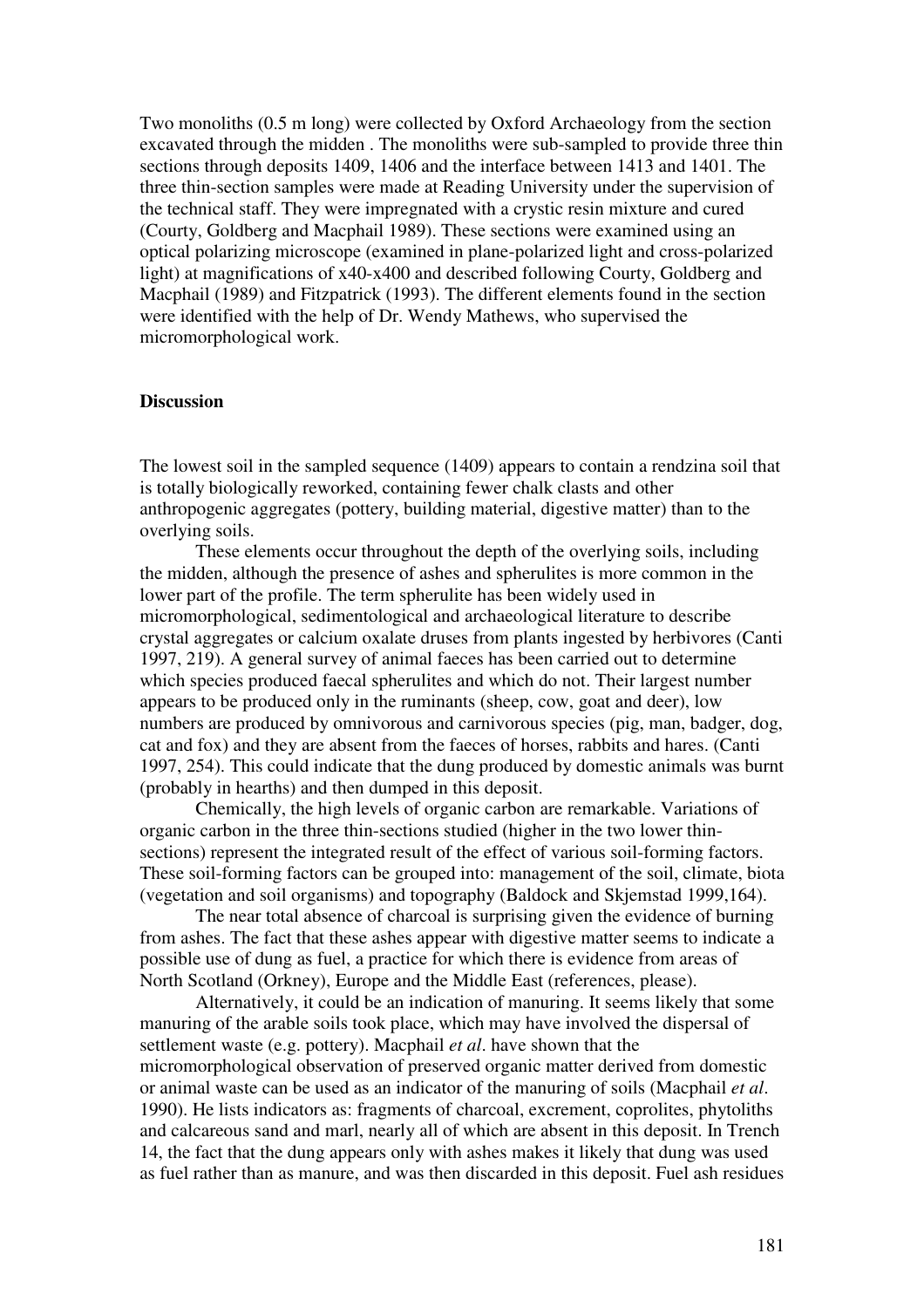are frequently found in archaeological sites, mixed with other forms of occupational debris and subjected to a range of post-depositional processes (Simpson 2003, 1402).

One of the questions raised during the excavation of this 'midden' was whether it was possible to identify the buried soil prior to the creation of this deposit by its chemical signature, and to determine its character and use. In this case, however, the soils have been severely disturbed by plants and burrowing fauna, which have probably altered the chemical composition of the soils and produced a mixed stratigraphy. Studies in a project on Papa Stour, Shetland (Davidson 2002,1252) indicated that the total reworking of the soil by animals and plants could occur within 40 years. Micromorphological features diagnostic of cultivation will therefore be lost within decades unless such soils are very quickly sealed within archaeological contexts. In this case, there has been structural breakdown within the fossil horizon, as shown by the movement of fine material through the deposit horizons.

Trampling is suggested by the high degree of homogenisation of the archaeological material within the natural sediments and the absence of clear layering of the sediments. In addition, the fragments of shell found in these thin sections are crushed and show sharp edges, characteristics typical of trampling. Trampling can also cause compaction, and is often indicated by a compact structure of closely packed grains (Exaltus 1994, 295). These characteristics have been observed in the three thin sections studied here, indicating that not only was this feature used as a 'dumping' area, but that it was also heavily trampled by the inhabitants of the site and probably also by animals.

The sections seem to indicate that soils 1406, 1413 and 1401 were not formed *in situ*, but were anthropogenically formed and then dumped in the deposit. Models of such 'midden' formation have been discussed and illustrated at Potterne, Wiltshire (Lawson 2000).

# **AN INTEGRATED INTERPRETATION OF THE ENVIRONMENTAL EVIDENCE** *by Adrian Parker*

Layer 1410 equates to Rhodes Chalk Clay and is most likely to represent *in situ* weathered Chalk. There may be an element of soliflucted, slope material, with some Greensand inclusions. However, this is likely to be localised as I would expect Plateau Gravel materials to have been incorporated had widespread solifluction, slope wash have occurred. Speed suggested that this corresponded with Rhodes' Layer 4, which is clearly wrong. I think he has interpreted the Chalk Clay as bedrock and 1409 as 1410.

Layer 1409 corresponds to Rhodes' layer 4 (yellow clay) and the micromorphological work suggested that this was at one time a Rendzina soil (a shallow soil which usually forms over Chalk, typically under grassland conditions). Few artefacts occurred in this layer (also noted by Rhodes). This layer is not the lower part of the midden (as reported by Perez) but is found beneath the midden. Phytolith (plant silica) work (Parker this volume) suggested a low count with a distinct grassland element. Siliceous plant remains were also noted in the micromorphological sample from this unit but no further evidence as to the nature of this material was suggested. Perez also suggested that this soil was bioturbated. Evidence for grassland is further supported by the presence of spherulites (derived from the dung of herbivores such as cattle, goat, sheep or deer). Perez suggested that this may have originated from the burning of dung for fuel, but while this is a possibility, a more likely scenario is that this layer